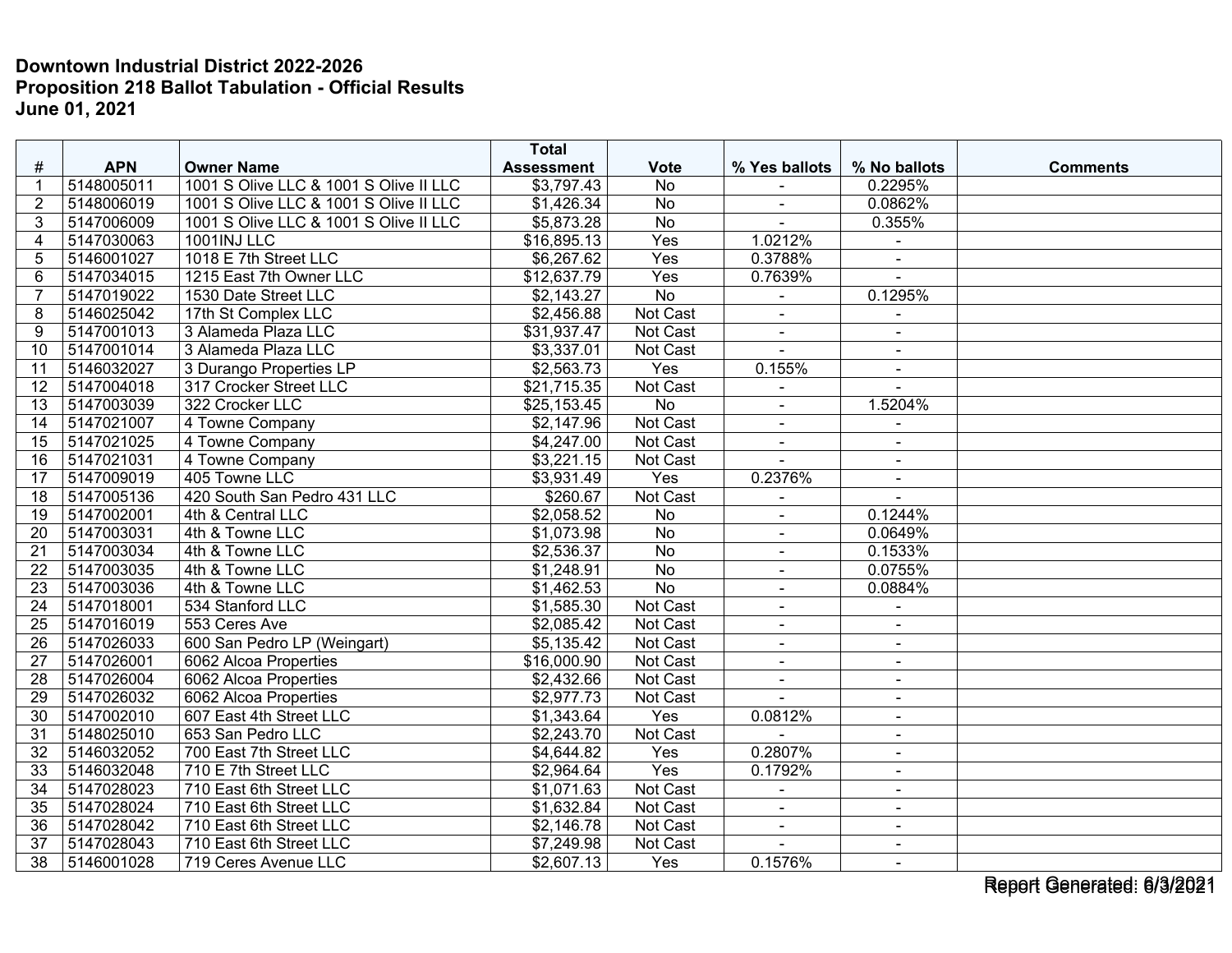|                 |            |                                       | <b>Total</b>      |                 |                |                |                                     |
|-----------------|------------|---------------------------------------|-------------------|-----------------|----------------|----------------|-------------------------------------|
| $\#$            | <b>APN</b> | <b>Owner Name</b>                     | <b>Assessment</b> | <b>Vote</b>     | % Yes ballots  | % No ballots   | <b>Comments</b>                     |
| 39              | 5146031027 | 720 Towne LLC                         | \$2,739.34        | Not Cast        |                |                | Affidavit not completed on ballot   |
| 40              | 5146031028 | 720 Towne LLC                         | \$4,012.45        | <b>Not Cast</b> | $\blacksquare$ | $\mathbf{r}$   | Affidavit not completed on ballot   |
| 41              | 5146031029 | 720 Towne LLC                         | \$1,462.95        | Not Cast        |                |                | Affidavit not completed on ballot   |
| 42              | 5146030056 | 722 Stanford Avenue LLC               | \$16,039.84       | Yes             | 0.9695%        |                |                                     |
| 43              | 5146005022 | 725 Merchant Street LLC               | \$5,512.77        | <b>No</b>       |                | 0.3332%        |                                     |
| 44              | 5146001038 | 727 Ceres Avenue LLC                  | \$2,081.96        | Yes             | 0.1258%        |                |                                     |
| 45              | 5146004039 | 728 Ceres LLC                         | \$2,249.04        | Not Cast        |                | $\blacksquare$ |                                     |
| 46              | 5146004040 | 728 Ceres LLC                         | \$2,162.34        | <b>Not Cast</b> |                |                |                                     |
| 47              | 5146005025 | 729 Merchant LLC                      | \$5,367.63        | Not Cast        | $\blacksquare$ | $\sim$         |                                     |
| 48              | 5146001041 | 733 Ceres LLC                         | \$2,213.23        | Not Cast        | $\blacksquare$ | $\blacksquare$ |                                     |
| 49              | 5146027023 | 733 E 8th St LLC                      | \$7,875.67        | Not Cast        | $\blacksquare$ | $\blacksquare$ | Owner's signature missing on ballot |
| 50              | 5146008006 | 736 Merchant LLC                      | \$1,632.84        | Not Cast        | $\blacksquare$ | $\blacksquare$ |                                     |
| 51              | 5146008007 | 736 Merchant LLC                      | \$1,291.42        | Not Cast        | $\blacksquare$ | $\sim$         |                                     |
| 52              | 5146008010 | 736 Merchant LLC                      | \$2,064.24        | <b>Not Cast</b> | $\blacksquare$ | $\blacksquare$ |                                     |
| $\overline{53}$ | 5146008005 | 736 Merchant LLC                      | \$1,208.02        | Not Cast        |                | $\blacksquare$ |                                     |
| 54              | 5146001031 | 740 Gladys LLC                        | \$5,675.81        | Not Cast        | $\blacksquare$ | $\blacksquare$ |                                     |
| 55              | 5146002046 | 740 Gladys LLC                        | \$1,661.74        | <b>Not Cast</b> | $\blacksquare$ | $\blacksquare$ |                                     |
| $\overline{56}$ | 5146002047 | 740 Gladys LLC                        | \$2,101.75        | Not Cast        | $\blacksquare$ | $\blacksquare$ |                                     |
| 57              | 5146006023 | 747 Central Avenue LLC                | \$1,913.46        | Not Cast        | ä,             | $\blacksquare$ |                                     |
| 58              | 5146006024 | 747 Central Avenue LLC                | \$1,241.52        | Not Cast        | $\blacksquare$ | $\sim$         |                                     |
| $\overline{59}$ | 5146026013 | 760 South San Pedro Street LLC        | \$4,840.12        | Not Cast        | $\sim$         | $\blacksquare$ |                                     |
| 60              | 5146002043 | 766 Gladys Avenue Property LLC        | \$3,745.83        | Not Cast        | $\blacksquare$ | $\blacksquare$ |                                     |
| 61              | 5146003059 | 768 Ceres LLC                         | \$4,465.57        | <b>Not Cast</b> | $\overline{a}$ | $\blacksquare$ |                                     |
| 62              | 5146028037 | 785 S Stanford Associates LLC         | \$4,471.77        | Not Cast        | $\overline{a}$ | $\blacksquare$ |                                     |
| 63              | 5146007004 | 785 South Central Ltd                 | \$5,616.34        | Yes             | 0.3395%        | $\blacksquare$ |                                     |
| 64              | 5146032026 | 7th Street LLC                        | \$1,530.91        | <b>Not Cast</b> |                | $\blacksquare$ |                                     |
| 65              | 5146025030 | 825 Crocker St LLC                    | \$4,064.54        | Not Cast        | $\blacksquare$ | $\blacksquare$ |                                     |
| 66              | 5146024062 | 825 Towne Avenue Ptr                  | \$3,486.01        | Not Cast        | $\overline{a}$ | $\blacksquare$ | Affidavit not completed on ballot   |
| 67              | 5146024063 | 825 Towne Avenue Ptr                  | \$3,494.60        | Not Cast        | $\blacksquare$ |                | Affidavit not completed on ballot   |
| 68              | 5146024053 | 8th & Towne Assoc                     | \$5,805.99        | Not Cast        | $\overline{a}$ | $\sim$         |                                     |
| 69              | 5146030059 | 908 East 7th Street LLC               | \$7,160.77        | Yes             | 0.4328%        | $\blacksquare$ |                                     |
| 70              | 5146031024 | 908 East 7th Street LLC               | \$1,892.45        | Yes             | 0.1144%        | $\blacksquare$ |                                     |
| 71              | 5146031025 | 908 East 7th Street LLC               | \$1,322.75        | Yes             | 0.08%          | $\blacksquare$ |                                     |
| 72              | 5147029047 | 915 E Seventh Street Prop LLC         | \$6,403.80        | Not Cast        | $\blacksquare$ | $\blacksquare$ |                                     |
| 73              | 5146032033 | Abadjian George Etal & Vargas Geriann | \$2,605.28        | Yes             | 0.1575%        | $\blacksquare$ |                                     |
| 74              | 5146033045 | Abadjian George Etal & Vargas Geriann | \$1,839.24        | Yes             | 0.1112%        | $\blacksquare$ |                                     |
| 75              | 5148025007 | Abbey Apartments LP                   | \$262.73          | Yes             | 0.0159%        | $\blacksquare$ |                                     |
| 76              | 5148025017 | <b>Abbey Apartments LP</b>            | \$1,478.86        | Yes             | 0.0894%        | $\sim$         |                                     |

Report Generated: 6/3/2021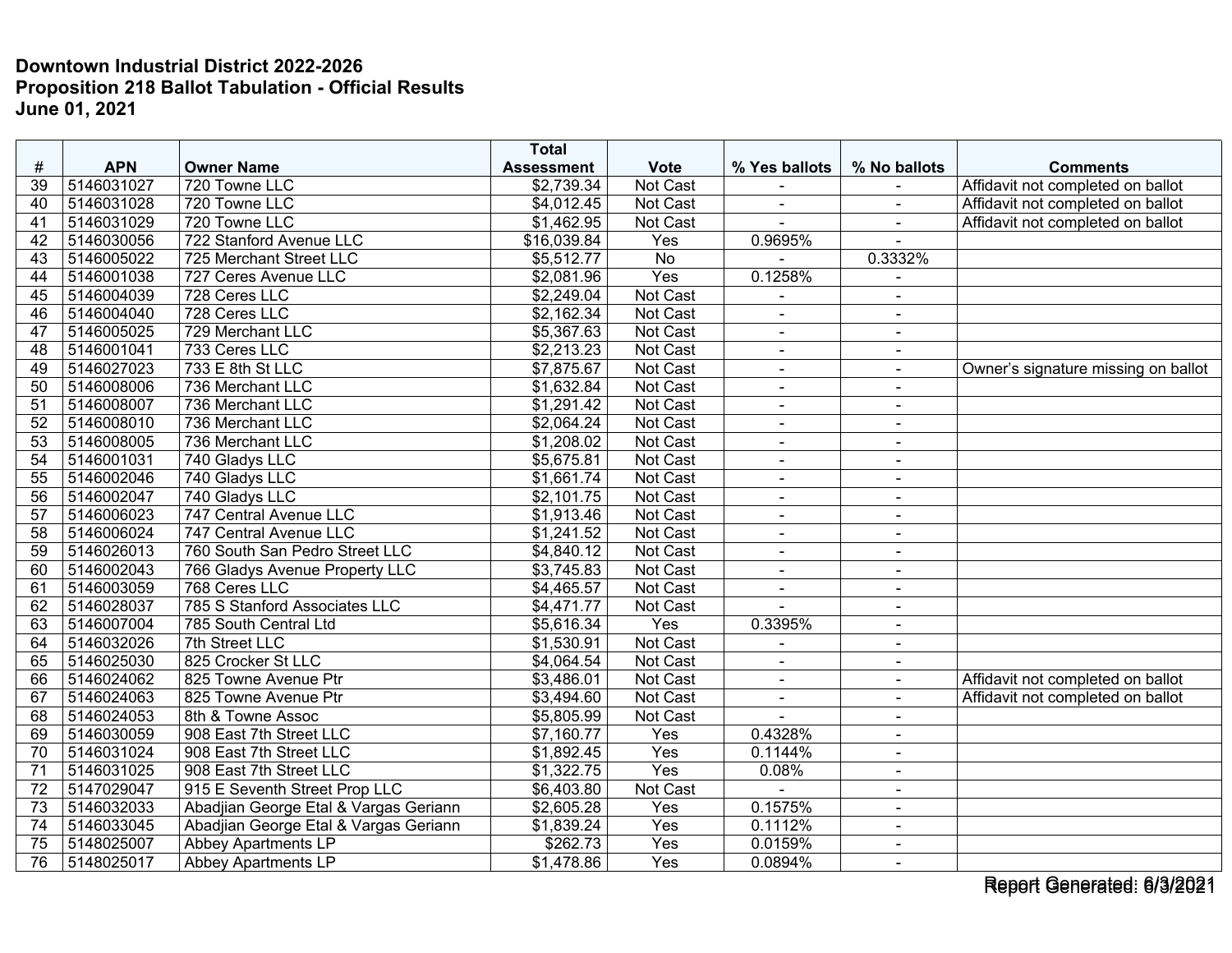|                 |            |                                      | <b>Total</b>      |             |                              |                |                 |
|-----------------|------------|--------------------------------------|-------------------|-------------|------------------------------|----------------|-----------------|
| $\#$            | <b>APN</b> | <b>Owner Name</b>                    | <b>Assessment</b> | <b>Vote</b> | % Yes ballots                | % No ballots   | <b>Comments</b> |
| 77              | 5148025005 | Abbey Apartments LP                  | \$545.15          | Yes         | 0.033%                       |                |                 |
| 78              | 5148025006 | <b>Abbey Apartments LP</b>           | \$264.94          | Yes         | 0.016%                       | $\sim$         |                 |
| 79              | 5146024043 | Abginesaz Elias & Abginesaz Hersel K | \$2,722.65        | Not Cast    | $\blacksquare$               | $\sim$         |                 |
| 80              | 5146024044 | Abginesaz Elias & Abginesaz Hersel K | \$2,846.25        | Not Cast    |                              |                |                 |
| 81              | 5146024037 | Abginesaz Elias Co Tr                | \$4,081.59        | Not Cast    | $\blacksquare$               | $\sim$         |                 |
| $\overline{82}$ | 5147005073 | Abraham Jerry                        | \$263.93          | Not Cast    |                              | $\sim$         |                 |
| 83              | 5146032057 | Ace Plating Co Inc                   | \$1,146.23        | Yes         | 0.0693%                      | $\sim$         |                 |
| 84              | 5146029029 | Agatha & Stanford Property LLC       | \$2,033.83        | Not Cast    |                              | $\blacksquare$ |                 |
| 85              | 5146029032 | Agatha & Stanford Property LLC       | \$816.22          | Not Cast    | $\blacksquare$               | $\sim$         |                 |
| 86              | 5146029033 | Agatha & Stanford Property LLC       | \$2,547.84        | Not Cast    | $\blacksquare$               | $\sim$         |                 |
| 87              | 5146029036 | Agatha & Stanford Property LLC       | \$1,368.37        | Not Cast    | $\blacksquare$               | $\sim$         |                 |
| 88              | 5146029028 | Agatha & Stanford Property LLC       | \$2,685.15        | Not Cast    | $\blacksquare$               | $\sim$         |                 |
| 89              | 5146029038 | Agatha & Stanford Property LLC       | \$2,597.63        | Not Cast    | $\blacksquare$               | $\blacksquare$ |                 |
| 90              | 5146002041 | Aguilar Hector & Landeros Irma       | \$1,994.09        | Not Cast    | $\blacksquare$               | $\sim$         |                 |
| 91              | 5146002042 | Aguilar Horacio & Garcia Roberta A   | \$1,858.62        | Not Cast    |                              |                |                 |
| 92              | 5147005081 | Aguilera Marco D                     | \$255.26          | Not Cast    | $\blacksquare$               | $\sim$         |                 |
| 93              | 5146004024 | Ahdoot Enayat & Manijeh Trs & Ahdoot | \$1,684.00        | Not Cast    | ÷,                           |                |                 |
|                 |            | <b>Family Trs</b>                    |                   |             |                              |                |                 |
| 94              | 5146004025 | Ahdoot Enayat & Manijeh Trs & Ahdoot | \$4,518.70        | Not Cast    | $\blacksquare$               | $\sim$         |                 |
|                 |            | <b>Family Trs</b>                    |                   |             |                              |                |                 |
| 95              | 5146004041 | Ahdoot Enayat & Manijhe              | \$2,232.46        | Not Cast    | $\blacksquare$               | $\sim$         |                 |
| 96              | 5146004043 | Ahdoot Enayat & Manijhe              | \$91.78           | Not Cast    |                              |                |                 |
| 97              | 5146004042 | Ahdoot Enayat & Manijhe              | \$91.78           | Not Cast    | $\blacksquare$               | $\blacksquare$ |                 |
| 98              | 5147010003 | Ahdoot Roohollah & Afsaneh Trs       | \$1,313.74        | Not Cast    | $\qquad \qquad \blacksquare$ | $\sim$         |                 |
| $\overline{99}$ | 5147010005 | Ahdoot Roohollah & Afsaneh Trs       | \$4,378.13        | Not Cast    | $\blacksquare$               | $\sim$         |                 |
| 100             | 5147010008 | Ahdoot Roohollah & Afsaneh Trs       | \$1,071.63        | Not Cast    | $\blacksquare$               | $\blacksquare$ |                 |
| 101             | 5147010027 | Ahdoot Roohollah & Afsaneh Trs       | \$4,027.10        | Not Cast    | $\blacksquare$               | $\sim$         |                 |
| 102             | 5147010030 | Ahdoot Roohollah & Afsaneh Trs       | \$3,817.98        | Not Cast    | $\blacksquare$               | $\sim$         |                 |
| 103             | 5147010006 | Ahdoot Roohollah & Afsaneh Trs       | \$1,071.63        | Not Cast    |                              |                |                 |
| 104             | 5147010007 | Ahdoot Roohollah & Afsaneh Trs       | \$1,071.63        | Not Cast    | $\blacksquare$               | $\blacksquare$ |                 |
| 105             | 5147004020 | Ailin Cosmetics Inc                  | \$3,136.03        | Not Cast    | $\overline{a}$               | $\sim$         |                 |
| 106             | 5146009003 | Alameda Square Owner LLC             | \$64,918.81       | Yes         | 3.9239%                      | $\blacksquare$ |                 |
| 107             | 5146009008 | Alameda Square Owner LLC             | \$124,463.78      | Yes         | 7.523%                       | $\blacksquare$ |                 |
| 108             | 5146010012 | <b>Alameda Tower LLC</b>             | \$24,452.68       | Yes         | 1.478%                       | $\blacksquare$ |                 |
| 109             | 5147025021 | Alemzadeh Mona                       | \$6,203.83        | Not Cast    | $\blacksquare$               | $\sim$         |                 |
| 110             | 5147005158 | Alperin Eric                         | \$270.43          | Not Cast    | ÷,                           | $\blacksquare$ |                 |
| 111             | 5146004035 | <b>Alvarez Maria E Trs</b>           | \$2,170.65        | Not Cast    | $\blacksquare$               | $\sim$         |                 |
| 112             | 5146006015 | Alvarez Mario J & Maria D Trs        | \$4,662.72        | Not Cast    | $\blacksquare$               | $\sim$         |                 |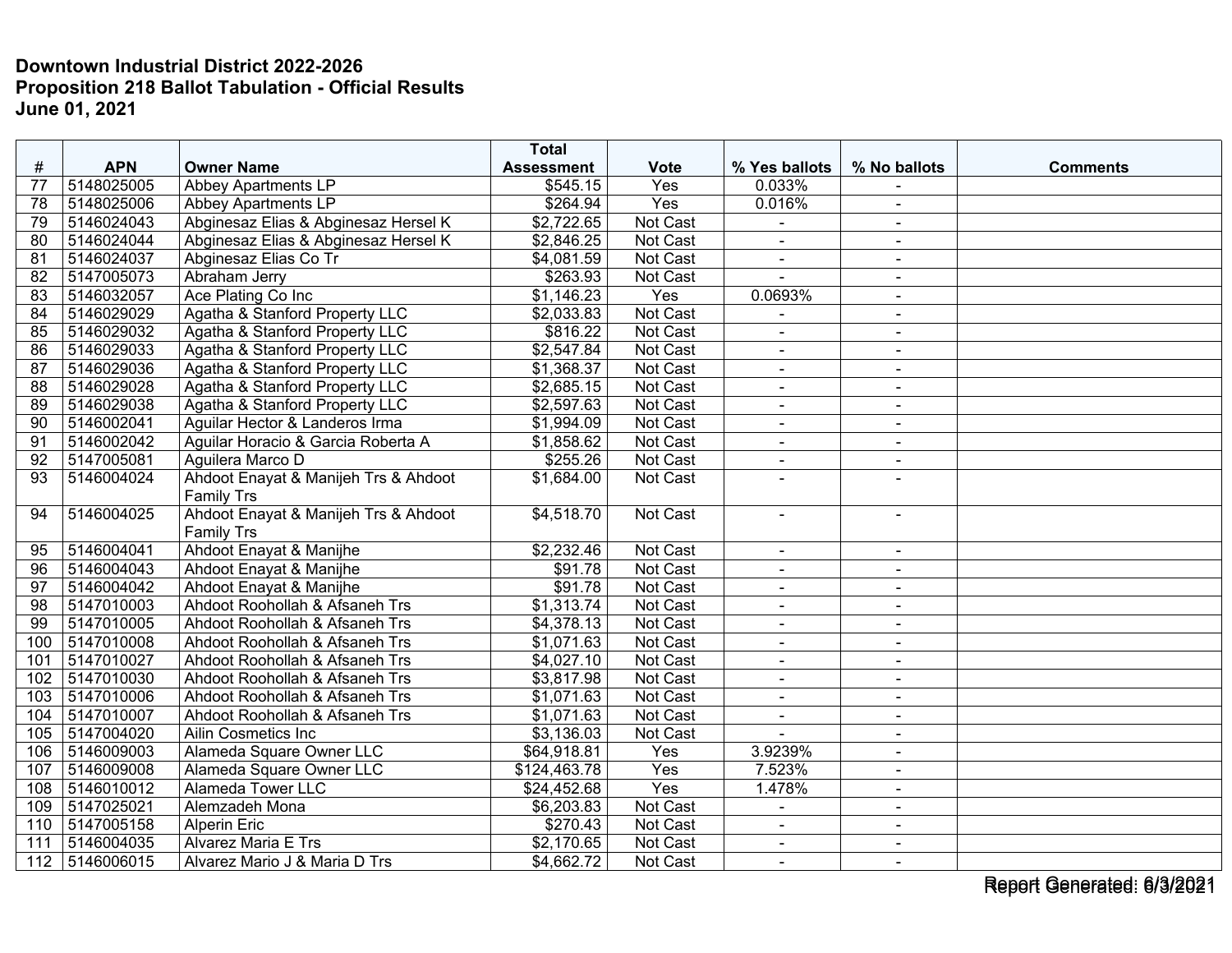|                  |                |                                   | <b>Total</b>      |                 |                |                |                                     |
|------------------|----------------|-----------------------------------|-------------------|-----------------|----------------|----------------|-------------------------------------|
| $\#$             | <b>APN</b>     | <b>Owner Name</b>                 | <b>Assessment</b> | <b>Vote</b>     | % Yes ballots  | % No ballots   | <b>Comments</b>                     |
| 113              | 5147005154     | Amakasu James                     | \$297.52          | Not Cast        |                |                | Owner's signature missing on ballot |
| 114              | 5146025046     | AMR 26 Investment LLC             | \$5,905.72        | Not Cast        | $\blacksquare$ | $\sim$         |                                     |
| 115              | 5146028021     | Apple Investment LP               | \$1,486.07        | Yes             | 0.0898%        | $\blacksquare$ |                                     |
| 116              | 5146028022     | Apple Investment LP               | \$3,057.28        | Yes             | 0.1848%        | $\blacksquare$ |                                     |
| 117              | 5146028029     | Apple Investment LP               | \$3,170.98        | Yes             | 0.1917%        | $\sim$         |                                     |
| 118              | 5146028041     | Apple Investment LP               | \$5,154.31        | Yes             | 0.3115%        | $\blacksquare$ |                                     |
| 119              | 5146028018     | Apple Investment LP               | \$3,170.98        | Yes             | 0.1917%        | $\blacksquare$ |                                     |
| 120              | 5146028019     | Apple Investment LP               | \$2,796.53        | Yes             | 0.169%         | $\blacksquare$ |                                     |
| 121              | 5146028020     | Apple Investment LP               | \$2,226.52        | Yes             | 0.1346%        | $\sim$         |                                     |
| 122              | 5147005109     | Arbuckle Kenneth & Albert E       | \$330.04          | Not Cast        |                | $\blacksquare$ |                                     |
| 123              | 5147005108     | Arqueta Edcel                     | \$261.76          | Not Cast        | $\overline{a}$ |                |                                     |
| 124              | 5147005163     | Arriaga Leonardo C                | \$257.42          | No              | $\blacksquare$ | 0.0156%        |                                     |
| 125              | 5146003046     | AST 26 LLC                        | \$1,321.39        | Not Cast        | $\blacksquare$ | $\sim$         |                                     |
| 126              | 5146003054     | AST 26 LLC                        | \$5,442.53        | Not Cast        | ä,             | $\blacksquare$ |                                     |
| 127              | 5146003055     | AST 26 LLC                        | \$1,887.87        | Not Cast        | $\blacksquare$ | $\blacksquare$ |                                     |
| 128              | 5146003056     | AST 26 LLC                        | \$1,884.80        | Not Cast        | $\blacksquare$ | $\blacksquare$ |                                     |
| 129              | 5146002035     | AST 26 LLC                        | \$3,019.82        | Not Cast        | $\blacksquare$ | $\blacksquare$ |                                     |
| 130              | 5146003045     | AST 26 LLC                        | \$2,190.54        | Not Cast        | $\blacksquare$ | $\blacksquare$ |                                     |
| 131              | 5146003057     | AST 26 LLC                        | \$1,393.05        | Not Cast        | $\blacksquare$ | $\sim$         |                                     |
| 132              | 5147025013     | Aziz Faisal & Alam Mohammad S     | \$2,414.21        | Not Cast        | $\overline{a}$ | $\blacksquare$ |                                     |
| $\overline{133}$ | 5146005010     | B & W Investment Inc              | \$4,021.93        | Not Cast        | $\blacksquare$ | $\sim$         |                                     |
| 134              | 5146006029     | <b>B &amp; W Investment Inc</b>   | \$1,190.75        | Not Cast        | $\blacksquare$ | $\blacksquare$ |                                     |
| 135              | 5146025027     | <b>B N B Investments LLC</b>      | \$5,209.14        | Not Cast        | $\sim$         | $\overline{a}$ |                                     |
| 136              | 5147005102     | Baggish Leslie A & Michael S      | \$267.18          | $\overline{No}$ | $\blacksquare$ | 0.0161%        |                                     |
| 137              | 5147014001     | Bank of America Nt & Sa           | \$3,529.12        | Not Cast        | $\blacksquare$ |                |                                     |
| 138              | 5146031048     | Barron Salomon & Yolanda Trs      | \$5,021.67        | Not Cast        | $\blacksquare$ | $\blacksquare$ |                                     |
| 139              | 5146002045     | Bekey Peter J & Bekey Alexis L    | \$2,940.36        | Yes             | 0.1777%        | $\sim$         |                                     |
| 140              | 5147019020     | <b>Belvedere Industry LLC</b>     | \$1,071.63        | Yes             | 0.0648%        | $\sim$         |                                     |
| 141              | 5147019021     | <b>Belvedere Industry LLC</b>     | \$1,071.63        | Yes             | 0.0648%        | $\sim$         |                                     |
| 142              | 5147010009     | <b>Belvedere Industry LLC</b>     | \$1,071.63        | Yes             | 0.0648%        | $\blacksquare$ |                                     |
| 143              | 5147010010     | <b>Belvedere Industry LLC</b>     | \$1,071.63        | Yes             | 0.0648%        | $\sim$         |                                     |
| 144              | 5147019019     | <b>Belvedere Industry LLC</b>     | \$1,071.63        | Yes             | 0.0648%        | $\blacksquare$ |                                     |
| 145              | 5147005156     | <b>Benedict Erin M</b>            | \$288.85          | Not Cast        | $\blacksquare$ | $\blacksquare$ |                                     |
| 146              | 5146029042     | <b>Betha Enterprises LLC</b>      | \$2,996.00        | Not Cast        | ä,             | $\sim$         |                                     |
| 147              | 5146029049     | <b>Betha Enterprises LLC</b>      | \$3,182.22        | Not Cast        | $\blacksquare$ | $\blacksquare$ |                                     |
| 148              | 5146029043     | <b>Betha LLC</b>                  | \$6,023.27        | Not Cast        | $\blacksquare$ | $\blacksquare$ |                                     |
| 149              | 5147005087     | <b>Beuchel Grant &amp; Aurora</b> | \$304.02          | No              | $\sim$         | 0.0184%        |                                     |
|                  | 150 5147005165 | <b>Bickley Rachel E</b>           | \$262.84          | Not Cast        | $\blacksquare$ | $\blacksquare$ |                                     |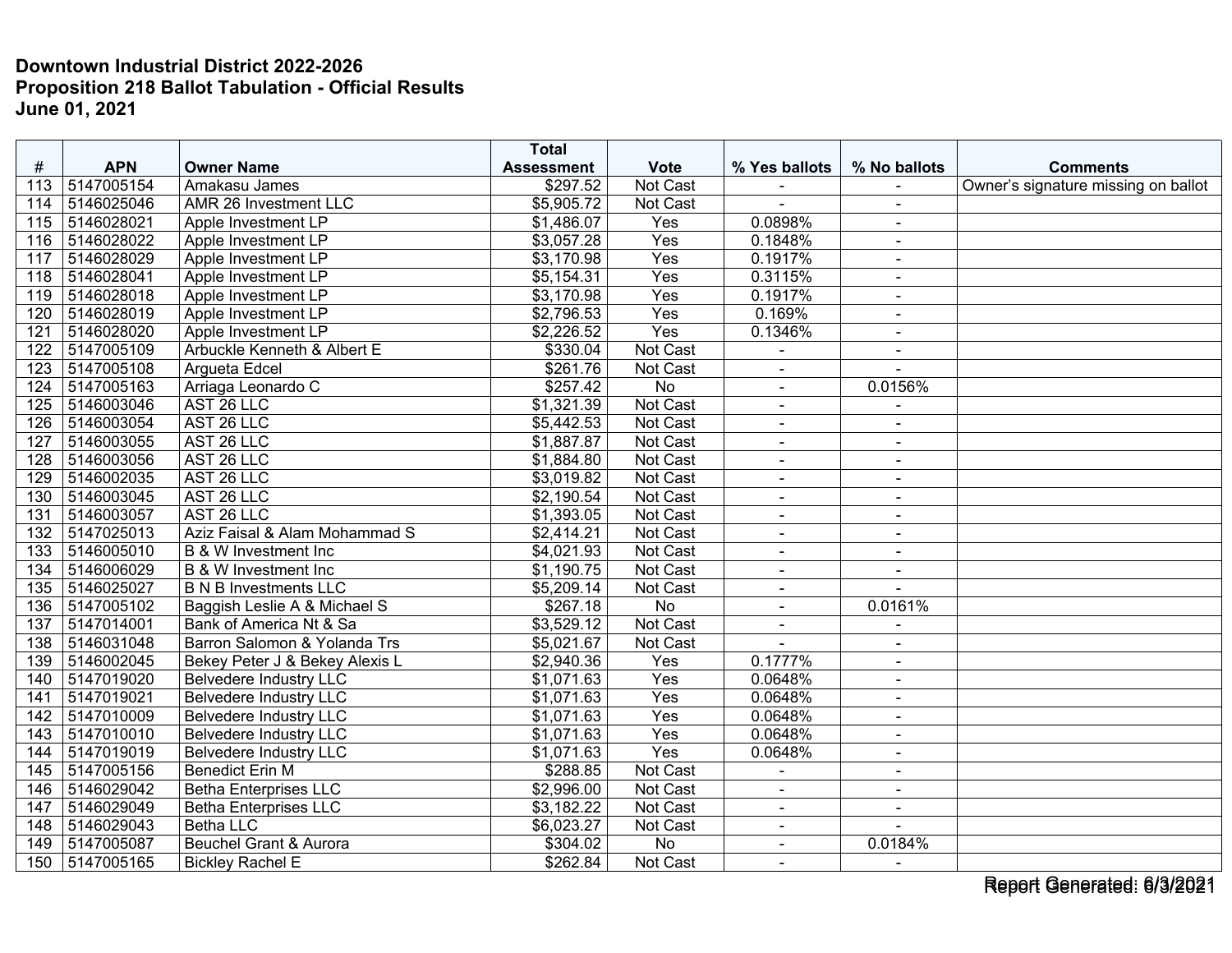|     |                |                                          | <b>Total</b>      |                 |                |                          |                 |
|-----|----------------|------------------------------------------|-------------------|-----------------|----------------|--------------------------|-----------------|
| #   | <b>APN</b>     | <b>Owner Name</b>                        | <b>Assessment</b> | <b>Vote</b>     | % Yes ballots  | % No ballots             | <b>Comments</b> |
| 151 | 5147005056     | <b>Biggart Walter F</b>                  | \$280.18          | Not Cast        |                |                          |                 |
| 152 | 5147025012     | Biongiovanni Construction Co             | \$2,670.50        | Yes             | 0.1614%        | $\sim$                   |                 |
| 153 | 5147005120     | <b>Blue Hummingbird LLC</b>              | \$260.67          | Not Cast        |                | $\blacksquare$           |                 |
| 154 | 5146001030     | <b>Bocanegra Beatrice Trs</b>            | \$7,385.11        | Not Cast        | ä,             | $\blacksquare$           |                 |
| 155 | 5147005090     | <b>Boonyasampant Mark</b>                | \$259.59          | Not Cast        | $\sim$         | $\sim$                   |                 |
| 156 | 5147005139     | <b>Breen Allison F</b>                   | \$262.84          | Not Cast        | $\sim$         | $\blacksquare$           |                 |
| 157 | 5147005105     | <b>Brown Colin H</b>                     | \$258.51          | Not Cast        | $\blacksquare$ | $\sim$                   |                 |
| 158 | 5148011001     | <b>Brownstone Hotel LP</b>               | \$1,300.08        | <b>Not Cast</b> | $\sim$         | $\blacksquare$           |                 |
| 159 | 5147005149     | <b>Burton Didier M</b>                   | \$322.45          | Not Cast        | $\sim$         | $\sim$                   |                 |
| 160 | 5147005078     | <b>Byun Brian Co Trs</b>                 | \$262.84          | Not Cast        | $\blacksquare$ | $\blacksquare$           |                 |
| 161 | 5147031005     | Campbell Scott Co Trs & Martin Benson    | \$3,474.24        | <b>Not Cast</b> | $\blacksquare$ |                          |                 |
|     |                | Trs                                      |                   |                 |                |                          |                 |
| 162 | 5147031016     | Campbell Scott Co Trs & Martin Benson    | \$1,479.75        | Not Cast        | ÷,             | $\blacksquare$           |                 |
|     |                | Trs                                      |                   |                 |                |                          |                 |
| 163 | 5147031019     | Campbell Scott Co Trs & Martin Benson    | \$2,415.47        | <b>Not Cast</b> | $\sim$         |                          |                 |
|     |                | <b>Trs</b>                               |                   |                 |                |                          |                 |
| 164 | 5147031020     | Campbell Scott Co Trs & Martin Benson    | \$4,535.07        | <b>Not Cast</b> | $\blacksquare$ | $\blacksquare$           |                 |
|     |                | <b>Trs</b>                               |                   |                 |                |                          |                 |
| 165 | 5147033022     | Campbell Scott Co Trs & Martin Benson    | \$2,313.54        | Not Cast        | $\blacksquare$ | $\blacksquare$           |                 |
|     |                | <b>Trs</b>                               |                   |                 |                |                          |                 |
| 166 | 5147030062     | <b>Cangress Corp</b>                     | \$926.25          | <b>Not Cast</b> |                |                          |                 |
| 167 | 5146027017     | Casillas Ramon Etal Trs                  | \$2,828.21        | Not Cast        | $\sim$         | $\sim$                   |                 |
| 168 | 5147005173     | Castellanos Sonya                        | \$254.17          | Not Cast        | $\blacksquare$ | $\blacksquare$           |                 |
| 169 | 5147005160     | Cecchin Silvana                          | \$276.93          | Not Cast        | $\blacksquare$ | $\overline{\phantom{a}}$ |                 |
| 170 | 5147005112     | <b>Celine Tricart</b>                    | \$248.75          | Not Cast        | ÷,             |                          |                 |
| 171 | 5147005189     | Cella Cella                              | \$305.11          | Not Cast        |                | $\sim$                   |                 |
| 172 | 5147001012     | Centenary United Methodist Church of Los | \$4,705.98        | Yes             | 0.2844%        |                          |                 |
|     |                | Angeles                                  |                   |                 |                |                          |                 |
| 173 | 5147034001     | Central Group LLC                        | \$18,061.49       | Yes             | 1.0917%        | $\sim$                   |                 |
| 174 | 5146029048     | <b>Central Triad Holdings LLC</b>        | \$3,424.35        | Not Cast        | $\overline{a}$ | $\sim$                   |                 |
| 175 | 5146029017     | Central Triad Holdings LLC               | \$6,955.93        | Not Cast        | $\blacksquare$ | $\blacksquare$           |                 |
| 176 | 5146029046     | <b>Central Triad Holdings LLC</b>        | \$1,360.63        | Not Cast        | ä,             | $\blacksquare$           |                 |
| 177 | 5146029047     | <b>Central Triad Holdings LLC</b>        | \$1,701.18        | Not Cast        | $\sim$         | $\sim$                   |                 |
| 178 | 5147030005     | Ceres Avenue LLC                         | \$2,407.81        | Not Cast        | $\blacksquare$ | $\blacksquare$           |                 |
| 179 | 5147030006     | Ceres Avenue LLC                         | \$4,777.90        | Not Cast        | $\blacksquare$ | $\sim$                   |                 |
| 180 | 5147030007     | <b>Ceres Avenue LLC</b>                  | \$3,818.45        | Not Cast        | $\sim$         | $\overline{a}$           |                 |
| 181 | 5146002049     | Ceres Building LLC                       | \$4,159.61        | No              | $\blacksquare$ | 0.2514%                  |                 |
|     | 182 5146019006 | Cereth LLC                               | \$2,542.43        | Yes             | 0.1537%        | $\sim$                   |                 |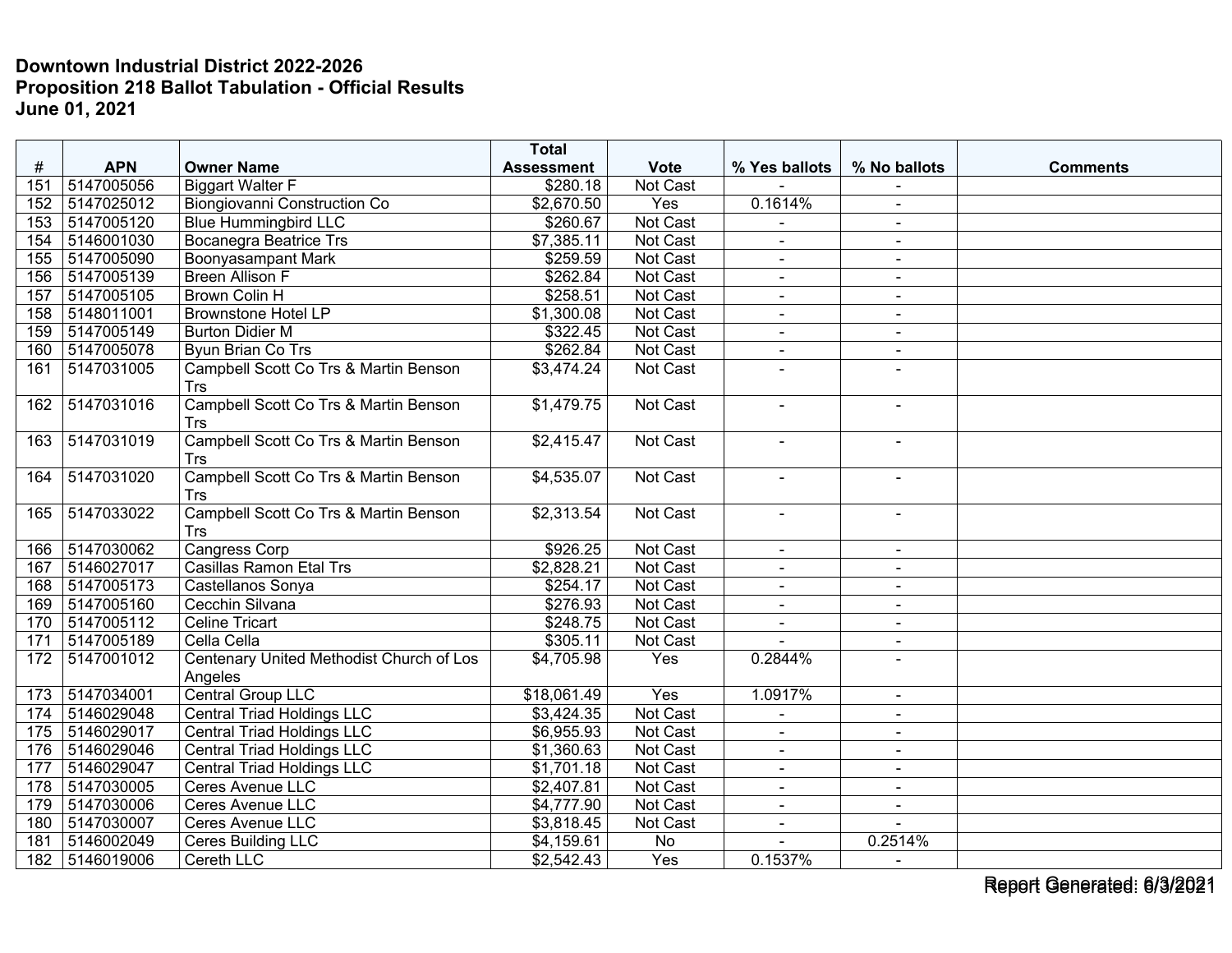|     |            |                                          | <b>Total</b>            |                  |                |                          |                 |
|-----|------------|------------------------------------------|-------------------------|------------------|----------------|--------------------------|-----------------|
| #   | <b>APN</b> | <b>Owner Name</b>                        | <b>Assessment</b>       | <b>Vote</b>      | % Yes ballots  | % No ballots             | <b>Comments</b> |
| 183 | 5147011025 | Chao Kenny                               | \$4,619.44              | Not Cast         |                |                          |                 |
| 184 | 5148012021 | <b>Charles Cobb Apartments LP</b>        | \$1,660.30              | Yes              | 0.1004%        | $\blacksquare$           |                 |
| 185 | 5146021005 | Chaudry Savita & Krishan Trs             | \$5,475.06              | Not Cast         |                | $\overline{\phantom{a}}$ |                 |
| 186 | 5147008012 | Chaudry Savita & Krishan Trs             | \$2,969.10              | Not Cast         | $\blacksquare$ | $\sim$                   |                 |
| 187 | 5147008013 | Chaudry Savita & Krishan Trs             | \$1,907.76              | <b>Not Cast</b>  | $\blacksquare$ | $\sim$                   |                 |
| 188 | 5147008014 | Chaudry Savita & Krishan Trs             | \$1,088.43              | Not Cast         | $\sim$         | $\sim$                   |                 |
| 189 | 5147026010 | Cheung Jaime Tr Etal & Cynthia S Woo Trs | \$1,701.18              | Yes              | 0.1028%        | $\sim$                   |                 |
| 190 | 5147026011 | Cheung Jaime Tr Etal & Cynthia S Woo Trs | \$1,122.40              | Yes              | 0.0678%        | $\overline{\phantom{a}}$ |                 |
| 191 | 5147026005 | Cheung Jaime Tr Etal & Cynthia S Woo Trs | \$1,173.57              | Yes              | 0.0709%        | $\sim$                   |                 |
| 192 | 5147026006 | Cheung Jaime Tr Etal & Cynthia S Woo Trs | \$1,071.63              | Yes              | 0.0648%        | $\blacksquare$           |                 |
| 193 | 5147026007 | Cheung Jaime Tr Etal & Cynthia S Woo Trs | \$1,122.40              | Yes              | 0.0678%        | $\sim$                   |                 |
| 194 | 5147026008 | Cheung Jaime Tr Etal & Cynthia S Woo Trs | \$1,122.40              | Yes              | 0.0678%        | $\sim$                   |                 |
| 195 | 5147026009 | Cheung Jaime Tr Etal & Cynthia S Woo Trs | \$1,701.18              | Yes              | 0.1028%        | $\sim$                   |                 |
| 196 | 5147026026 | Cheung Jaime Tr Etal & Cynthia S Woo Trs | \$4,624.72              | Yes              | 0.2795%        | $\blacksquare$           |                 |
| 197 | 5147026029 | Cheung Jaime Tr Etal & Cynthia S Woo Trs | \$8,905.73              | Yes              | 0.5383%        | $\blacksquare$           |                 |
| 198 | 5147005110 | Chikudate Satoru P & Takao & Midori      | \$255.26                | Not Cast         | $\sim$         | $\sim$                   |                 |
| 199 | 5147020025 | Choi Ok Hee                              | \$2,525.41              | Not Cast         | $\blacksquare$ | $\blacksquare$           |                 |
| 200 | 5147005130 | Chong Jon                                | \$256.34                | Not Cast         | $\blacksquare$ |                          |                 |
| 201 | 5147005061 | Chong Michael I                          | \$258.51                | No               | $\blacksquare$ | 0.0156%                  |                 |
| 202 | 5147005191 | Chung Ann L                              | \$262.84                | <b>No</b>        | $\overline{a}$ | 0.0159%                  |                 |
| 203 | 5146003023 | Chung Seung W & Nan Y Trs                | \$1,450.85              | Not Cast         | $\blacksquare$ | $\sim$                   |                 |
| 204 | 5146003024 | Chung Seung W & Nan Y Trs                | \$1,450.85              | Not Cast         | $\sim$         | $\mathbf{r}$             |                 |
| 205 | 5146003025 | Chung Seung W & Nan Y Trs                | \$4,535.14              | Not Cast         | $\blacksquare$ | $\blacksquare$           |                 |
| 206 | 5146004050 | Chung Seung W & Nan Y Trs                | \$3,606.42              | Not Cast         | $\blacksquare$ | $\blacksquare$           |                 |
| 207 | 5146003050 | Chung Seung W & Nan Y Trs                | \$1,672.52              | Not Cast         | $\blacksquare$ | $\blacksquare$           |                 |
| 208 | 5146003051 | Chung Seung W & Nan Y Trs                | \$69.52                 | Not Cast         | $\blacksquare$ | $\sim$                   |                 |
| 209 | 5146003052 | Chung Seung W & Nan Y Trs                | \$69.52                 | Not Cast         | $\blacksquare$ | $\sim$                   |                 |
| 210 | 5146003053 | Chung Seung W & Nan Y Trs                | \$221.04                | Not Cast         | $\blacksquare$ | $\sim$                   |                 |
| 211 | 5146003060 | Circle Au LLC                            | \$4,465.57              | Not Cast         |                | $\sim$                   |                 |
| 212 | 5147007901 | <b>City of Los Angeles</b>               | \$9,017.51              | Yes              | 0.545%         | $\blacksquare$           |                 |
| 213 | 5147024900 | City of Los Angeles                      | \$1,653.54              | Yes              | 0.0999%        | $\blacksquare$           |                 |
| 214 | 5147024901 | City of Los Angeles                      | \$551.05                | Yes              | 0.0333%        | $\blacksquare$           |                 |
| 215 | 5147025900 | City of Los Angeles                      | $$1\overline{3,026.06}$ | $\overline{Yes}$ | 0.7873%        | $\blacksquare$           |                 |
| 216 | 5147029901 | City of Los Angeles                      | \$5,545.63              | Yes              | 0.3352%        | $\sim$                   |                 |
| 217 | 5146001036 | <b>Clarence Sunrise Properties</b>       | \$1,735.16              | Yes              | 0.1049%        | $\sim$                   |                 |
| 218 | 5146001037 | <b>Clarence Sunrise Properties</b>       | \$2,111.33              | Yes              | 0.1276%        | $\blacksquare$           |                 |
| 219 | 5146001034 | Clarence Sunrise Properties              | \$1,971.44              | Yes              | 0.1192%        | $\sim$                   |                 |
| 220 | 5146001035 | <b>Clarence Sunrise Properties</b>       | \$4,030.35              | Yes              | 0.2436%        | $\blacksquare$           |                 |

Report Generated: 6/3/2021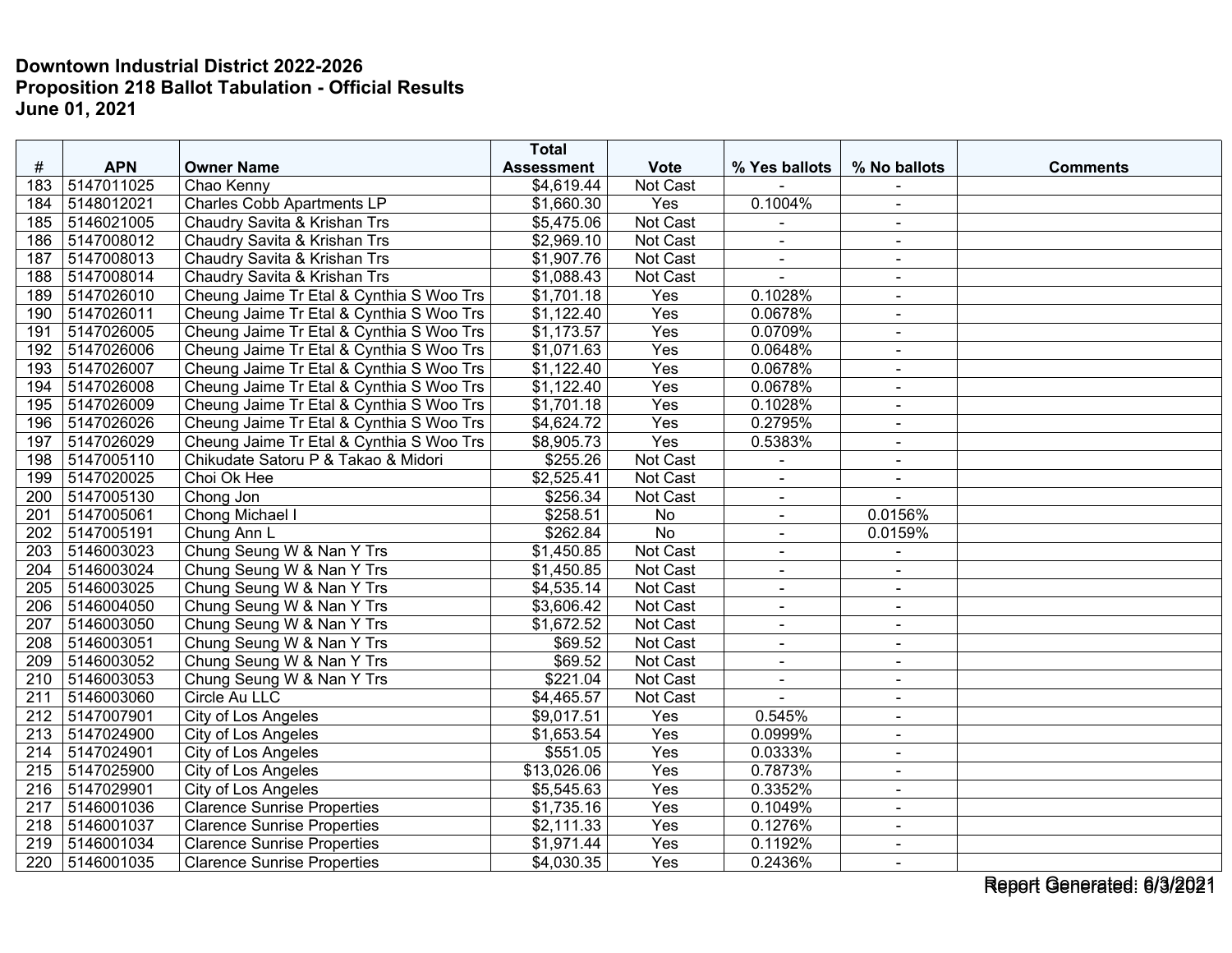|                  |                |                                       | <b>Total</b>      |                 |                      |                |                 |
|------------------|----------------|---------------------------------------|-------------------|-----------------|----------------------|----------------|-----------------|
| #                | <b>APN</b>     | <b>Owner Name</b>                     | <b>Assessment</b> | <b>Vote</b>     | % Yes ballots        | % No ballots   | <b>Comments</b> |
| 221              | 5146033035     | Cloverdale LLC & BT Nile LLC          | \$5,351.40        | Yes             | 0.3235%              |                |                 |
| 222              | 5146033057     | Cloverdale LLC & BT Nile LLC          | \$2,820.19        | Yes             | 0.1705%              | $\blacksquare$ |                 |
| 223              | 5147005124     | Coffey Alexandra F & Todd William     | \$287.77          | Not Cast        |                      | $\blacksquare$ |                 |
| 224              | 5146003040     | Cohen Morris Family Trs               | \$2,360.30        | Yes             | 0.1427%              |                |                 |
| 225              | 5146010015     | Coons Clint & Alnilam Star Trs        | \$2,968.24        | Not Cast        |                      | $\sim$         |                 |
| $\overline{226}$ | 5147004016     | Cornerstone on Sycamore LLC           | \$1,727.35        | $\overline{No}$ |                      | 0.1044%        |                 |
| 227              | 5147004017     | Cornerstone on Sycamore LLC           | \$4,469.36        | <b>No</b>       | $\blacksquare$       | 0.2701%        |                 |
| 228              | 5147004019     | Cornerstone on Sycamore LLC           | \$2,147.96        | <b>No</b>       | $\sim$               | 0.1298%        |                 |
| 229              | 5147004013     | Cornerstone on Sycamore LLC           | \$2,615.04        | $\overline{No}$ | $\sim$               | 0.1581%        |                 |
| 230              | 5147011024     | <b>CRCD 5th Street LP</b>             | \$3,227.22        | Not Cast        | $\blacksquare$       | $\blacksquare$ |                 |
| 231              | 5147002012     | <b>Creative Industrial LLC</b>        | \$2,735.93        | Not Cast        |                      |                |                 |
| 232              | 5147009003     | <b>Crescent Fifth Street Partners</b> | \$890.55          | Yes             | 0.0538%              | $\blacksquare$ |                 |
| $\overline{233}$ | 5147009027     | <b>Crocker Apartments LP</b>          | \$4,231.71        | Yes             | 0.2558%              |                |                 |
| 234              | 5146032063     | <b>Crocker Venture LLC</b>            | \$3,768.02        | <b>No</b>       |                      | 0.2278%        |                 |
| 235              | 5146026032     | <b>CT Enterprises Group LLC</b>       | \$9,822.82        | Yes             | 0.5937%              | $\blacksquare$ |                 |
| 236              | 5147005111     | <b>Curnow Daniel A</b>                | \$276.93          | Not Cast        | $\overline{a}$       | $\sim$         |                 |
| 237              | 5147005106     | <b>Cushing Murray Chase</b>           | \$279.10          | Not Cast        | $\blacksquare$       | $\blacksquare$ |                 |
| 238              | 5146031030     | D & C Folsom Center LLC               | \$1,547.70        | Not Cast        | $\blacksquare$       | $\sim$         |                 |
| 239              | 5146031031     | D & C Folsom Center LLC               | \$3,233.41        | Not Cast        | $\blacksquare$       | $\blacksquare$ |                 |
| 240              | 5146031034     | D & C Folsom Center LLC               | \$3,301.04        | Not Cast        | $\blacksquare$       | $\blacksquare$ |                 |
| $\overline{241}$ | 5146031047     | D & C Folsom Center LLC               | \$3,360.21        | Not Cast        |                      | $\sim$         |                 |
| 242              | 5147032040     | D & S Partners LP                     | \$26,602.15       | Yes             | 1.6079%              | $\sim$         |                 |
| 243              | 5147031018     | D F Associates                        | \$969.31          | Yes             | 0.0586%              | $\blacksquare$ |                 |
| 244              | 5147031023     | <b>DF</b> Associates                  | \$4,286.93        | Yes             | 0.2591%              | $\blacksquare$ |                 |
| 245              | 5147032036     | <b>DF</b> Associates                  | \$10,390.86       | Yes             | 0.6281%              | $\sim$         |                 |
| 246              | 5147031017     | D F Associates                        | \$969.31          | Yes             | 0.0586%              | $\sim$         |                 |
| 247              | 5147003022     | D F P Properties                      | \$1,503.76        | Not Cast        | ÷,                   | $\blacksquare$ |                 |
| 248              | 5147005082     | Dao Hung Trong & Phan Huong           | \$276.93          | Not Cast        | $\ddot{\phantom{1}}$ | $\sim$         |                 |
| 249              | 5146002037     | Davoodi Sina Co Trs                   | \$2,023.78        | Not Cast        | $\blacksquare$       | $\sim$         |                 |
| 250              | 5146002039     | Davoodi Sina Co Trs                   | \$2,580.69        | Not Cast        | $\blacksquare$       | $\blacksquare$ |                 |
| 251              | 5146002040     | Davoodi Sina Co Trs                   | \$3,977.65        | Not Cast        | $\blacksquare$       | $\blacksquare$ |                 |
| 252              | 5147005202     | De LA Paz Steven R                    | \$267.18          | Not Cast        | $\blacksquare$       | $\blacksquare$ |                 |
| 253              | 5147005155     | De La Riviere Gabriel M               | \$288.85          | Not Cast        | $\blacksquare$       | $\sim$         |                 |
| 254              | 5147010023     | Digirolamo Investment LLC             | \$2,143.27        | <b>No</b>       | $\sim$               | 0.1295%        |                 |
| 255              | 5147011012     | Digirolamo Investment LLC             | \$5,387.49        | No              |                      | 0.3256%        |                 |
| 256              | 5147005177     | Discepolo William                     | \$310.53          | Yes             | 0.0188%              |                |                 |
| 257              | 5147015042     | Divine Pasta Company Corp             | \$16,001.42       | <b>No</b>       | $\mathbf{r}$         | 0.9672%        |                 |
|                  | 258 5147005142 | Dodge Henry                           | \$256.34          | Not Cast        | $\blacksquare$       | $\blacksquare$ |                 |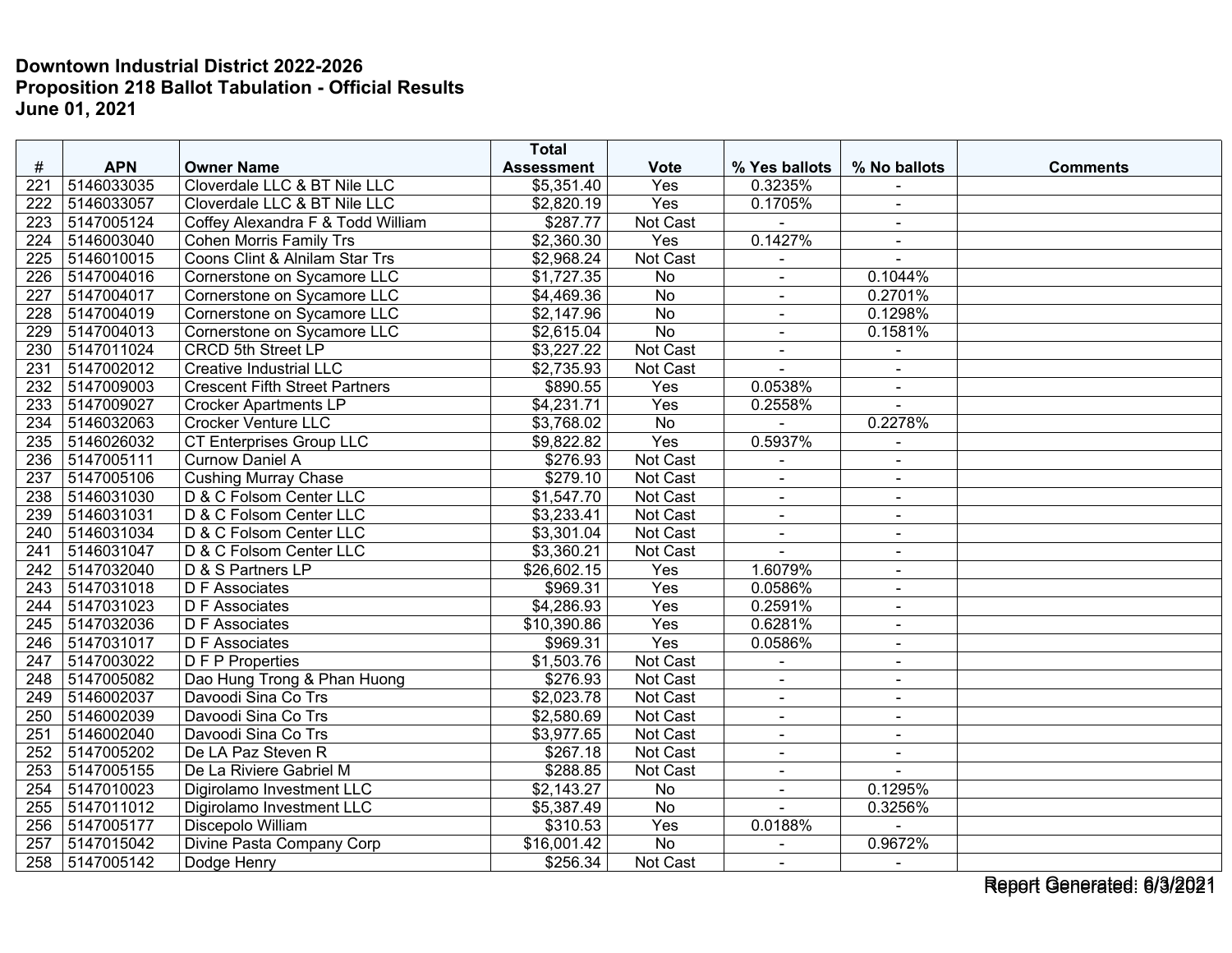| #                | <b>APN</b> | <b>Owner Name</b>                              | <b>Total</b>                  | <b>Vote</b>          | % Yes ballots         | % No ballots   |                                                              |
|------------------|------------|------------------------------------------------|-------------------------------|----------------------|-----------------------|----------------|--------------------------------------------------------------|
| 259              | 5147005117 |                                                | <b>Assessment</b><br>\$323.53 | Not Cast             |                       |                | <b>Comments</b>                                              |
|                  | 5147003017 | Doglu Sarel                                    |                               |                      |                       |                |                                                              |
| 260<br>261       | 5147003018 | Doizaki & Sons<br>Doizaki & Sons               | \$1,455.87<br>\$1,241.91      | Not Cast<br>Not Cast | $\blacksquare$<br>L,  | $\blacksquare$ | Parcel crossed off on ballot<br>Parcel crossed off on ballot |
| 262              |            |                                                |                               |                      | 0.2016%               | $\sim$         |                                                              |
|                  | 5147010018 | Doizaki & Sons                                 | \$3,335.42                    | Yes<br>Yes           |                       | $\sim$         |                                                              |
| 263              | 5147010024 | Doizaki & Sons                                 | \$1,361.54                    |                      | 0.0823%               | $\sim$         |                                                              |
| 264              | 5147012019 | Doizaki & Sons                                 | \$15,908.20                   | $\overline{Yes}$     | 0.9615%               | $\sim$         |                                                              |
| 265              | 5147015038 | Doizaki & Sons                                 | \$969.31                      | Yes                  | 0.0586%               | $\sim$         |                                                              |
| 266              | 5147015039 | Doizaki & Sons                                 | \$969.31                      | Yes                  | 0.0586%               | $\sim$         |                                                              |
| 267              | 5147005115 | Doloire Christophe & Smith Daniel              | \$282.35                      | Not Cast             | $\blacksquare$        | $\blacksquare$ |                                                              |
| 268              | 5148013003 | Downtown Prime LLC                             | \$23,907.39                   | Not Cast             | $\blacksquare$        | $\sim$         |                                                              |
| 269              | 5147007005 | Downtown Womens Center Housing LLC             | \$133.37                      | Not Cast             | $\blacksquare$        | $\blacksquare$ |                                                              |
| 270              | 5147007007 | Downtown Womens Center Housing LLC             | \$733.57                      | Not Cast             | $\tilde{\phantom{a}}$ | $\sim$         |                                                              |
| 271              | 5147007020 | Downtown Womens Center Housing LLC             | \$2,865.76                    | Not Cast             | $\sim$                | $\sim$         |                                                              |
| 272              | 5147032001 | Drake Hotel Lofts LLC                          | \$3,816.83                    | Not Cast             |                       | $\sim$         |                                                              |
| $\overline{273}$ | 5147033012 | E & K Properties                               | \$3,540.04                    | Yes                  | 0.214%                | $\sim$         |                                                              |
| 274              | 5146019008 | Eastler LLC & Cereth LLC                       | \$3,570.88                    | Yes                  | 0.2158%               | $\sim$         |                                                              |
| 275              | 5146019009 | Eastler LLC & Cereth LLC                       | \$3,695.53                    | Yes                  | 0.2234%               | $\sim$         |                                                              |
| 276              | 5147006006 | Ecom LLC (Lessor)                              | \$5,006.20                    | Not Cast             |                       | $\blacksquare$ |                                                              |
| 277              | 5147010002 | <b>Edward Hotel Ltd Ptr</b>                    | \$796.19                      | Not Cast             |                       | $\blacksquare$ |                                                              |
| 278              | 5147005043 | <b>Ehrlich Mark F Trs</b>                      | \$402.65                      | Not Cast             | $\blacksquare$        | $\sim$         |                                                              |
| 279              | 5147005053 | Eleco Elsa & Dimaranan Angeli                  | \$247.67                      | Not Cast             | $\blacksquare$        | $\blacksquare$ |                                                              |
| 280              | 5146009001 | Emeryville Retail Props LP (Lessor)            | \$50,526.68                   | Not Cast             |                       |                |                                                              |
| 281              | 5147025014 | <b>Emmanuel Baptist Mission of Los Angeles</b> | \$509.15                      | Not Cast             | $\blacksquare$        | $\sim$         |                                                              |
| 282              | 5147025020 | <b>Emmanuel Baptist Mission of Los Angeles</b> | \$1,349.89                    | Not Cast             | $\tilde{\phantom{a}}$ | $\sim$         |                                                              |
| 283              | 5147005086 | Eshak Ramy R                                   | \$280.18                      | No                   | $\blacksquare$        | 0.0169%        |                                                              |
| 284              | 5146025035 | <b>Essy Investment Group LLC</b>               | \$2,382.98                    | Not Cast             | $\blacksquare$        |                |                                                              |
| 285              | 5146025034 | Essy Investment Group LLC                      | \$2,689.13                    | Not Cast             | $\blacksquare$        |                |                                                              |
| 286              | 5147005064 | Estrada Paul R                                 | \$289.94                      | No                   | $\blacksquare$        | 0.0175%        |                                                              |
| 287              | 5147019001 | Eugene Hotel LP                                | \$348.42                      | Not Cast             |                       |                |                                                              |
| 288              | 5147019015 | Eugene Hotel LP                                | \$657.74                      | Not Cast             | $\mathbf{r}$          | $\blacksquare$ |                                                              |
| 289              | 5147018011 | Farhadi Pantea                                 | \$1,088.43                    | Not Cast             | $\blacksquare$        | $\sim$         |                                                              |
| 290              | 5147018031 | Farhadi Pantea                                 | \$5,297.32                    | Not Cast             | $\blacksquare$        | $\sim$         |                                                              |
| 291              | 5147018032 | Farhadi Pantea                                 | \$2,081.96                    | Not Cast             | $\blacksquare$        | $\blacksquare$ |                                                              |
| 292              | 5147018033 | Farhadi Pantea                                 | \$1,034.14                    | Not Cast             | $\sim$                | $\sim$         |                                                              |
| 293              | 5147005091 | Farzad Farnoush                                | \$258.51                      | Not Cast             | $\blacksquare$        | $\blacksquare$ |                                                              |
| 294              | 5146022010 | Feng Bijian                                    | \$2,349.25                    | Not Cast             |                       | $\sim$         |                                                              |
| 295              | 5146022012 | Feng Bijian                                    | \$4,127.59                    | Not Cast             | $\overline{a}$        | $\sim$         |                                                              |
| 296              | 5146021010 | Fink Fern                                      | \$63.66                       | Not Cast             | $\sim$                | $\sim$         |                                                              |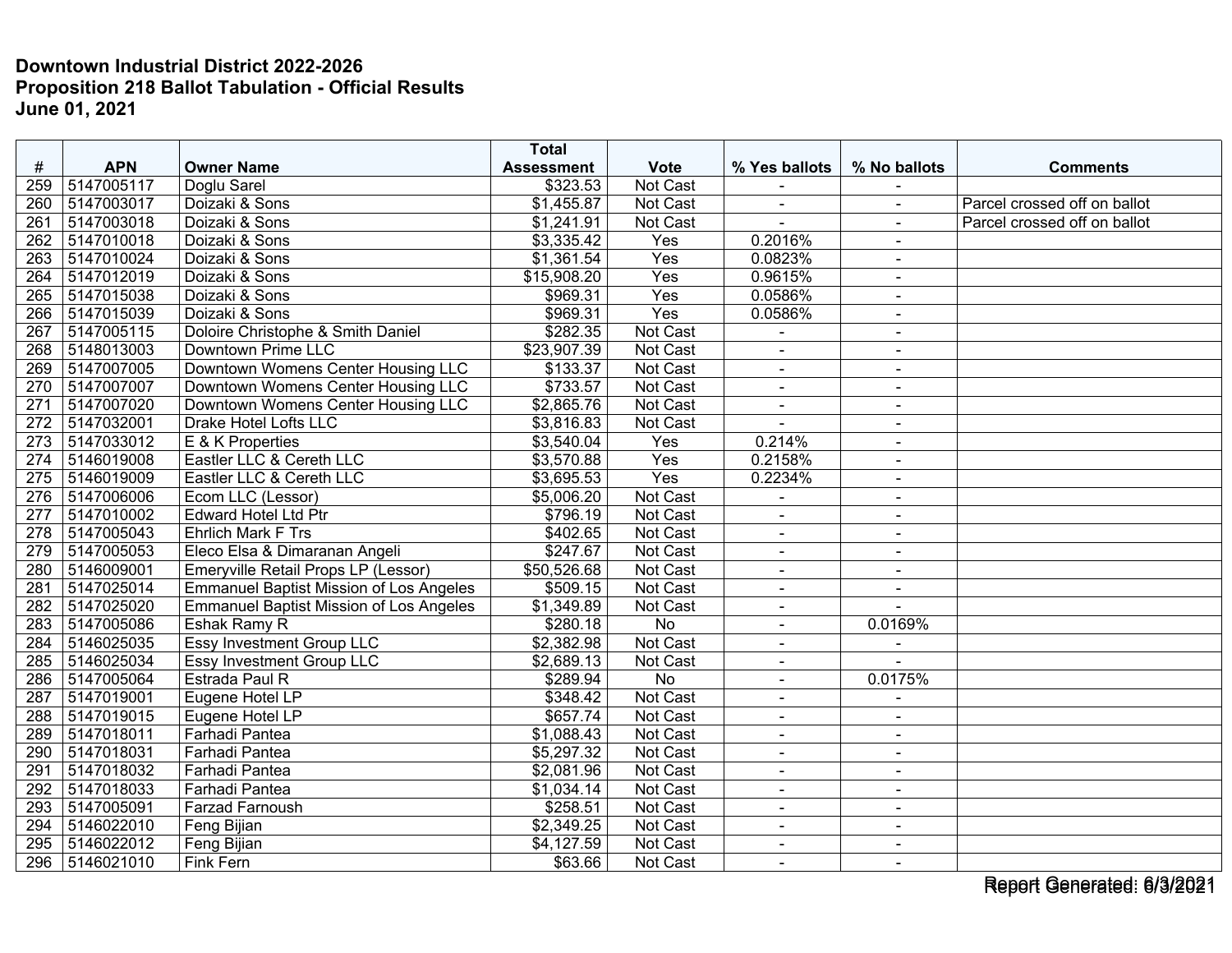|     |            |                                                 | <b>Total</b>           |                 |                          |                |                 |
|-----|------------|-------------------------------------------------|------------------------|-----------------|--------------------------|----------------|-----------------|
| #   | <b>APN</b> | <b>Owner Name</b>                               | <b>Assessment</b>      | <b>Vote</b>     | % Yes ballots            | % No ballots   | <b>Comments</b> |
| 297 | 5146022007 | <b>Five Towns Global LLC</b>                    | \$9,563.51             | Not Cast        |                          |                |                 |
| 298 | 5147005041 | <b>Fleming David T</b>                          | \$384.22               | <b>Not Cast</b> | $\sim$                   | $\blacksquare$ |                 |
| 299 | 5147005164 | <b>Flick Timothy</b>                            | \$267.18               | Not Cast        | $\blacksquare$           | $\blacksquare$ |                 |
| 300 | 5147005141 | Flinders Ethan L                                | \$256.34               | Not Cast        |                          |                |                 |
| 301 | 5146001032 | Food Industrial & Beverage Whse Union<br>No 630 | \$1,624.64             | Yes             | 0.0982%                  |                |                 |
| 302 | 5146001033 | Food Industrial & Beverage Whse Union<br>No 630 | \$1,624.64             | Yes             | 0.0982%                  | $\sim$         |                 |
| 303 | 5146030046 | Food Industrial & Beverage Whse Union<br>No 630 | \$4,427.30             | Yes             | 0.2676%                  | $\blacksquare$ |                 |
| 304 | 5146001001 | <b>Ford Apartments</b>                          | \$1,965.99             | Not Cast        |                          | $\blacksquare$ |                 |
| 305 | 5146028043 | <b>Foreman Martin Trs</b>                       | \$5,767.39             | Yes             | 0.3486%                  | $\blacksquare$ |                 |
| 306 | 5146028040 | <b>Foreman Martin Trs</b>                       | \$4,875.00             | Yes             | 0.2947%                  | $\sim$         |                 |
| 307 | 5147009001 | <b>Fred Jordan Missions</b>                     | \$1,065.62             | Yes             | 0.0644%                  |                |                 |
| 308 | 5146025028 | Fujita Wayne M Trs                              | \$2,594.60             | No              |                          | 0.1568%        |                 |
| 309 | 5146025029 | Fujita Wayne M Trs                              | \$2,489.68             | <b>No</b>       | $\blacksquare$           | 0.1505%        |                 |
| 310 | 5147005133 | Fung Richard                                    | \$263.93               | Not Cast        | $\blacksquare$           | $\blacksquare$ |                 |
| 311 | 5146031043 | <b>Gallus Textiles of LA Inc.</b>               | \$1,508.67             | Not Cast        | $\blacksquare$           | $\blacksquare$ |                 |
| 312 | 5147005167 | Gant Jason R                                    | \$258.51               | Not Cast        | $\sim$                   | $\blacksquare$ |                 |
| 313 | 5147005046 | <b>Gao Heping Family Trs</b>                    | \$377.72               | Not Cast        | $\overline{\phantom{a}}$ | $\blacksquare$ |                 |
| 314 | 5147005146 | Gao Lin                                         | \$276.93               | Not Cast        |                          |                |                 |
| 315 | 5147005075 | Garibaldi Tanya J                               | \$258.51               | Not Cast        | $\sim$                   | $\blacksquare$ |                 |
| 316 | 5148012022 | <b>Gateways Apartment LP</b>                    | \$3,476.53             | Not Cast        | $\overline{a}$           | $\sim$         |                 |
| 317 | 5146033043 | Gil Gloria & Gil Trs                            | \$1,446.09             | Yes             | 0.0874%                  | $\blacksquare$ |                 |
| 318 | 5146033044 | Gil Gloria & Gil Trs                            | \$2,390.57             | Yes             | 0.1445%                  | $\blacksquare$ |                 |
| 319 | 5147005138 | Gill Cyrus & Keller Sabine                      | \$261.76               | Not Cast        |                          | $\blacksquare$ |                 |
| 320 | 5146025025 | Gils Distributing Service Inc                   | $\overline{$2,135.35}$ | Not Cast        | $\overline{a}$           | $\sim$         |                 |
| 321 | 5147005168 | <b>Glen Laramie</b>                             | \$260.67               | Not Cast        |                          |                |                 |
| 322 | 5147031025 | Glentree LLC Etal & Strathwood LLC              | \$19,376.05            | Not Cast        | $\sim$                   | $\sim$         |                 |
| 323 | 5146032038 | Gohari Niloofar N & Victory Family Trs          | \$2,668.25             | $\overline{No}$ | $\overline{a}$           | 0.1613%        |                 |
| 324 | 5147002011 | <b>Goldring Sam Co Family Trs</b>               | \$1,216.63             | Not Cast        | $\blacksquare$           |                |                 |
| 325 | 5147005181 | <b>Gosine Rondil</b>                            | \$321.37               | Not Cast        | $\tilde{\phantom{a}}$    | $\blacksquare$ |                 |
| 326 | 5147005058 | Griff John                                      | \$322.45               | Not Cast        | $\sim$                   | $\blacksquare$ |                 |
| 327 | 5146033047 | <b>Growers Direct Flowers Inc.</b>              | \$1,767.11             | Not Cast        | $\sim$                   | $\sim$         |                 |
| 328 | 5147030020 | Guerra Ruben                                    | \$2,962.60             | Not Cast        |                          | $\sim$         |                 |
| 329 | 5146004034 | Guerrero Luis Trs                               | \$6,208.60             | Not Cast        | $\sim$                   | $\blacksquare$ |                 |
| 330 | 5146033038 | Guzman Aimee Z                                  | \$1,289.41             | Not Cast        | $\blacksquare$           | $\sim$         |                 |
| 331 | 5146024028 | H & B 9 & Crocker Ptr                           | \$6,424.03             | Not Cast        | $\sim$                   | $\sim$         |                 |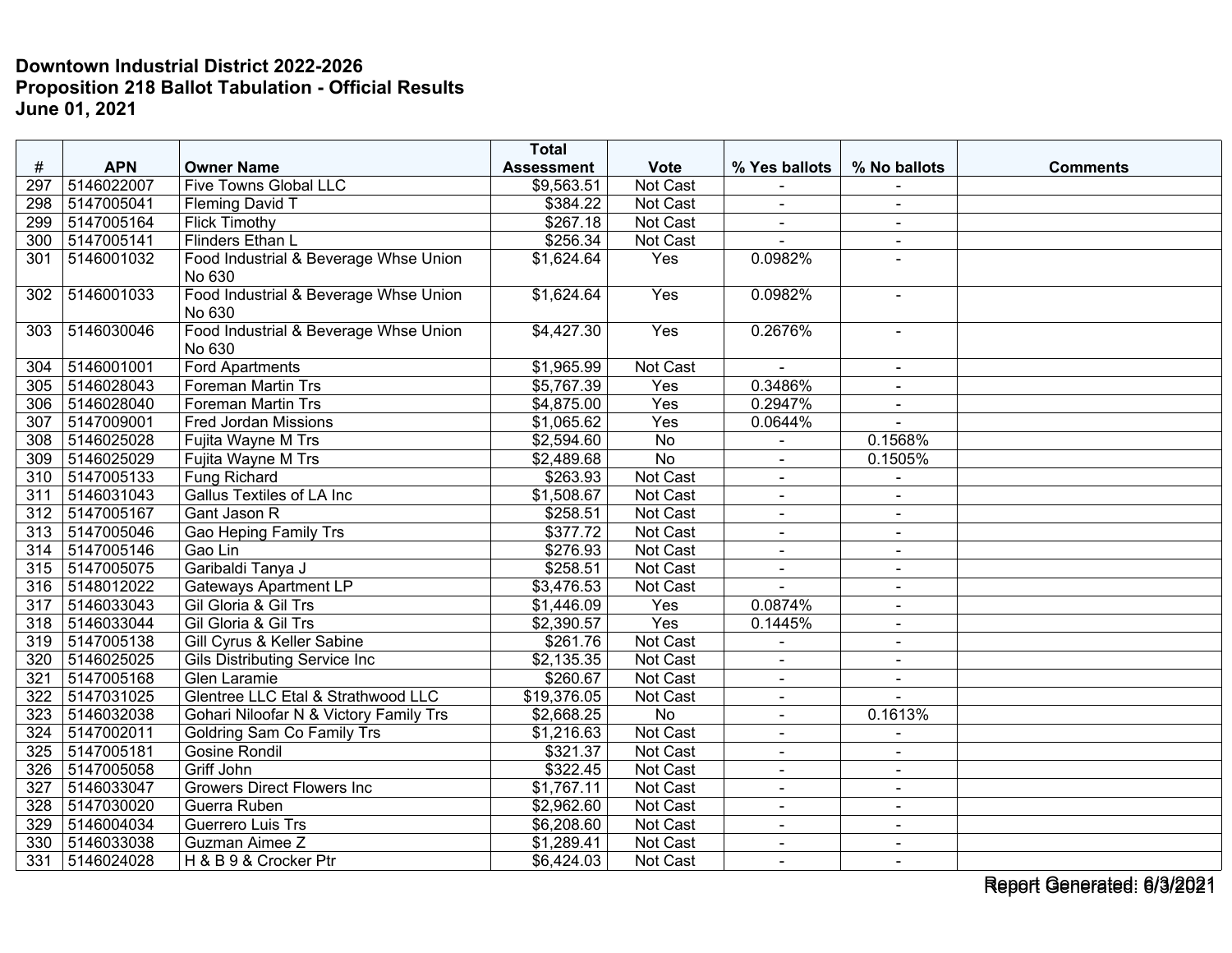|     |            |                                   | <b>Total</b>           |                 |                      |                      |                 |
|-----|------------|-----------------------------------|------------------------|-----------------|----------------------|----------------------|-----------------|
| #   | <b>APN</b> | <b>Owner Name</b>                 | <b>Assessment</b>      | <b>Vote</b>     | % Yes ballots        | % No ballots         | <b>Comments</b> |
| 332 | 5146024029 | H & B 9 & Crocker Ptr             | \$2,921.58             | Not Cast        |                      |                      |                 |
| 333 | 5146024030 | H & B 9 & Crocker Ptr             | \$1,953.31             | <b>Not Cast</b> | $\blacksquare$       | $\sim$               |                 |
| 334 | 5146024031 | H & B 9 & Crocker Ptr             | \$1,952.30             | Not Cast        | $\blacksquare$       | $\blacksquare$       |                 |
| 335 | 5146024051 | H & B 9 & Crocker Ptr             | \$6,920.20             | Not Cast        | $\blacksquare$       | $\sim$               |                 |
| 336 | 5146024052 | H & B 9 & Crocker Ptr             | \$5,858.45             | Not Cast        | $\blacksquare$       | $\sim$               |                 |
| 337 | 5146008003 | Ha Central Properties LLC         | \$3,844.45             | Not Cast        | $\blacksquare$       | $\sim$               |                 |
| 338 | 5146008017 | Ha Central Properties LLC         | \$6,460.42             | Not Cast        |                      | $\blacksquare$       |                 |
| 339 | 5146005009 | Ha Central Properties LLC         | \$1,598.86             | Not Cast        | $\sim$               | $\sim$               |                 |
| 340 | 5146005016 | Ha Central Properties LLC         | \$1,190.75             | <b>Not Cast</b> | $\overline{a}$       | $\overline{a}$       |                 |
| 341 | 5146005017 | Ha Central Properties LLC         | \$1,394.61             | Not Cast        | $\blacksquare$       | $\blacksquare$       |                 |
| 342 | 5146006004 | Ha Kohler Properties LLC          | \$1,003.68             | Not Cast        | $\blacksquare$       | $\blacksquare$       |                 |
| 343 | 5146006005 | Ha Kohler Properties LLC          | \$1,003.68             | Not Cast        | $\blacksquare$       | $\blacksquare$       |                 |
| 344 | 5146006010 | Ha Kohler Properties LLC          | \$1,336.94             | Not Cast        | $\blacksquare$       | $\sim$               |                 |
| 345 | 5146006011 | Ha Kohler Properties LLC          | \$1,280.04             | Not Cast        | $\blacksquare$       | $\blacksquare$       |                 |
| 346 | 5146006012 | Ha Kohler Properties LLC          | \$2,542.90             | Not Cast        | $\blacksquare$       | $\sim$               |                 |
| 347 | 5146006013 | Ha Kohler Properties LLC          | \$1,263.79             | Not Cast        | $\blacksquare$       | $\sim$               |                 |
| 348 | 5146006028 | Ha Kohler Properties LLC          | \$2,132.07             | <b>Not Cast</b> | $\blacksquare$       | $\sim$               |                 |
| 349 | 5146006006 | Ha Kohler Properties LLC          | \$3,304.29             | Not Cast        | $\blacksquare$       | $\ddot{\phantom{1}}$ |                 |
| 350 | 5146006007 | Ha Kohler Properties LLC          | \$3,188.26             | Not Cast        | $\blacksquare$       | $\sim$               |                 |
| 351 | 5146006008 | Ha Kohler Properties LLC          | \$1,190.75             | Not Cast        | $\blacksquare$       | $\sim$               |                 |
| 352 | 5146006009 | Ha Kohler Properties LLC          | \$2,185.65             | Not Cast        | $\blacksquare$       | $\sim$               |                 |
| 353 | 5146006016 | Ha Kohler Properties LLC          | $\overline{$5,171.50}$ | Not Cast        |                      | $\sim$               |                 |
| 354 | 5146006017 | Ha Kohler Properties LLC          | \$1,598.86             | Not Cast        | $\blacksquare$       | $\blacksquare$       |                 |
| 355 | 5146006018 | Ha Kohler Properties LLC          | \$1,396.95             | Not Cast        | $\blacksquare$       | $\sim$               |                 |
| 356 | 5146006026 | Ha Kohler Properties LLC          | \$1,598.86             | Not Cast        | $\blacksquare$       | $\blacksquare$       |                 |
| 357 | 5146031036 | <b>Hakim Emad Trs</b>             | \$1,508.67             | Not Cast        |                      | $\blacksquare$       |                 |
| 358 | 5147009016 | Hamasho Inc                       | \$952.57               | Yes             | 0.0576%              | $\blacksquare$       |                 |
| 359 | 5147005159 | <b>Hamilton Reese</b>             | \$266.09               | Not Cast        | $\blacksquare$       | $\sim$               |                 |
| 360 | 5147005180 | Hammer Jonathan M                 | \$304.02               | Not Cast        |                      |                      |                 |
| 361 | 5147009017 | <b>Hart Ltd Ptr</b>               | \$810.82               | Not Cast        | $\blacksquare$       | $\blacksquare$       |                 |
| 362 | 5147005089 | Hashbarger Charles D Trs          | \$267.18               | Not Cast        | $\blacksquare$       | $\sim$               |                 |
| 363 | 5147019005 | Hashizume Kazuo K & Reiko Trs     | \$1,585.30             | Not Cast        | $\blacksquare$       | $\blacksquare$       |                 |
| 364 | 5147019018 | Hashizume Kazuo K & Reiko Trs     | \$2,739.34             | Not Cast        | $\blacksquare$       | $\blacksquare$       |                 |
| 365 | 5147019002 | Hashizume Kazuo K & Reiko Trs     | \$1,292.68             | Not Cast        | $\blacksquare$       | $\blacksquare$       |                 |
| 366 | 5147019003 | Hashizume Kazuo K & Reiko Trs     | \$1,292.68             | Not Cast        | $\ddot{\phantom{1}}$ | $\sim$               |                 |
| 367 | 5147005118 | <b>Hatz Gretchen</b>              | \$268.26               | Not Cast        |                      | $\blacksquare$       |                 |
| 368 | 5146029030 | Haverim Nasser D & Partovi Hooman | \$1,903.78             | Not Cast        | $\blacksquare$       | $\sim$               |                 |
| 369 | 5147005077 | Hendricks Christopher T           | \$258.51               | Not Cast        | $\blacksquare$       | $\sim$               |                 |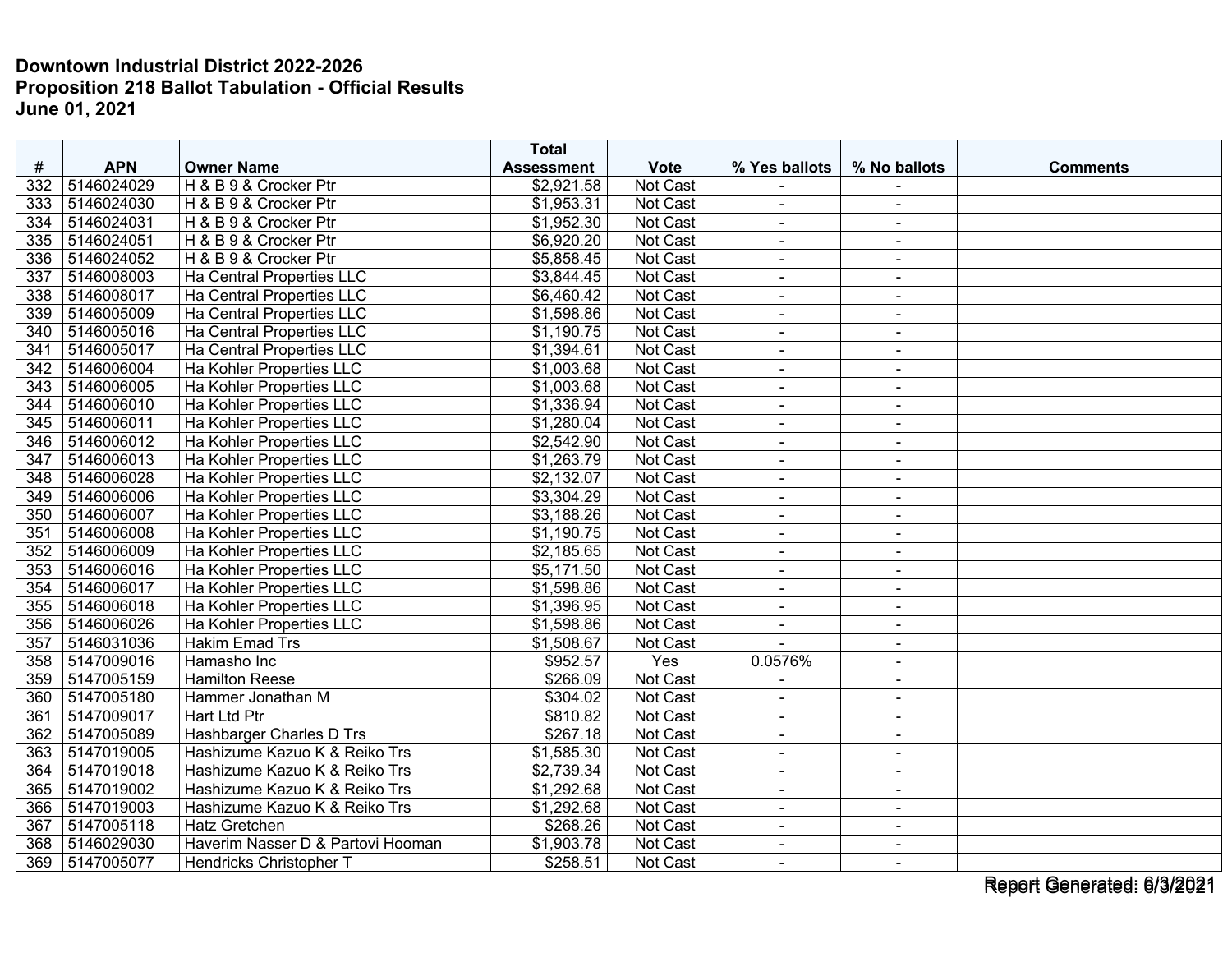|                  |            |                                          | <b>Total</b>      |                  |                |                |                                   |
|------------------|------------|------------------------------------------|-------------------|------------------|----------------|----------------|-----------------------------------|
| #                | <b>APN</b> | <b>Owner Name</b>                        | <b>Assessment</b> | <b>Vote</b>      | % Yes ballots  | % No ballots   | <b>Comments</b>                   |
| 370              | 5146001043 | <b>HM Family Ptr</b>                     | \$2,216.35        | Not Cast         |                |                | Affidavit not completed on ballot |
| 371              | 5146002048 | <b>HM Family Ptr</b>                     | \$1,735.16        | Not Cast         | $\blacksquare$ | $\sim$         | Affidavit not completed on ballot |
| 372              | 5146030049 | <b>Holland Ronald L Trs</b>              | \$1,103.97        | Not Cast         | $\blacksquare$ | $\sim$         |                                   |
| 373              | 5146030048 | <b>Holland Ronald L Trs</b>              | \$629.16          | Not Cast         | $\blacksquare$ |                |                                   |
| 374              | 5147003016 | Honda Steven Decd Trs                    | \$2,742.86        | Not Cast         | $\blacksquare$ | $\sim$         |                                   |
| 375              | 5147003023 | Honda Steven Decd Trs                    | \$6,692.70        | Not Cast         |                | $\sim$         |                                   |
| 376              | 5147005200 | Howard Donald R & Yoguchi Miki           | \$257.42          | Yes              | 0.0156%        |                |                                   |
| 377              | 5147005131 | <b>Howard Sherrel G Trs</b>              | \$259.59          | <b>No</b>        |                | 0.0157%        |                                   |
| $\overline{378}$ | 5148005021 | Huas Investment Group LLC                | \$6,545.78        | Not Cast         | $\overline{a}$ | $\sim$         |                                   |
| 379              | 5147005060 | Huber-Lewis Family Trs                   | \$261.76          | Not Cast         |                | $\blacksquare$ |                                   |
| 380              | 5147023026 | Huie Kenneth & Chor K Trs                | \$2,823.75        | Yes              | 0.1707%        |                |                                   |
| 381              | 5147023021 | Huie Kenneth & Chor K Trs                | \$4,498.65        | Yes              | 0.2719%        | $\sim$         |                                   |
| 382              | 5147023023 | Huie Kenneth & Chor K Trs                | \$1,471.25        | Yes              | 0.0889%        | $\blacksquare$ |                                   |
| 383              | 5147005140 | Hull Kurt M                              | \$254.17          | Yes              | 0.0154%        | $\sim$         |                                   |
| 384              | 5147005049 | <b>Hwang Sheila S</b>                    | \$253.09          | Not Cast         |                | $\overline{a}$ |                                   |
| 385              | 5147004001 | <b>Imperial Assets LLC</b>               | \$4,642.53        | <b>No</b>        | $\blacksquare$ | 0.2806%        |                                   |
| 386              | 5146005001 | Inner City Arts                          | \$1,264.18        | Yes              | 0.0764%        | $\sim$         |                                   |
| 387              | 5146005012 | <b>Inner City Arts</b>                   | \$343.58          | $\overline{Yes}$ | 0.0208%        | $\sim$         |                                   |
| 388              | 5146005029 | Inner City Arts                          | \$1,270.65        | Yes              | 0.0768%        | $\blacksquare$ |                                   |
| 389              | 5146005013 | Inner-City Arts                          | \$1,409.25        | Yes              | 0.0852%        | $\sim$         |                                   |
| 390              | 5146005024 | Inner-City Arts                          | \$806.94          | Yes              | 0.0488%        | $\sim$         |                                   |
| 391              | 5146005005 | Inner-City Arts                          | \$405.63          | Yes              | 0.0245%        | $\blacksquare$ |                                   |
| 392              | 5147005069 | <b>Irikat Feras</b>                      | \$280.18          | Not Cast         | $\blacksquare$ | $\sim$         |                                   |
| 393              | 5147005125 | Itakura Kim Trs                          | \$306.19          | Not Cast         | ÷,             | $\sim$         |                                   |
| 394              | 5147010019 | Iwai Ranko                               | \$2,739.34        | Not Cast         | $\blacksquare$ | $\sim$         |                                   |
| 395              | 5146027029 | J & A Zarrabi LLC                        | \$5,920.63        | Not Cast         | $\blacksquare$ | $\sim$         |                                   |
| 396              | 5147020013 | J J J Commercials Inc                    | \$1,838.32        | Not Cast         | $\blacksquare$ | $\sim$         |                                   |
| 397              | 5147026013 | <b>JDK Industrial LLC</b>                | \$2,765.41        | Not Cast         | $\blacksquare$ | $\sim$         |                                   |
| 398              | 5147005169 | JGW Investment Properties LLC            | \$259.59          | Not Cast         | $\overline{a}$ | $\sim$         |                                   |
| 399              | 5147005176 | Jimera Romel                             | \$249.84          | Not Cast         | $\blacksquare$ | $\sim$         |                                   |
| 400              | 5147007016 | JK MK Properties 1 LLC                   | \$1,635.01        | Not Cast         | $\blacksquare$ | $\sim$         |                                   |
| 401              | 5147007017 | JK MK Properties 1 LLC                   | \$1,845.35        | Not Cast         | $\blacksquare$ | $\blacksquare$ |                                   |
| 402              | 5147007018 | JK MK Properties 1 LLC                   | \$1,656.72        | Not Cast         | $\blacksquare$ | $\blacksquare$ |                                   |
| 403              | 5147007019 | JK MK Properties 1 LLC                   | \$2,007.51        | Not Cast         | $\sim$         | $\sim$         |                                   |
| 404              | 5148006038 | JK MK Properties 2 LLC & Kuramoto F      | \$6,530.07        | Yes              | 0.3947%        | $\overline{a}$ |                                   |
|                  |            | Kuramoto Trs                             |                   |                  |                |                |                                   |
| 405              | 5147006010 | Jodo Shu North America Buddhist Missions | \$3,053.15        | Not Cast         | $\blacksquare$ |                |                                   |
| 406              | 5146002036 | Joffe Oliver                             | \$1,908.26        | Not Cast         | $\blacksquare$ | $\sim$         |                                   |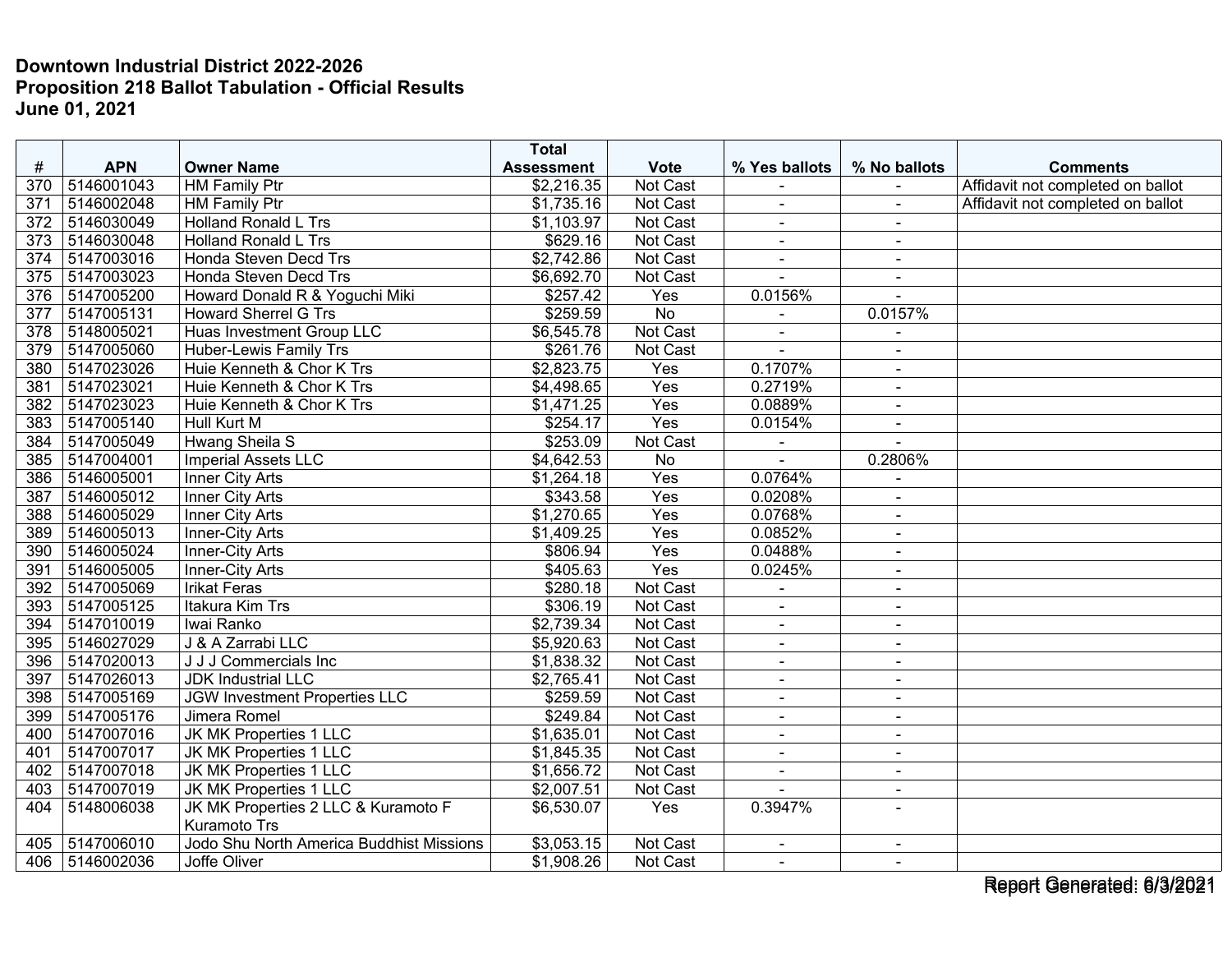|     |            |                                        | <b>Total</b>      |                 |                |                |                 |
|-----|------------|----------------------------------------|-------------------|-----------------|----------------|----------------|-----------------|
| #   | <b>APN</b> | <b>Owner Name</b>                      | <b>Assessment</b> | <b>Vote</b>     | % Yes ballots  | % No ballots   | <b>Comments</b> |
| 407 | 5147005182 | Jonikas Kelsev                         | \$269.34          | Not Cast        |                |                |                 |
| 408 | 5147011018 | Joseph Julia & Gladys Ernest Decd Trs  | \$6,271.85        | Yes             | 0.3791%        | $\sim$         |                 |
| 409 | 5147005097 | Juen Maria L                           | \$266.09          | Not Cast        |                |                |                 |
| 410 | 5146031039 | Justman Ptr                            | \$3,080.58        | No              |                | 0.1862%        |                 |
| 411 | 5147025022 | <b>JWCH Institute Inc</b>              | \$2,842.73        | Not Cast        | $\blacksquare$ | $\sim$         |                 |
| 412 | 5147025023 | JWCH Institute Inc                     | \$1,311.43        | Not Cast        | $\blacksquare$ | $\blacksquare$ |                 |
| 413 | 5146019007 | Kachan Maggie & Kachan Trs             | \$9,692.52        | Not Cast        |                |                |                 |
| 414 | 5147005121 | <b>Kang Peter</b>                      | \$269.34          | Not Cast        | $\blacksquare$ | $\sim$         |                 |
| 415 | 5146024038 | Karapetian Michael L & Juknavorian Trs | \$3,296.11        | Not Cast        | $\blacksquare$ | $\blacksquare$ |                 |
| 416 | 5147005098 | Karim Ayaz                             | \$279.10          | Not Cast        | $\blacksquare$ | $\sim$         |                 |
| 417 | 5147005145 | Kato Brian Y Living Trs                | \$305.11          | Not Cast        | $\blacksquare$ | $\sim$         |                 |
| 418 | 5147018034 | Kavoukjian Karapet Tr & Ballinger Trs  | \$11,469.23       | Not Cast        | $\sim$         | $\sim$         |                 |
| 419 | 5147021022 | Kavoukjian Karapet Tr & Ballinger Trs  | \$1,635.19        | Not Cast        | $\blacksquare$ | $\sim$         |                 |
| 420 | 5147021033 | Kavoukjian Karapet Tr & Ballinger Trs  | \$3,005.97        | Not Cast        |                |                |                 |
| 421 | 5147021034 | Kavoukjian Karapet Tr & Ballinger Trs  | \$1,896.45        | Not Cast        | $\blacksquare$ | $\sim$         |                 |
| 422 | 5147021002 | Kawana Frank S & Sachie L Trs          | \$1,496.93        | No              | $\blacksquare$ | 0.0905%        |                 |
| 423 | 5147021029 | Kawana Frank S & Sachie L Trs          | \$7,202.27        | No              | $\blacksquare$ | 0.4353%        |                 |
| 424 | 5147021001 | Kawana Frank S & Sachie L Trs          | \$1,717.97        | $\overline{No}$ | $\blacksquare$ | 0.1038%        |                 |
| 425 | 5148004015 | <b>KDC Investment LLC</b>              | \$6,476.76        | $\overline{No}$ | $\blacksquare$ | 0.3915%        |                 |
| 426 | 5146002050 | Kepes George                           | \$1,718.37        | Not Cast        | $\sim$         | $\blacksquare$ |                 |
| 427 | 5146002056 | Kepes George                           | \$4,599.01        | Not Cast        |                |                |                 |
| 428 | 5146002057 | Kepes George                           | \$2,484.02        | Not Cast        | $\overline{a}$ | $\sim$         |                 |
| 429 | 5146003036 | Kepes George                           | \$1,751.95        | Not Cast        | $\blacksquare$ | $\blacksquare$ |                 |
| 430 | 5146003037 | Kepes George                           | \$1,757.03        | Not Cast        | $\blacksquare$ | $\blacksquare$ |                 |
| 431 | 5146002051 | Kepes George                           | \$1,733.99        | Not Cast        | $\blacksquare$ | $\sim$         |                 |
| 432 | 5146002052 | Kepes George                           | \$1,735.16        | Not Cast        | $\sim$         | $\blacksquare$ |                 |
| 433 | 5146002053 | Kepes George                           | \$1,735.16        | Not Cast        | $\sim$         | $\blacksquare$ |                 |
| 434 | 5146002054 | Kepes George                           | \$2,038.61        | Not Cast        |                |                |                 |
| 435 | 5146002055 | Kepes George                           | \$2,212.02        | Not Cast        | $\overline{a}$ | $\sim$         |                 |
| 436 | 5146003038 | Kepes George                           | \$2,199.33        | <b>Not Cast</b> | $\blacksquare$ | $\blacksquare$ |                 |
| 437 | 5146003039 | Kepes George                           | \$2,201.37        | Not Cast        | $\blacksquare$ | $\blacksquare$ |                 |
| 438 | 5146003047 | Kepes George                           | \$3,719.13        | Not Cast        | $\blacksquare$ | $\sim$         |                 |
| 439 | 5147005127 | Kerr Jamila & Beverly A                | \$263.93          | Not Cast        | $\blacksquare$ | $\sim$         |                 |
| 440 | 5146031045 | Khalifian Joseph & Saadian Salim       | \$2,986.30        | No              | $\blacksquare$ | 0.1805%        |                 |
| 441 | 5147022003 | Khoshbakhsh Nasir & Jacklin            | \$1,377.82        | Not Cast        |                |                |                 |
| 442 | 5147022004 | Khoshbakhsh Nasir & Jacklin            | \$2,475.48        | Not Cast        | $\blacksquare$ | $\blacksquare$ |                 |
| 443 | 5147005193 | Kim Arisa S Trs                        | \$276.93          | Not Cast        | $\blacksquare$ | $\sim$         |                 |
| 444 | 5147005093 | Kim Dong E                             | \$296.44          | Not Cast        | $\overline{a}$ | $\blacksquare$ |                 |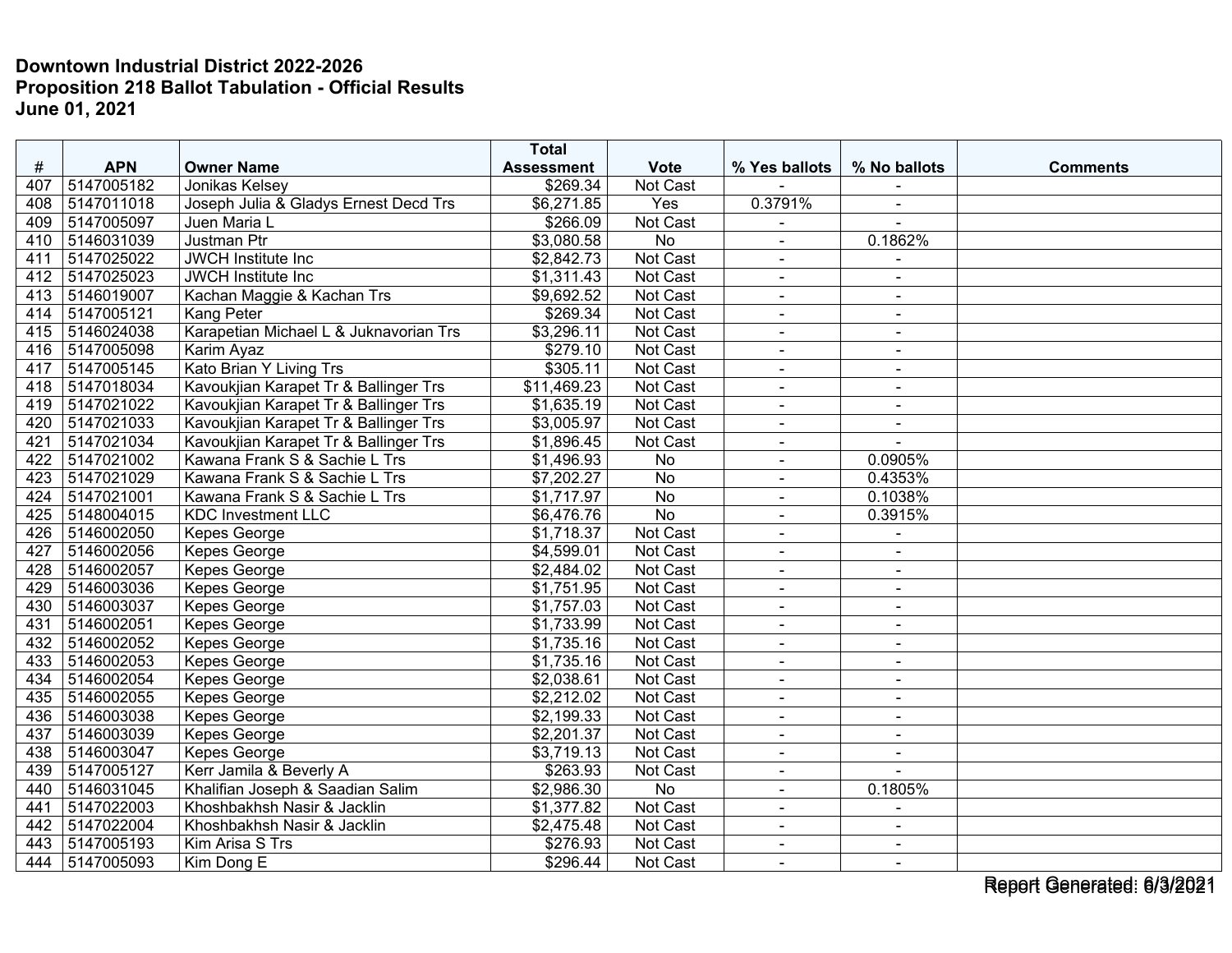|     |                |                                         | <b>Total</b>           |                 |                |                |                 |
|-----|----------------|-----------------------------------------|------------------------|-----------------|----------------|----------------|-----------------|
| #   | <b>APN</b>     | <b>Owner Name</b>                       | <b>Assessment</b>      | <b>Vote</b>     | % Yes ballots  | % No ballots   | <b>Comments</b> |
| 445 | 5147019004     | Kim Insil & Creme Shop Inc              | \$1,552.78             | Not Cast        |                |                |                 |
| 446 | 5147005068     | Kim Jude                                | \$281.27               | Not Cast        | $\sim$         | $\blacksquare$ |                 |
| 447 | 5147005083     | Kim Jung Eun                            | \$248.75               | Not Cast        | $\blacksquare$ | $\blacksquare$ |                 |
| 448 | 5147005144     | Kim Phillip C                           | \$257.42               | Not Cast        |                | $\blacksquare$ |                 |
| 449 | 5147005054     | Kim Robert W & Sunnie I Trs             | \$313.78               | Not Cast        | $\sim$         | $\blacksquare$ |                 |
| 450 | 5146001039     | Kim Taewon Jonathan & Heejin            | \$2,116.64             | $\overline{No}$ | $\overline{a}$ | 0.1279%        |                 |
| 451 | 5147029030     | Kim Won Mo & Hyeon Sook                 | \$2,147.96             | Yes             | 0.1298%        | $\blacksquare$ |                 |
| 452 | 5147030064     | Kim Won Mo & Hyeon Sook                 | \$4,370.86             | Yes             | 0.2642%        | $\mathbf{r}$   |                 |
| 453 | 5146023030     | Kim Yong H & Kim Haeng C                | \$21,315.96            | Not Cast        | $\blacksquare$ | $\sim$         |                 |
| 454 | 5146007015     | Kirman Daniel & Antoniina Tr & Defelice | \$1,814.05             | Not Cast        |                |                |                 |
|     |                | Irene Tr                                |                        |                 |                |                |                 |
| 455 | 5146007016     | Kirman Daniel & Antoniina Tr & Defelice | \$1,207.54             | Not Cast        | $\blacksquare$ | $\sim$         |                 |
|     |                | Irene Tr                                |                        |                 |                |                |                 |
| 456 | 5146007024     | Kirman Daniel & Antoniina Tr & Defelice | \$3,143.99             | Not Cast        |                |                |                 |
|     |                | Irene Tr                                |                        |                 |                |                |                 |
| 457 | 5147032038     | <b>KJ 1107 LLC</b>                      | \$9,697.43             | Not Cast        | $\sim$         | $\blacksquare$ |                 |
| 458 | 5146022013     | Knickreham Linda Family Trs             | \$5,744.42             | Not Cast        | $\blacksquare$ | $\blacksquare$ |                 |
| 459 | 5147004003     | Koh Brothers Inc                        | \$2,737.05             | Not Cast        | $\sim$         | $\blacksquare$ |                 |
| 460 | 5147004009     | Koh Brothers Inc                        | \$4,116.82             | Not Cast        | $\sim$         | $\blacksquare$ |                 |
| 461 | 5147004010     | Koh Brothers Inc                        | $\overline{4,198.11}$  | Not Cast        | $\overline{a}$ | $\blacksquare$ |                 |
| 462 | 5146020011     | Kohler Properties LLC                   | $\overline{$2,233.22}$ | Not Cast        |                |                |                 |
| 463 | 5147005052     | Kopman Vladislav                        | \$279.10               | Yes             | 0.0169%        | $\blacksquare$ |                 |
| 464 | 5147019024     | Kubrin Real Estate LLC                  | \$3,606.74             | Yes             | 0.218%         | $\blacksquare$ |                 |
| 465 | 5147005079     | Kuroda Ima                              | \$253.09               | Not Cast        |                | $\blacksquare$ |                 |
| 466 | 5147005178     | L & C H LLC                             | \$274.76               | Yes             | 0.0166%        |                |                 |
| 467 | 5148004006     | L & H Ltd Ptr                           | \$4,662.12             | <b>No</b>       |                | 0.2818%        |                 |
| 468 | 5147005080     | La Aina LLC & Pedro 420 Trs             | \$256.34               | $\overline{No}$ | $\overline{a}$ | 0.0155%        |                 |
| 469 | 5147005171     | La Aina LLC & Sp 420 Trs                | \$263.93               | $\overline{No}$ |                | 0.016%         |                 |
| 470 | 5147019008     | LA Community Land Holding Co            | \$319.75               | $\overline{N}$  | $\overline{a}$ | 0.0193%        |                 |
| 471 | 5147019023     | LA Community Land Holding Co            | \$415.62               | $\overline{No}$ | $\overline{a}$ | 0.0251%        |                 |
| 472 | 5147023009     | LA Nymph LLC                            | \$1,071.63             | Not Cast        | $\blacksquare$ | $\blacksquare$ |                 |
| 473 | 5147023010     | <b>LA Nymph LLC</b>                     | \$4,664.65             | Not Cast        | $\blacksquare$ | $\blacksquare$ |                 |
| 474 | 5147023011     | LA Nymph LLC                            | \$1,632.84             | Not Cast        | $\sim$         | $\blacksquare$ |                 |
| 475 | 5147023019     | LA Nymph LLC                            | \$8,711.16             | Not Cast        | $\sim$         | $\blacksquare$ |                 |
| 476 | 5147023008     | LA Nymph LLC                            | \$1,503.57             | Not Cast        |                | $\sim$         |                 |
| 477 | 5146024900     | <b>LA Unified School District</b>       | \$1,865.21             | Not Cast        | $\sim$         | $\blacksquare$ |                 |
| 478 | 5146024901     | <b>LA Unified School District</b>       | \$45,227.12            | Not Cast        | $\blacksquare$ | $\blacksquare$ |                 |
|     | 479 5146024902 | <b>LA Unified School District</b>       | \$8,146.22             | Not Cast        | $\sim$         | $\blacksquare$ |                 |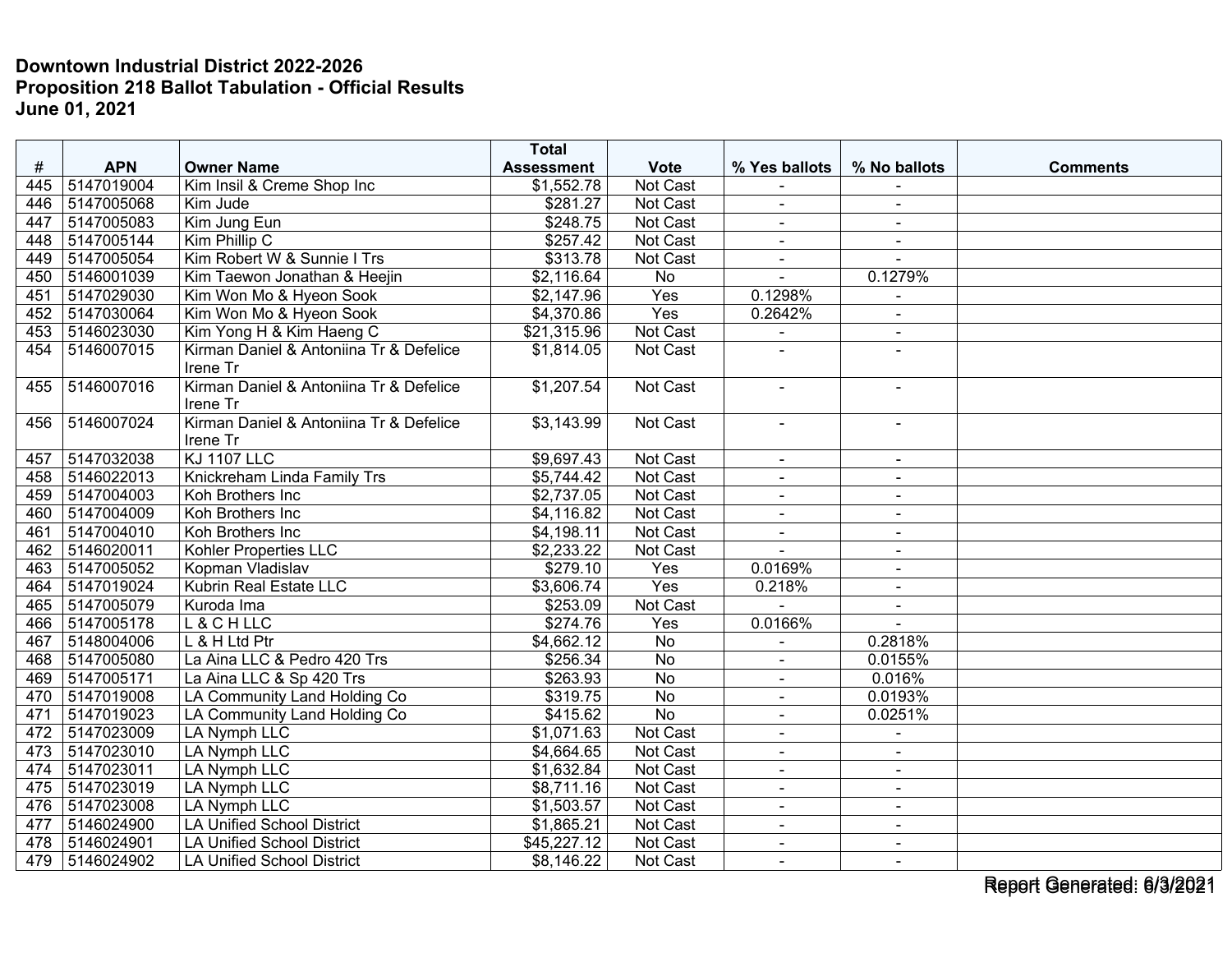| #          | <b>APN</b>     | <b>Owner Name</b>                             | <b>Total</b>                    |                         |                | % No ballots   | <b>Comments</b> |
|------------|----------------|-----------------------------------------------|---------------------------------|-------------------------|----------------|----------------|-----------------|
| 480        | 5146024903     | <b>LA Unified School District</b>             | <b>Assessment</b><br>\$7,438.46 | <b>Vote</b><br>Not Cast | % Yes ballots  |                |                 |
|            | 5147033021     |                                               | \$13,407.70                     | Yes                     | 0.8104%        |                |                 |
| 481<br>482 | 5147015900     | Labib Pedram Trs & Labib Trs<br><b>LACMTA</b> | \$974.39                        | Yes                     | 0.0589%        | $\blacksquare$ |                 |
|            |                |                                               |                                 |                         |                | $\blacksquare$ |                 |
| 483        | 5147015901     | <b>LACMTA</b>                                 | \$974.39                        | Yes                     | 0.0589%        | $\blacksquare$ |                 |
| 484        | 5147015902     | <b>LACMTA</b>                                 | \$1,678.92                      | Yes                     | 0.1015%        | $\sim$         |                 |
| 485        | 5147015903     | <b>LACMTA</b>                                 | \$1,837.09                      | Yes                     | 0.111%         | $\blacksquare$ |                 |
| 486        | 5147015908     | <b>LACMTA</b>                                 | \$974.39                        | Yes                     | 0.0589%        | $\sim$         |                 |
| 487        | 5147033900     | <b>LACMTA</b>                                 | \$9,390.47                      | Yes                     | 0.5676%        |                |                 |
| 488        | 5147035900     | <b>LACMTA</b>                                 | \$932.99                        | Yes                     | 0.0564%        | $\blacksquare$ |                 |
| 489        | 5147035901     | <b>LACMTA</b>                                 | \$963.21                        | Yes                     | 0.0582%        | $\blacksquare$ |                 |
| 490        | 5147036909     | <b>LACMTA</b>                                 | \$7,496.50                      | Yes                     | 0.4531%        | $\blacksquare$ |                 |
| 491        | 5147015904     | <b>LACMTA</b>                                 | \$4,354.88                      | $\overline{Yes}$        | 0.2632%        | $\blacksquare$ |                 |
| 492        | 5147015905     | <b>LACMTA</b>                                 | \$3,895.61                      | Yes                     | 0.2355%        | $\blacksquare$ |                 |
| 493        | 5147015906     | <b>LACMTA</b>                                 | \$974.39                        | Yes                     | 0.0589%        | $\sim$         |                 |
| 494        | 5147015907     | <b>LACMTA</b>                                 | \$974.39                        | Yes                     | 0.0589%        |                |                 |
| 495        | 5147035902     | <b>LACMTA</b>                                 | \$1,402.03                      | Yes                     | 0.0847%        | $\sim$         |                 |
| 496        | 5147035903     | <b>LACMTA</b>                                 | \$4,967.83                      | Yes                     | 0.3003%        | $\blacksquare$ |                 |
| 497        | 5147035904     | <b>LACMTA</b>                                 | \$3,676.72                      | Yes                     | 0.2222%        | $\blacksquare$ |                 |
| 498        | 5147036907     | <b>LACMTA</b>                                 | \$85.68                         | Yes                     | 0.0052%        | $\blacksquare$ |                 |
| 499        | 5147036908     | <b>LACMTA</b>                                 | \$25,869.10                     | Yes                     | 1.5636%        | $\blacksquare$ |                 |
| 500        | 5147029048     | <b>LAMP</b> Inc                               | \$1,386.22                      | Not Cast                | $\blacksquare$ | $\blacksquare$ |                 |
| 501        | 5147029049     | <b>LAMP</b> Inc                               | \$420.42                        | Not Cast                |                |                |                 |
| 502        | 5147005096     | Lampela Martti J & Piedrahita Liliana B       | \$322.45                        | Not Cast                | $\blacksquare$ | $\sim$         |                 |
| 503        | 5147005185     | Lan Frank H                                   | \$272.60                        | No                      | $\blacksquare$ | 0.0165%        |                 |
| 504        | 5147020009     | Lea LLC Etal & DNN 26 Real Estate LLC         | \$2,483.43                      | Not Cast                | $\blacksquare$ | $\sim$         |                 |
| 505        | 5147023003     | Lee David & Marjorie Trs Etal & Schiff        | \$1,241.52                      | Not Cast                | $\blacksquare$ |                |                 |
|            |                | Alison                                        |                                 |                         |                |                |                 |
| 506        | 5147023004     | Lee David & Marjorie Trs Etal & Schiff        | \$1,241.52                      | Not Cast                |                |                |                 |
|            |                | Alison                                        |                                 |                         |                |                |                 |
| 507        | 5147005100     | Lee Eveline Trs                               | \$278.01                        | <b>No</b>               | $\blacksquare$ | 0.0168%        |                 |
| 508        | 5146031042     | Lee Jhong D & Sook H Trs                      | \$1,504.44                      | Not Cast                | $\blacksquare$ |                |                 |
| 509        | 5147002006     | Lee Jong K Trs                                | \$1,020.08                      | <b>No</b>               | $\blacksquare$ | 0.0617%        |                 |
| 510        | 5147002007     | Lee Jong K Trs                                | \$2,676.31                      | No                      | $\blacksquare$ | 0.1618%        |                 |
| 511        | 5147005114     | Lee Larry                                     | \$276.93                        | Not Cast                | $\blacksquare$ | $\sim$         |                 |
| 512        | 5146026031     | Lee Properties Ltd                            | \$8,654.49                      | Not Cast                | $\blacksquare$ |                |                 |
| 513        | 5147005045     | Lee Ronald Y & Sandra S Trs                   | \$423.24                        | No                      |                | 0.0256%        |                 |
| 514        | 5147005197     | Lee Suji                                      | \$258.51                        | Not Cast                | $\blacksquare$ |                |                 |
|            | 515 5147005094 | Lee Vivienne                                  | \$286.68                        | Not Cast                | $\sim$         | $\blacksquare$ |                 |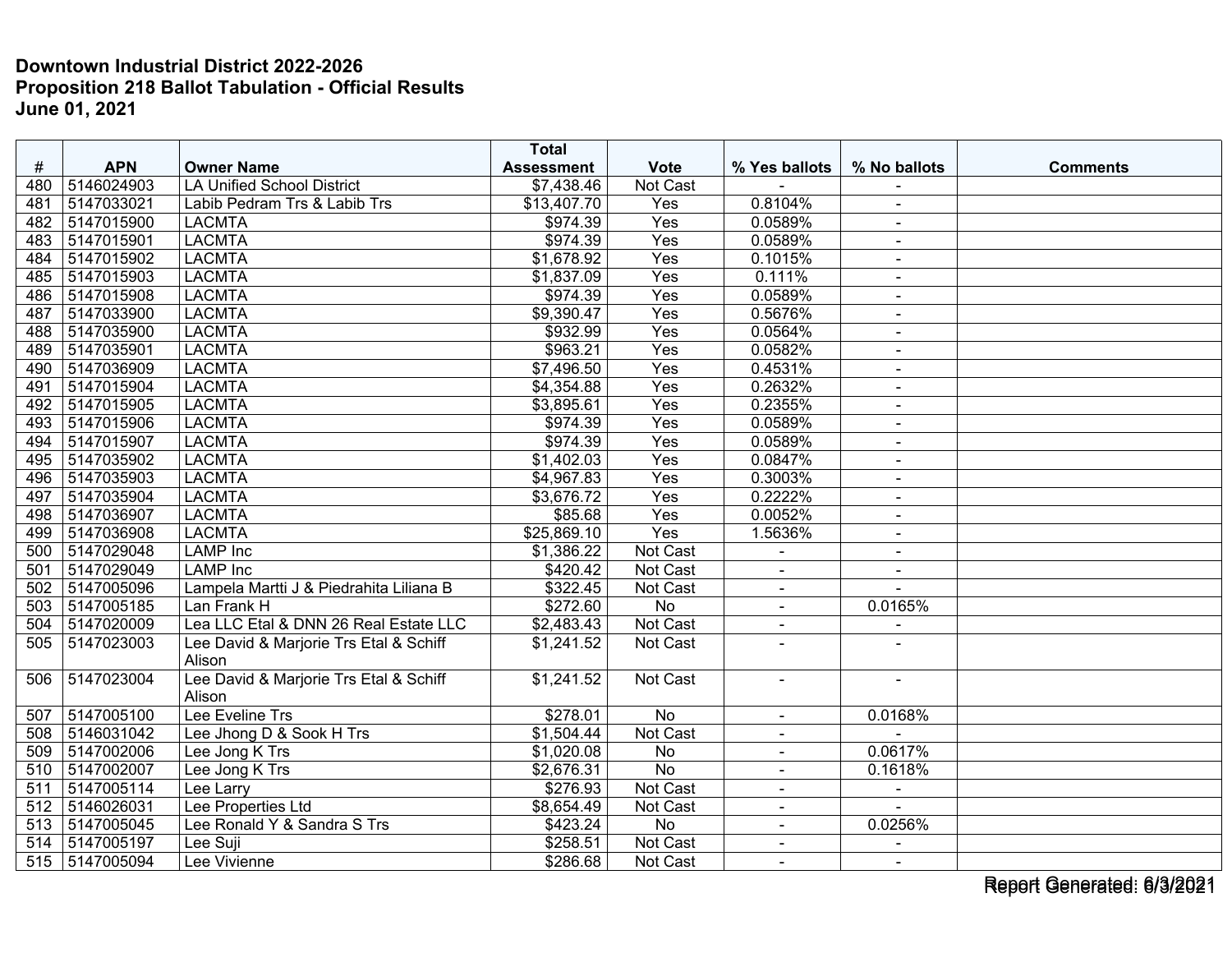|                  |            |                                      | <b>Total</b>      |                 |                |                |                 |
|------------------|------------|--------------------------------------|-------------------|-----------------|----------------|----------------|-----------------|
| #                | <b>APN</b> | <b>Owner Name</b>                    | <b>Assessment</b> | <b>Vote</b>     | % Yes ballots  | % No ballots   | <b>Comments</b> |
| 516              | 5147005152 | Lee Won Joo                          | \$258.51          | Not Cast        |                |                |                 |
| 517              | 5146022001 | Leon Investment Group LLC            | \$2,443.97        | <b>Not Cast</b> | $\blacksquare$ | $\blacksquare$ |                 |
| 518              | 5146022002 | Leon Investment Group LLC            | \$2,800.94        | Not Cast        |                |                |                 |
| 519              | 5146022011 | Leon Investment Group LLC            | \$2,506.97        | Not Cast        |                | $\blacksquare$ |                 |
| 520              | 5147006008 | Lig-420 Boyd Street LLC              | \$3,096.18        | Yes             | 0.1871%        | $\blacksquare$ |                 |
| 521              | 5147006001 | Lig-420 Boyd Street LLC              | \$0.00            | Not Cast        |                | $\blacksquare$ |                 |
| 522              | 5147006002 | Lig-420 Boyd Street LLC              | \$0.00            | Not Cast        |                |                |                 |
| 523              | 5147006003 | Lig-420 Boyd Street LLC              | \$0.00            | Not Cast        | $\blacksquare$ | $\blacksquare$ |                 |
| 524              | 5147006012 | Lig-420 Boyd Street LLC              | \$13,090.32       | Yes             | 0.7912%        |                |                 |
| 525              | 5147005150 | Lin Calvin & Amy Kuo Trs             | \$269.34          | <b>No</b>       |                | 0.0163%        |                 |
| 526              | 5147016020 | Lincoln Hotel SRO Ltd Ptr            | \$581.92          | <b>Not Cast</b> | $\blacksquare$ |                |                 |
| $\overline{527}$ | 5147016021 | Lincoln Hotel SRO Ltd Ptr            | \$581.81          | Not Cast        | $\blacksquare$ | $\blacksquare$ |                 |
| 528              | 5147003024 | Little Tokyo Management Plaza LLC    | \$2,253.81        | Not Cast        | $\blacksquare$ |                |                 |
| 529              | 5147006011 | Little Toyko Associates LLC          | \$53,780.29       | <b>No</b>       |                | 3.2507%        |                 |
| 530              | 5147005074 | Livedalen Kristi & Gram Michael A    | \$259.59          | $\overline{No}$ | $\blacksquare$ | 0.0157%        |                 |
| 531              | 5147027020 | Location 606 Inc                     | \$1,088.43        | Not Cast        | $\blacksquare$ | $\sim$         |                 |
| 532              | 5147027037 | Location 606 Inc                     | \$4,204.39        | Not Cast        | $\blacksquare$ | $\blacksquare$ |                 |
| 533              | 5147027019 | Location 606 Inc                     | \$1,088.43        | Not Cast        | $\blacksquare$ |                |                 |
| 534              | 5147005085 | Lohninger Karl & Margarethe          | \$276.93          | No              | $\blacksquare$ | 0.0167%        |                 |
| 535              | 5147005170 | Lohninger Karl & Margarethe          | \$259.59          | <b>No</b>       | $\blacksquare$ | 0.0157%        |                 |
| 536              | 5147005148 | Long David T & Mark Linda R          | \$304.02          | Not Cast        | $\blacksquare$ | $\blacksquare$ |                 |
| 537              | 5147022031 | <b>Long King Investment Group</b>    | \$20,204.54       | Not Cast        | $\overline{a}$ | $\sim$         |                 |
| 538              | 5147020012 | Los Angeles Holdings LLC             | \$0.00            | Not Cast        | $\blacksquare$ | $\sim$         |                 |
| 539              | 5147020017 | Los Angeles Holdings LLC             | \$0.00            | Not Cast        | $\blacksquare$ | $\sim$         |                 |
| 540              | 5147020018 | Los Angeles Holdings LLC             | \$0.00            | Not Cast        | $\blacksquare$ | $\sim$         |                 |
| 541              | 5147020019 | Los Angeles Holdings LLC             | \$0.00            | Not Cast        | $\blacksquare$ | $\blacksquare$ |                 |
| $\overline{542}$ | 5147020010 | Los Angeles Holdings LLC             | \$0.00            | Not Cast        | $\blacksquare$ | $\sim$         |                 |
| 543              | 5147020011 | Los Angeles Holdings LLC             | \$0.00            | Not Cast        | $\blacksquare$ | $\overline{a}$ |                 |
| 544              | 5147020028 | Los Angeles Holdings LLC             | \$6,853.03        | Not Cast        |                |                |                 |
| 545              | 5146009006 | Los Angeles Wholesale Produce Market | \$109,886.45      | Yes             | 6.6419%        | $\overline{a}$ |                 |
|                  |            | <b>LLC</b>                           |                   |                 |                |                |                 |
| 546              | 5147005040 | <b>LTL Commercial LLC</b>            | \$2,081.41        | No              | $\blacksquare$ | 0.1258%        |                 |
| 547              | 5147005039 | <b>LTL Commercial LLC</b>            | \$1,218.73        | <b>No</b>       | $\blacksquare$ | 0.0737%        |                 |
| 548              | 5146031035 | Lucky Whale LLC                      | \$1,718.43        | No              | $\blacksquare$ | 0.1039%        |                 |
| 549              | 5146006030 | Ly Eric                              | \$4,056.21        | Not Cast        |                | $\blacksquare$ |                 |
| 550              | 5146033055 | M & D Burke Properties LP            | \$4,083.73        | Yes             | 0.2468%        |                |                 |
| 551              | 5147003032 | M & D Burke Properties LP            | \$2,599.64        | Yes             | 0.1571%        | $\blacksquare$ |                 |
| 552              | 5147027043 | M & D Burke Properties LP            | \$3,744.37        | Yes             | 0.2263%        | $\sim$         |                 |

Report Generated: 6/3/2021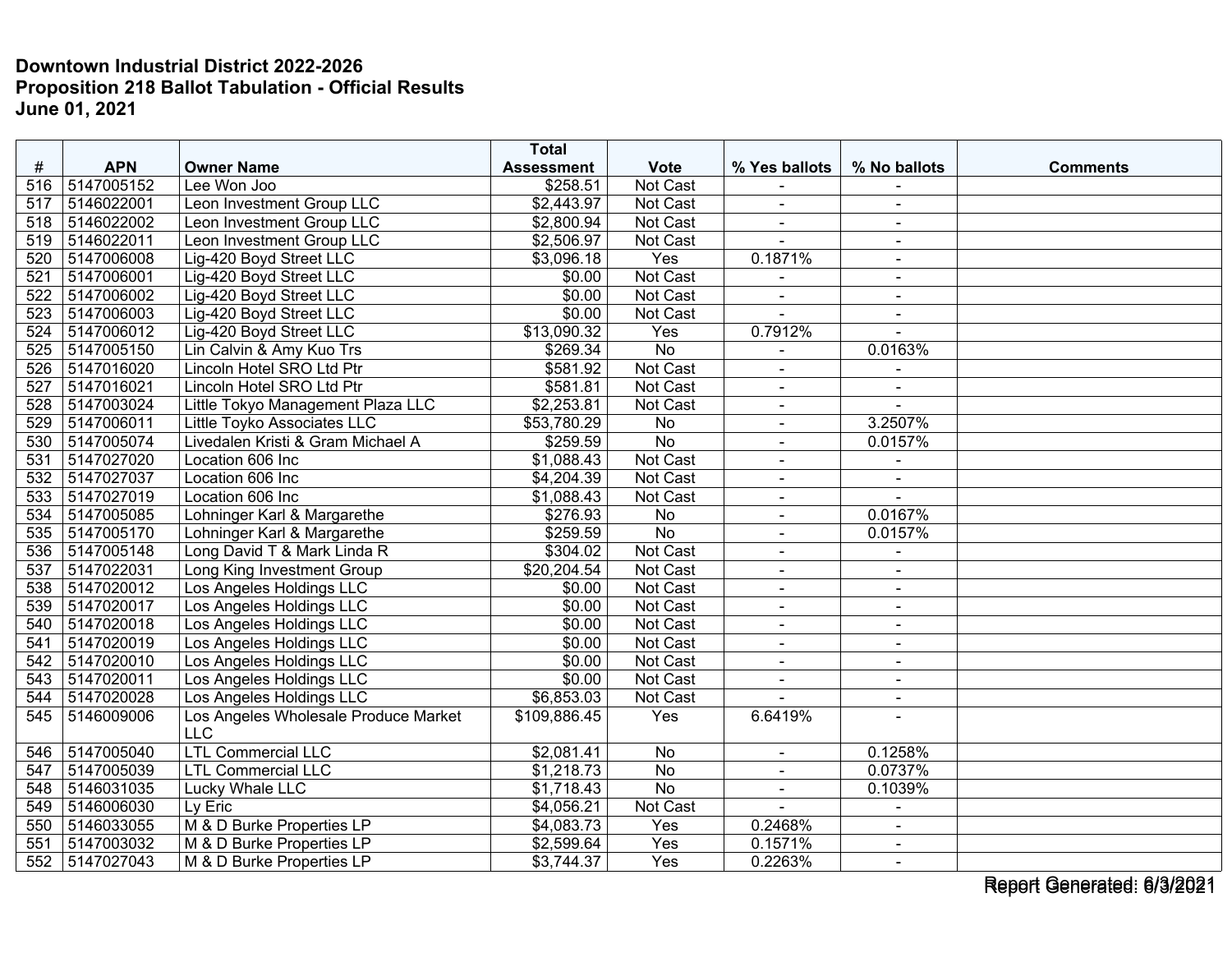|     |            |                                      | <b>Total</b>      |                 |                |                |                 |
|-----|------------|--------------------------------------|-------------------|-----------------|----------------|----------------|-----------------|
| #   | <b>APN</b> | <b>Owner Name</b>                    | <b>Assessment</b> | <b>Vote</b>     | % Yes ballots  | % No ballots   | <b>Comments</b> |
| 553 | 5146004055 | M & N 26 Properties LLC              | \$7,065.61        | Not Cast        |                |                |                 |
| 554 | 5146028036 | Ma in Sook Trs                       | \$4,027.73        | <b>Not Cast</b> | $\blacksquare$ | $\sim$         |                 |
| 555 | 5146028039 | Ma in Sook Trs                       | \$5,500.39        | Not Cast        | $\blacksquare$ | $\blacksquare$ |                 |
| 556 | 5146020001 | Maddock Paul J & Jann N              | \$57.80           | Not Cast        | $\blacksquare$ | $\blacksquare$ |                 |
| 557 | 5147005107 | Magallon Steven & Oka Diana          | \$259.59          | Not Cast        | $\sim$         | $\blacksquare$ |                 |
| 558 | 5147005048 | Maldonado Rocio A                    | \$263.93          | Not Cast        | $\sim$         | $\blacksquare$ |                 |
| 559 | 5147005126 | Mandoyan Marine                      | \$263.93          | Not Cast        |                |                |                 |
| 560 | 5147005055 | Marcelli Toninho                     | \$276.93          | Not Cast        | ÷.             | $\sim$         |                 |
| 561 | 5146033046 | Markey Harold & Son                  | \$2,001.21        | Yes             | 0.121%         | $\blacksquare$ |                 |
| 562 | 5146033048 | Markey Harold & Son                  | \$2,921.21        | Yes             | 0.1766%        | $\sim$         |                 |
| 563 | 5146032050 | Markey Jess & Bernice J & Markey Trs | \$2,713.07        | Yes             | 0.164%         |                |                 |
| 564 | 5147002004 | Markonich Steve J Trs                | \$5,679.22        | $\overline{No}$ | $\blacksquare$ | 0.3433%        |                 |
| 565 | 5147002005 | Markonich Steve J Trs                | \$2,926.69        | <b>No</b>       |                | 0.1769%        |                 |
| 566 | 5147005190 | <b>Martin Emery</b>                  | \$270.43          | Yes             | 0.0163%        |                |                 |
| 567 | 5147005103 | <b>Martin Roberto M Trs</b>          | \$263.93          | Not Cast        |                | $\blacksquare$ |                 |
| 568 | 5147010031 | Marvimon House Inc                   | \$7,799.02        | Yes             | 0.4714%        | $\sim$         |                 |
| 569 | 5146023032 | Master Rack & Steam Equipment Co Inc | \$3,906.74        | <b>Not Cast</b> |                | $\blacksquare$ |                 |
| 570 | 5146004044 | Mazal 7 Properties Inc               | \$1,780.85        | Yes             | 0.1076%        | $\blacksquare$ |                 |
| 571 | 5146005006 | Mazal 7 Properties Inc               | \$1,598.86        | Yes             | 0.0966%        | $\sim$         |                 |
| 572 | 5146005007 | Mazal 7 Properties Inc               | \$1,598.86        | Yes             | 0.0966%        | $\sim$         |                 |
| 573 | 5146005014 | Mazal 7 Properties Inc               | \$2,041.04        | Yes             | 0.1234%        | $\blacksquare$ |                 |
| 574 | 5146004049 | Mazal 7 Properties Inc               | \$4,245.56        | Yes             | 0.2566%        |                |                 |
| 575 | 5146004053 | Mazal 7 Properties Inc               | \$1,865.09        | Yes             | 0.1127%        | $\blacksquare$ |                 |
| 576 | 5146004054 | Mazal 7 Properties Inc               | \$10,423.43       | Yes             | 0.63%          | $\blacksquare$ |                 |
| 577 | 5146004056 | Mazal 7 Properties Inc               | \$3,086.66        | Yes             | 0.1866%        | $\sim$         |                 |
| 578 | 5147005147 | Mcdougal Gavin                       | \$275.85          | Not Cast        |                | $\blacksquare$ |                 |
| 579 | 5147005088 | <b>Mckinley Philip</b>               | \$323.53          | Yes             | 0.0196%        | $\sim$         |                 |
| 580 | 5147005143 | McMath James H & Takushima Sakae     | \$276.93          | Not Cast        |                | $\sim$         |                 |
| 581 | 5147005135 | Mcnenny Katherine                    | \$258.51          | Not Cast        |                |                |                 |
| 582 | 5146028038 | Mehdizadeh Rahim & Jila Z Trs        | \$4,097.32        | Not Cast        | $\mathbf{r}$   | $\sim$         |                 |
| 583 | 5147010029 | Merry Richard E & James E            | \$6,250.18        | Not Cast        | $\blacksquare$ | $\sim$         |                 |
| 584 | 5147005192 | Meunier Raoul A                      | \$276.93          | Not Cast        | $\blacksquare$ | $\blacksquare$ |                 |
| 585 | 5146001029 | Mi Young Jeon                        | \$3,348.62        | Not Cast        |                |                |                 |
| 586 | 5148025026 | <b>Midnight Mission</b>              | \$7,045.61        | Yes             | 0.4259%        | $\blacksquare$ |                 |
| 587 | 5147005129 | Miller Jonah                         | \$279.10          | Not Cast        |                | $\sim$         |                 |
| 588 | 5146032058 | Miller June P                        | \$1,124.36        | Yes             | 0.068%         | $\blacksquare$ |                 |
| 589 | 5146032059 | Miller June P                        | \$1,146.23        | Yes             | 0.0693%        |                |                 |
| 590 | 5146032060 | Miller June P                        | \$2,888.92        | Yes             | 0.1746%        | $\sim$         |                 |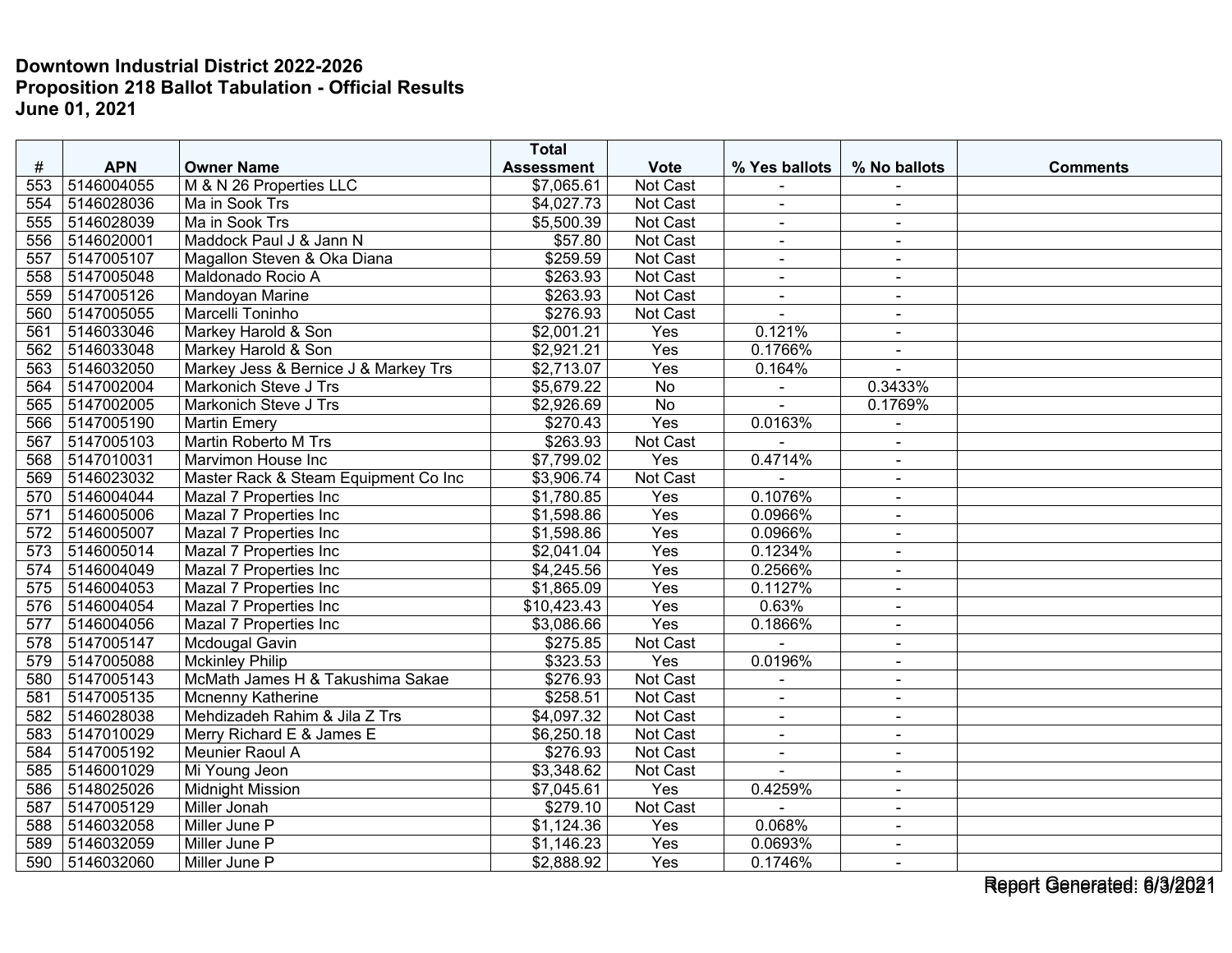|     |            |                                            | <b>Total</b>      |             |                |                          |                 |
|-----|------------|--------------------------------------------|-------------------|-------------|----------------|--------------------------|-----------------|
| #   | <b>APN</b> | <b>Owner Name</b>                          | <b>Assessment</b> | <b>Vote</b> | % Yes ballots  | % No ballots             | <b>Comments</b> |
| 591 | 5146032061 | Miller June P                              | \$1,417.17        | Yes         | 0.0857%        |                          |                 |
| 592 | 5146032054 | Miller June P                              | \$2,041.34        | Yes         | 0.1234%        | $\sim$                   |                 |
| 593 | 5146032055 | Miller June P                              | \$1,376.25        | Yes         | 0.0832%        | $\blacksquare$           |                 |
| 594 | 5146032056 | Miller June P                              | \$1,146.23        | Yes         | 0.0693%        |                          |                 |
| 595 | 5146032053 | Miller June P Trs                          | \$828.33          | Yes         | 0.0501%        | $\blacksquare$           |                 |
| 596 | 5147005057 | Minzer Paris L                             | \$302.94          | Not Cast    |                | $\sim$                   |                 |
| 597 | 5146010014 | <b>Mirlak Corp</b>                         | \$1,534.87        | Yes         | 0.0928%        | $\sim$                   |                 |
| 598 | 5146007019 | Molina Property Investments LLC            | \$3,674.41        | Yes         | 0.2221%        |                          |                 |
| 599 | 5146007020 | Molina Property Investments LLC            | \$2,092.11        | Yes         | 0.1265%        | $\sim$                   |                 |
| 600 | 5147017027 | Monastirsky Linda & Beckenfeld Trs         | \$4,355.00        | Yes         | 0.2632%        | $\sim$                   |                 |
| 601 | 5147017028 | Monastirsky Linda & Beckenfeld Trs         | \$10,999.51       | Yes         | 0.6648%        | $\overline{\phantom{a}}$ |                 |
| 602 | 5147005179 | Montano Lizarraga Jose                     | \$276.93          | Not Cast    |                | $\blacksquare$           |                 |
| 603 | 5147005101 | Moon Yunjin                                | \$269.34          | Not Cast    |                | $\sim$                   |                 |
| 604 | 5147034012 | Morchekhort LLC                            | \$2,905.66        | Not Cast    |                | $\blacksquare$           |                 |
| 605 | 5147029006 | Moreno Jorge A & Ninfa A Trs               | \$4,409.23        | Not Cast    |                |                          |                 |
| 606 | 5147029028 | Moreno Jorge A & Ninfa A Trs               | \$1,071.63        | Not Cast    | $\blacksquare$ | $\blacksquare$           |                 |
| 607 | 5147029029 | Moreno Jorge A & Ninfa A Trs               | \$1,071.63        | Not Cast    | $\blacksquare$ | $\sim$                   |                 |
| 608 | 5147005134 | Moreno Ricardo Tr & Victoria Silver Family | \$265.01          | Not Cast    | $\sim$         |                          |                 |
|     |            | Tr                                         |                   |             |                |                          |                 |
| 609 | 5147025017 | Morgan Charlotte Co Tr & Thomas B White    | \$5,814.20        | Not Cast    | $\blacksquare$ |                          |                 |
|     |            | Tr                                         |                   |             |                |                          |                 |
| 610 | 5147003019 | <b>MP Capital LLC</b>                      | \$1,361.02        | No          | $\blacksquare$ | 0.0823%                  |                 |
| 611 | 5147003038 | MP Capital LLC                             | \$3,621.99        | No          | $\blacksquare$ | 0.2189%                  |                 |
| 612 | 5147032032 | Munguia Jose L & Carmen J Trs              | \$6,624.32        | <b>No</b>   | $\blacksquare$ | 0.4004%                  |                 |
| 613 | 5147005195 | Murillo Felipe & Claudia                   | \$257.42          | Not Cast    |                |                          |                 |
| 614 | 5147009028 | <b>Mutual Trading Center</b>               | \$9,326.85        | Yes         | 0.5637%        | $\sim$                   |                 |
| 615 | 5147009009 | <b>Mutual Trading Center</b>               | \$1,632.84        | Yes         | 0.0987%        | $\sim$                   |                 |
| 616 | 5147009010 | <b>Mutual Trading Center</b>               | \$1,071.63        | Yes         | 0.0648%        | $\sim$                   |                 |
| 617 | 5147009011 | Mutual Trading Center                      | \$510.04          | Yes         | 0.0308%        |                          |                 |
| 618 | 5147008024 | Mutual Trading Co Inc                      | \$10,626.57       | Yes         | 0.6423%        | $\blacksquare$           |                 |
| 619 | 5147008026 | Mutual Trading Co Inc                      | \$2,685.15        | Yes         | 0.1623%        | $\blacksquare$           |                 |
| 620 | 5147008031 | Mutual Trading Co Inc                      | \$1,382.89        | Yes         | 0.0836%        | $\blacksquare$           |                 |
| 621 | 5147009006 | Mutual Trading Co Inc                      | \$1,292.68        | Yes         | 0.0781%        | $\blacksquare$           |                 |
| 622 | 5147009007 | Mutual Trading Co Inc                      | \$2,143.27        | Yes         | 0.1295%        | $\sim$                   |                 |
| 623 | 5147008032 | Mutual Trading Co Inc                      | \$6,404.45        | Yes         | 0.3871%        | $\sim$                   |                 |
| 624 | 5147008033 | Mutual Trading Co Inc                      | \$2,585.96        | Yes         | 0.1563%        |                          |                 |
| 625 | 5147008034 | Mutual Trading Co Inc                      | \$9,386.61        | Yes         | 0.5674%        | $\sim$                   |                 |
| 626 | 5147009005 | Mutual Trading Co Inc                      | \$3,931.49        | Yes         | 0.2376%        | $\sim$                   |                 |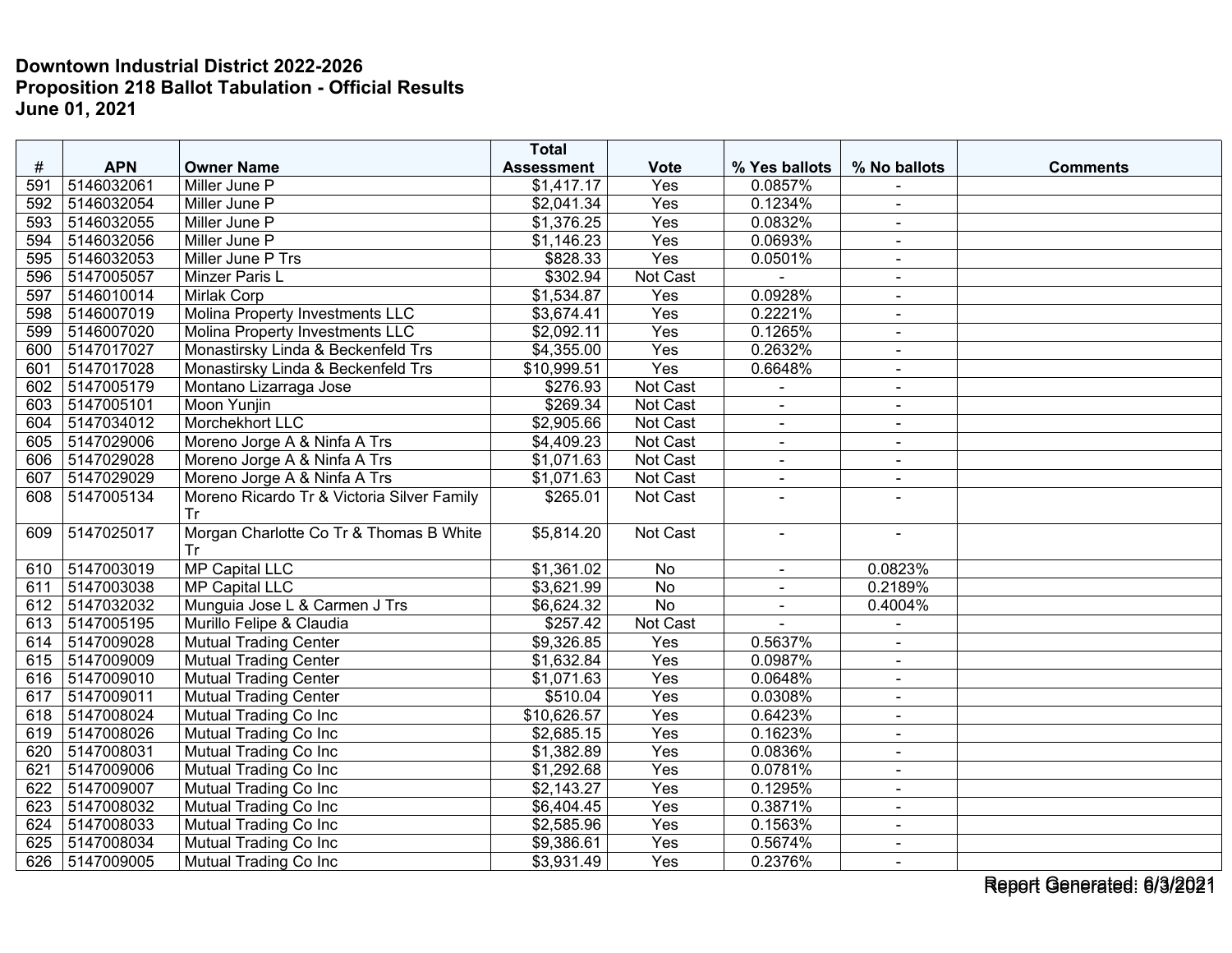|     |            |                                        | <b>Total</b>      |                 |                       |                          |                 |
|-----|------------|----------------------------------------|-------------------|-----------------|-----------------------|--------------------------|-----------------|
| #   | <b>APN</b> | <b>Owner Name</b>                      | <b>Assessment</b> | <b>Vote</b>     | % Yes ballots         | % No ballots             | <b>Comments</b> |
| 627 | 5146008016 | Nakano Darren Co Trs                   | \$6,989.27        | No              |                       | 0.4225%                  |                 |
| 628 | 5147005044 | Narducci Jonathon F                    | \$415.65          | Not Cast        | $\blacksquare$        | $\blacksquare$           |                 |
| 629 | 5146029051 | Nehorayan Fred Trs                     | \$3,230.05        | Not Cast        |                       | $\sim$                   |                 |
| 630 | 5146023036 | Nemes Thomas Tr Etal & Szabadi Thomas  | \$925.96          | Yes             | 0.056%                |                          |                 |
| 631 | 5146023037 | Nemes Thomas Tr Etal & Szabadi Thomas  | \$3,301.30        | Yes             | 0.1995%               | $\sim$                   |                 |
| 632 | 5147008035 | <b>New Central LLC</b>                 | \$2,986.79        | Yes             | 0.1805%               | $\sim$                   |                 |
| 633 | 5147008015 | New Central LLC                        | \$2,986.01        | Yes             | 0.1805%               | $\blacksquare$           |                 |
| 634 | 5147029002 | New Terminal Hotel LP                  | \$1,375.59        | Not Cast        |                       | $\sim$                   |                 |
| 635 | 5147029013 | Nguyen Thao T D Trs                    | \$2,194.83        | Not Cast        | $\blacksquare$        | $\sim$                   |                 |
| 636 | 5147005157 | Nishizu Evan M Trs                     | \$306.19          | No              | $\blacksquare$        | 0.0185%                  |                 |
| 637 | 5147005062 | Nouchi Curtis A                        | \$268.26          | Not Cast        |                       |                          |                 |
| 638 | 5147005071 | Obrien Chris                           | \$256.34          | Not Cast        | $\blacksquare$        | $\sim$                   |                 |
| 639 | 5146004036 | Ocean Investments Inc                  | \$2,380.41        | Not Cast        | $\blacksquare$        | $\sim$                   |                 |
| 640 | 5147005187 | Olarte Foussard & Co Inc Pension Plan  | \$287.77          | Not Cast        |                       |                          |                 |
| 641 | 5146021002 | Ordin Laura Trs                        | \$1,939.41        | No              | $\overline{a}$        | 0.1172%                  |                 |
| 642 | 5146021003 | Ordin Laura Trs                        | \$2,054.53        | No              | $\blacksquare$        | 0.1242%                  |                 |
| 643 | 5146021004 | Ordin Laura Trs                        | \$2,959.90        | No              | $\blacksquare$        | 0.1789%                  |                 |
| 644 | 5146021006 | <b>Ordin Laura Trs</b>                 | \$3,644.51        | $\overline{No}$ | $\blacksquare$        | 0.2203%                  |                 |
| 645 | 5146021001 | Ordin Laura Trs                        | \$1,651.58        | No              | $\tilde{\phantom{a}}$ | 0.0998%                  |                 |
| 646 | 5146021007 | Ordin Laura Trs                        | \$2,094.50        | <b>No</b>       | $\sim$                | 0.1266%                  |                 |
| 647 | 5146021009 | Ordin Laura Trs                        | \$1,532.47        | $\overline{No}$ |                       | 0.0926%                  |                 |
| 648 | 5146021014 | Ordin Laura Trs                        | \$170.27          | No              | $\blacksquare$        | 0.0103%                  |                 |
| 649 | 5146021015 | <b>Ordin Laura Trs</b>                 | \$2,164.83        | No              | $\overline{a}$        | 0.1308%                  |                 |
| 650 | 5146033042 | <b>Orkid Plaza LLC</b>                 | \$19,889.69       | Yes             | 1.2022%               | $\blacksquare$           |                 |
| 651 | 5147005066 | Pacheco Alejandro P                    | \$322.45          | Not Cast        |                       |                          |                 |
| 652 | 5147023020 | Pan Sheri H Gdn Etal & Wang Michelle & | \$1,541.34        | Not Cast        |                       |                          |                 |
|     |            | Robert                                 |                   |                 |                       |                          |                 |
| 653 | 5147016001 | Para Los Ninos                         | \$581.61          | Yes             | 0.0352%               |                          |                 |
| 654 | 5147016004 | Para Los Ninos                         | \$311.58          | Yes             | 0.0188%               | $\sim$                   |                 |
| 655 | 5147016005 | Para Los Ninos                         | \$266.42          | Yes             | 0.0161%               | $\blacksquare$           |                 |
| 656 | 5147016024 | Para Los Ninos                         | \$1,397.17        | Yes             | 0.0844%               | $\sim$                   |                 |
| 657 | 5146006014 | Pardo Rogelio & Librada Trs            | \$4,316.14        | Not Cast        |                       | $\blacksquare$           |                 |
| 658 | 5146003048 | Pardo Rogelio Co Tr Etal               | \$2,322.00        | Not Cast        |                       | $\blacksquare$           |                 |
| 659 | 5146003049 | Pardo Rogelio Co Tr Etal               | \$1,568.40        | Not Cast        | $\blacksquare$        | $\overline{\phantom{a}}$ |                 |
| 660 | 5147026017 | Park Byung W & In Sook Trs             | \$1,088.43        | Not Cast        |                       |                          |                 |
| 661 | 5147022025 | Parvizi Arian                          | \$2,615.90        | Not Cast        | $\sim$                | $\sim$                   |                 |
| 662 | 5147005122 | Peng Lesley                            | \$298.61          | Not Cast        | $\blacksquare$        | $\sim$                   |                 |
| 663 | 5146005015 | Penhasi Kevin K                        | \$3,020.92        | Not Cast        |                       |                          |                 |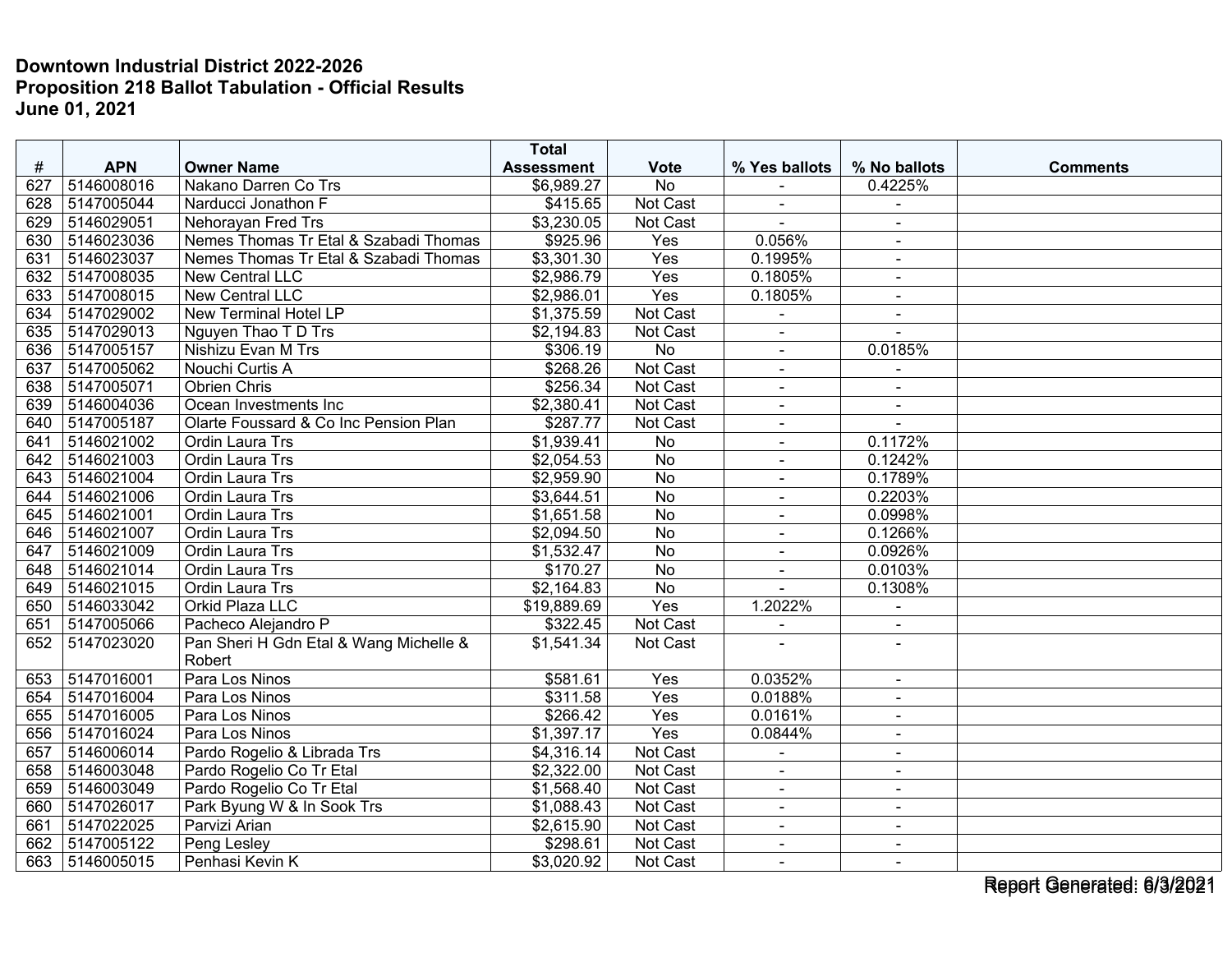|     |                |                                        | <b>Total</b>      |                 |                |                          |                                   |
|-----|----------------|----------------------------------------|-------------------|-----------------|----------------|--------------------------|-----------------------------------|
| #   | <b>APN</b>     | <b>Owner Name</b>                      | <b>Assessment</b> | <b>Vote</b>     | % Yes ballots  | % No ballots             | <b>Comments</b>                   |
| 664 | 5147030061     | Perez Romel Trs                        | \$3,862.39        | Not Cast        |                |                          |                                   |
| 665 | 5147005183     | Petcavich Shane R & Diehl Tesily E     | \$259.59          | <b>Not Cast</b> | $\overline{a}$ | $\blacksquare$           |                                   |
| 666 | 5147005166     | <b>Ploesser Markus</b>                 | \$268.26          | Not Cast        | $\blacksquare$ | $\blacksquare$           | Affidavit not completed on ballot |
| 667 | 5147005063     | Pong Johnny J                          | \$292.10          | Not Cast        | $\sim$         | $\blacksquare$           |                                   |
| 668 | 5147005059     | Porcari George                         | \$267.18          | <b>Not Cast</b> | $\sim$         | $\sim$                   |                                   |
| 669 | 5147035002     | <b>Powell Fatemeh Trs</b>              | \$1,768.25        | $\overline{No}$ | $\blacksquare$ | 0.1069%                  |                                   |
| 670 | 5147035001     | Produce Apartments Ltd Ptr             | \$6,962.60        | Not Cast        |                |                          |                                   |
| 671 | 5147005042     | Quan Randal K & Sylvia Y               | \$390.73          | No              | $\sim$         | 0.0236%                  |                                   |
| 672 | 5147005196     | Quirk Logan                            | \$270.43          | Not Cast        | $\blacksquare$ | $\blacksquare$           |                                   |
| 673 | 5147005070     | Rabun Claude L                         | \$276.93          | Not Cast        | $\sim$         | $\blacksquare$           |                                   |
| 674 | 5146001042     | Rahimian Nemat & Sueet Trs             | \$2,122.19        | Not Cast        |                | $\blacksquare$           |                                   |
| 675 | 5148025008     | <b>Rainbow Apartments</b>              | \$2,022.51        | Yes             | 0.1222%        | $\sim$                   |                                   |
| 676 | 5147005123     | Ramirez Armi Claudine E                | \$288.85          | Yes             | 0.0175%        | $\blacksquare$           |                                   |
| 677 | 5147005119     | Red Ruby CL Investments LLC            | \$258.51          | Not Cast        |                |                          |                                   |
| 678 | 5147001007     | <b>Rela Corp</b>                       | \$12,122.54       | Yes             | 0.7327%        | $\blacksquare$           |                                   |
| 679 | 5146008001     | <b>Rivers Hotel LP</b>                 | \$3,520.26        | Not Cast        | $\overline{a}$ | $\blacksquare$           |                                   |
| 680 | 5147005095     | Rogers Michael C Jr                    | \$288.85          | <b>Not Cast</b> | $\blacksquare$ | $\blacksquare$           |                                   |
| 681 | 5146031044     | Rothner Herbert W Tr Etal & RG Tobman  | \$4,382.81        | Not Cast        | $\sim$         |                          |                                   |
|     |                | Properties LLC                         |                   |                 |                |                          |                                   |
| 682 | 5146008013     | Rusconi John B                         | \$1,720.20        | <b>Not Cast</b> |                | $\blacksquare$           |                                   |
| 683 | 5146008014     | Rusconi John B                         | \$4,709.65        | Not Cast        |                |                          |                                   |
| 684 | 5146008011     | Rusconi John B                         | \$1,258.70        | <b>Not Cast</b> | $\sim$         | $\blacksquare$           |                                   |
| 685 | 5147023022     | <b>Ruthco Properties LLC</b>           | \$2,953.02        | Not Cast        | $\sim$         | $\blacksquare$           |                                   |
| 686 | 5146026033     | Ruthco Properties LLC & Ungerman Nancy | \$2,896.76        | Not Cast        | $\sim$         | $\sim$                   |                                   |
|     |                |                                        |                   |                 |                |                          |                                   |
| 687 | 5147016006     | Saint Agnes Hotel LLC                  | \$3,067.96        | <b>No</b>       | $\overline{a}$ | 0.1854%                  |                                   |
| 688 | 5146008015     | Salim Toupan T Co Trs                  | \$7,860.63        | Not Cast        |                |                          |                                   |
| 689 | 5146023038     | <b>Salvation Army</b>                  | \$4,580.79        | Not Cast        | $\overline{a}$ | $\overline{\phantom{a}}$ |                                   |
| 690 | 5146026030     | San Pedro Flowerama LLC                | \$16,760.41       | Not Cast        | $\overline{a}$ | $\blacksquare$           |                                   |
| 691 | 5146007002     | Santa Maura Spice & Garlic Co Inc      | \$1,905.04        | <b>Not Cast</b> | $\sim$         | $\blacksquare$           |                                   |
| 692 | 5146007026     | Santa Maura Spice & Garlic Co Inc      | \$4,826.30        | Not Cast        | $\sim$         | $\sim$                   |                                   |
| 693 | 5146008012     | Santa Maura Spice & Garlic Co Inc      | \$425.30          | Not Cast        | $\overline{a}$ | $\blacksquare$           |                                   |
| 694 | 5146007001     | Santa Maura Spice & Garlic Co Inc      | \$1,530.91        | Not Cast        | $\overline{a}$ | $\blacksquare$           |                                   |
| 695 | 5147005194     | Santiago Ryan L                        | \$255.26          | Not Cast        | $\blacksquare$ | $\sim$                   |                                   |
| 696 | 5146023029     | Sayaco Ptr                             | \$4,248.21        | Not Cast        | $\overline{a}$ |                          |                                   |
| 697 | 5146026019     | Schubert Brian Tr & Rubin Decd Tr      | \$14,189.91       | Not Cast        | $\sim$         | $\sim$                   |                                   |
| 698 | 5146027018     | Seven Sixty Crocker LP                 | \$5,269.36        | <b>Not Cast</b> | $\sim$         |                          |                                   |
|     | 699 5147016008 | Shimoshon LLC                          | \$1,147.50        | No              | $\sim$         | 0.0694%                  |                                   |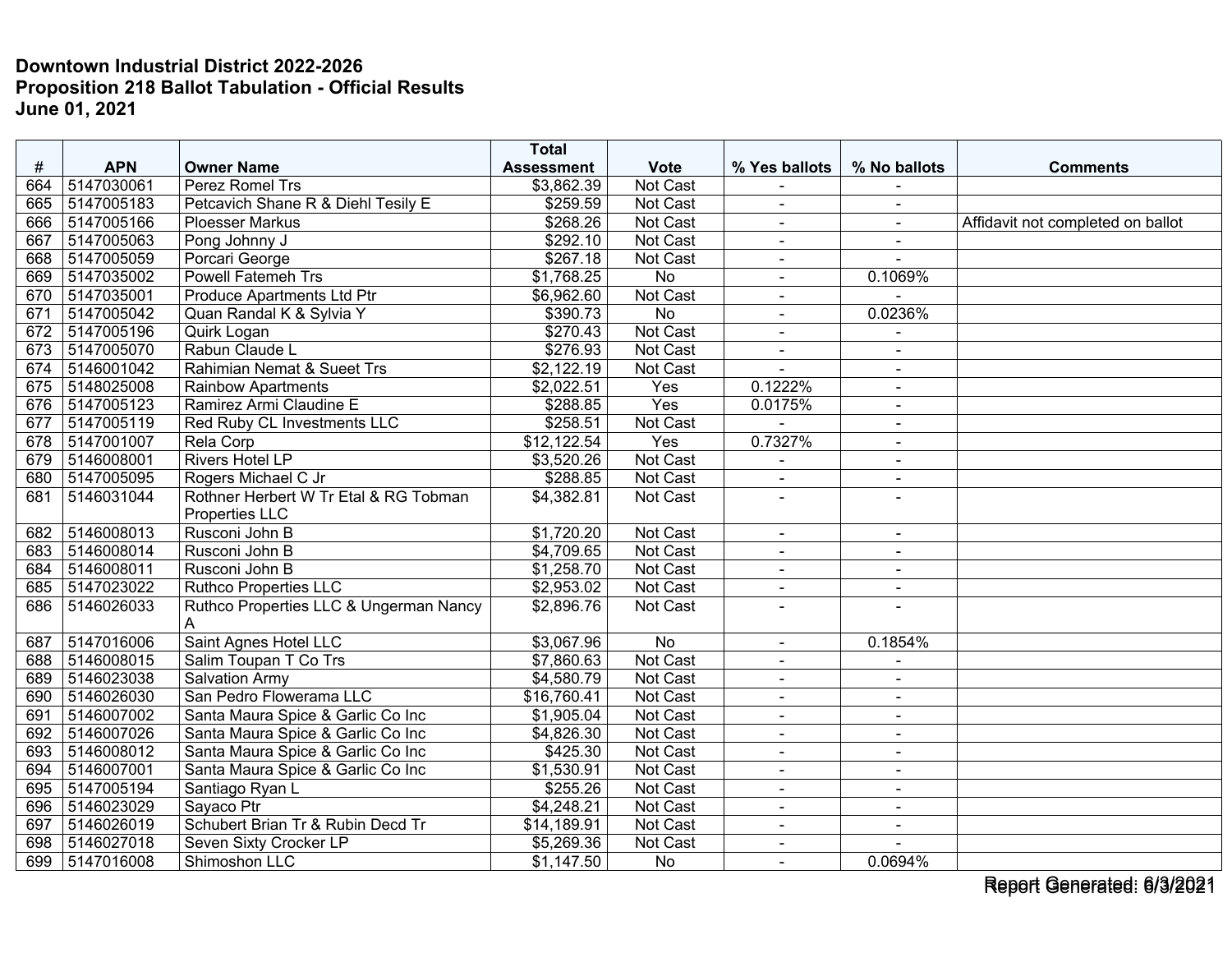|                  |                |                                                             | <b>Total</b>      |                 |                          |                |                                                                                                                                                                                     |
|------------------|----------------|-------------------------------------------------------------|-------------------|-----------------|--------------------------|----------------|-------------------------------------------------------------------------------------------------------------------------------------------------------------------------------------|
| #                | <b>APN</b>     | <b>Owner Name</b>                                           | <b>Assessment</b> | <b>Vote</b>     | % Yes ballots            | % No ballots   | <b>Comments</b>                                                                                                                                                                     |
| 700              | 5147016013     | Shimoshon LLC                                               | \$2,194.83        | No              |                          | 0.1327%        |                                                                                                                                                                                     |
| 701              | 5147016016     | Shimoshon LLC                                               | \$2,739.34        | <b>No</b>       | $\blacksquare$           | 0.1656%        |                                                                                                                                                                                     |
| 702              | 5147016017     | Shimoshon LLC                                               | \$2,918.16        | No              | $\blacksquare$           | 0.1764%        |                                                                                                                                                                                     |
| 703              | 5147016007     | Shimoshon LLC                                               | \$1,071.63        | <b>No</b>       | $\overline{\phantom{0}}$ | 0.0648%        |                                                                                                                                                                                     |
| 704              | 5147016023     | Shimoshon LLC                                               | \$5,395.54        | <b>No</b>       | $\blacksquare$           | 0.3261%        |                                                                                                                                                                                     |
| 705              | 5147016025     | Shimoshon LLC                                               | \$2,744.42        | $\overline{No}$ | $\blacksquare$           | 0.1659%        |                                                                                                                                                                                     |
| 706              | 5147024029     | Shin Suk J                                                  | \$5,381.61        | Not Cast        |                          |                |                                                                                                                                                                                     |
| 707              | 5146006003     | Shiny Pad LLC                                               | \$3,138.57        | <b>Not Cast</b> | $\overline{a}$           | $\blacksquare$ |                                                                                                                                                                                     |
| 708              | 5146031023     | Shiraga Dennis H & Hideko H                                 | \$5,485.99        | Not Cast        | $\blacksquare$           | $\blacksquare$ |                                                                                                                                                                                     |
| 709              | 5146027019     | <b>SHK Asset Management LLC</b>                             | \$1,637.72        | Not Cast        | $\blacksquare$           | $\blacksquare$ |                                                                                                                                                                                     |
| 710              | 5146027024     | <b>SHK Asset Management LLC</b>                             | \$8,447.21        | Not Cast        |                          | $\sim$         |                                                                                                                                                                                     |
| 711              | 5147019009     | <b>Single Room Occupancy Housing Corp</b>                   | \$293.37          | Yes             | 0.0177%                  | $\sim$         |                                                                                                                                                                                     |
| 712              | 5147019010     | Single Room Occupancy Housing Corp                          | \$856.71          | Not Cast        |                          |                | This parcel appeared on the second<br>page of the ballot which was NOT<br>received from the stakeholder,<br>hence recorded as "not cast". The<br>other five parcels are recorded as |
|                  | 5147019011     |                                                             | \$293.37          |                 | 0.0177%                  |                | "yes" votes.                                                                                                                                                                        |
| 713              | 5147020005     | Single Room Occupancy Housing Corp                          | \$718.44          | Yes<br>Yes      | 0.0434%                  | $\blacksquare$ |                                                                                                                                                                                     |
| 714<br>715       | 5146001002     | Single Room Occupancy Housing Corp                          | \$774.21          | Yes             | 0.0468%                  | $\blacksquare$ |                                                                                                                                                                                     |
| $\overline{716}$ | 5147029035     | Single Room Occupancy Housing Corp                          |                   | Yes             | 0.0634%                  | $\blacksquare$ |                                                                                                                                                                                     |
|                  | 5147015040     | Single Room Occupancy Housing Corp<br>Skid Row Central 1 LP | \$1,049.45        |                 |                          | $\sim$         |                                                                                                                                                                                     |
| 717              |                |                                                             | \$1,089.09        | Not Cast        |                          | $\sim$         |                                                                                                                                                                                     |
| 718              | 5147026030     | <b>Skid Row Dev Corp</b>                                    | \$872.71          | Not Cast        |                          |                |                                                                                                                                                                                     |
| 719              | 5147027031     | <b>Skid Row Dev Corp</b>                                    | \$801.22          | Not Cast        |                          | $\sim$         |                                                                                                                                                                                     |
| 720              | 5147034016     | Skid Row Southeast 1 LP                                     | \$789.27          | Yes             | 0.0477%                  | $\sim$         |                                                                                                                                                                                     |
| 721              | 5146007021     | <b>SMS International LLC</b>                                | \$169.88          | Not Cast        |                          | $\blacksquare$ |                                                                                                                                                                                     |
| $\overline{722}$ | 5146007022     | <b>SMS International LLC</b>                                | \$6,158.00        | Not Cast        |                          |                |                                                                                                                                                                                     |
| 723              | 5146007028     | <b>SMS International LLC</b>                                | \$25,461.90       | Not Cast        | $\blacksquare$           | $\overline{a}$ |                                                                                                                                                                                     |
| 724              | 5148005010     | So Cal Gardeners Federation Inc<br>Sofer Leeav              | \$483.29          | No              | $\blacksquare$           | 0.0292%        |                                                                                                                                                                                     |
| 725              | 5147005128     |                                                             | \$279.10          | Not Cast        | $\blacksquare$           | $\blacksquare$ |                                                                                                                                                                                     |
| 726              | 5147020027     | Sola Impact Fund II LP                                      | \$1,877.96        | Not Cast        | $\blacksquare$           | $\blacksquare$ |                                                                                                                                                                                     |
| 727              | 5146004037     | Song Chung S & Soon H Trs                                   | \$1,869.50        | Not Cast        | $\blacksquare$           | $\sim$         |                                                                                                                                                                                     |
| 728              | 5146004038     | Song Chung S & Soon H Trs                                   | \$2,338.84        | Not Cast        |                          | $\overline{a}$ |                                                                                                                                                                                     |
| 729              | 5147005099     | Soule Kimberly B                                            | \$280.18          | Yes             | 0.0169%                  | $\blacksquare$ |                                                                                                                                                                                     |
| 730              | 5148025009     | SP7 Apartments LP                                           | \$579.72          | Yes             | 0.035%                   | $\blacksquare$ |                                                                                                                                                                                     |
| 731              | 5147005198     | <b>Sparber Herschel</b>                                     | \$268.26          | Not Cast        | $\blacksquare$           | $\sim$         |                                                                                                                                                                                     |
|                  | 732 5146029039 | Special Service for Groups Inc                              | \$4,756.83        | Not Cast        | $\blacksquare$           | $\blacksquare$ |                                                                                                                                                                                     |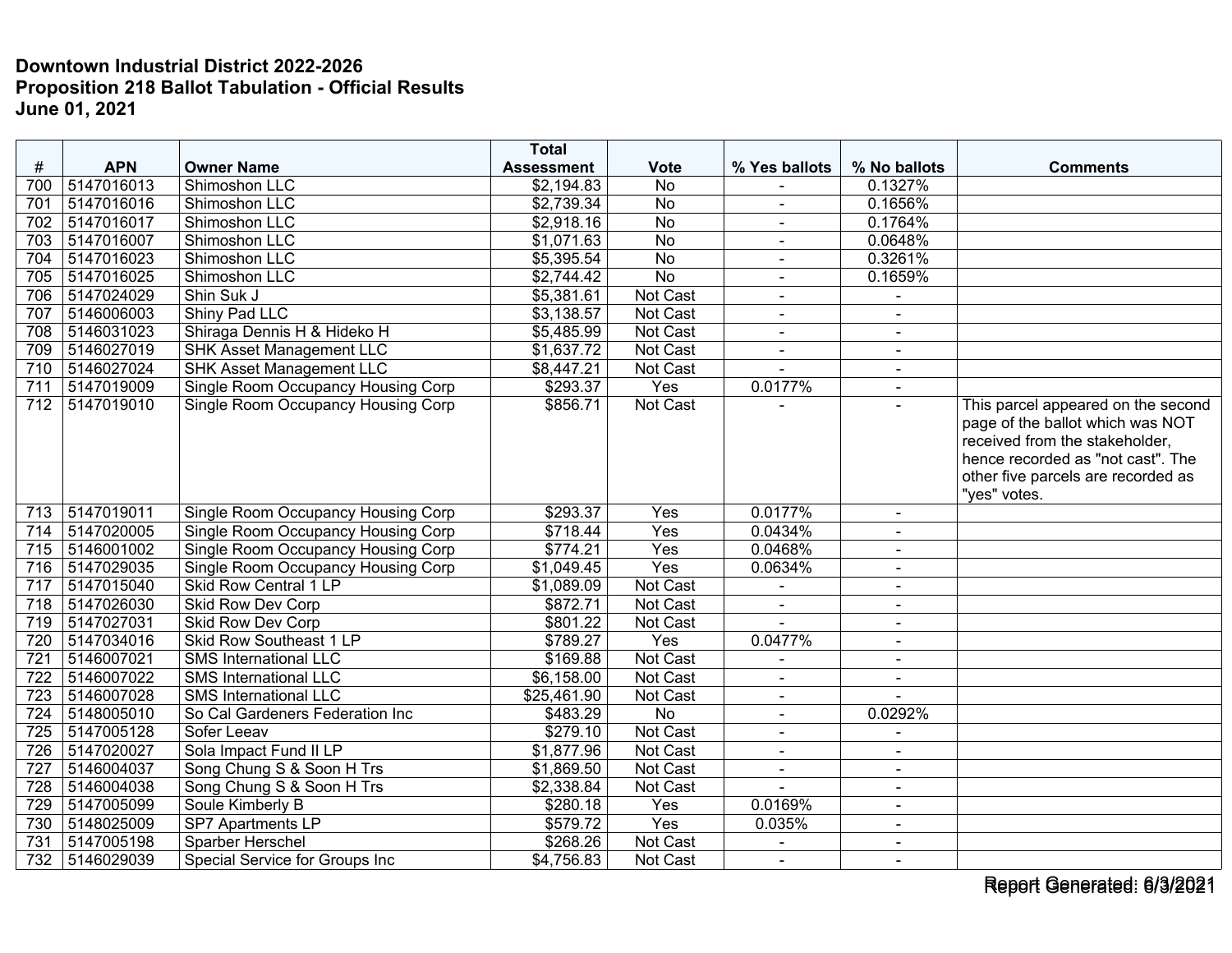|     |            |                                   | <b>Total</b>      |                 |                          |                |                                     |
|-----|------------|-----------------------------------|-------------------|-----------------|--------------------------|----------------|-------------------------------------|
| #   | <b>APN</b> | <b>Owner Name</b>                 | <b>Assessment</b> | <b>Vote</b>     | % Yes ballots            | % No ballots   | <b>Comments</b>                     |
| 733 | 5146006002 | Spectrum MFG Inc                  | \$1,672.19        | Not Cast        |                          |                |                                     |
| 734 | 5147005047 | <b>Spencer Collin</b>             | \$259.59          | <b>Not Cast</b> | $\sim$                   | ÷.             |                                     |
| 735 | 5147009004 | <b>St Marks Fifth Street Ptrs</b> | \$995.13          | Not Cast        |                          | $\blacksquare$ |                                     |
| 736 | 5147011015 | <b>Standard Southern Corp</b>     | \$2,024.16        | Yes             | 0.1223%                  | ۰              |                                     |
| 737 | 5147011016 | <b>Standard Southern Corp</b>     | \$816.22          | Yes             | 0.0493%                  | $\sim$         |                                     |
| 738 | 5147011017 | <b>Standard Southern Corp</b>     | \$1,530.91        | Yes             | 0.0925%                  | $\blacksquare$ |                                     |
| 739 | 5147012015 | <b>Standard Southern Corp</b>     | \$969.31          | Yes             | 0.0586%                  | $\sim$         |                                     |
| 740 | 5147013016 | <b>Standard Southern Corp</b>     | \$35,699.65       | Yes             | 2.1578%                  | ÷              |                                     |
| 741 | 5147005051 | Stephens George E Jr Co Trs       | \$254.17          | Not Cast        |                          | $\blacksquare$ |                                     |
| 742 | 5146025033 | Stern George S & Adele R Trs      | \$2,629.80        | Not Cast        | $\overline{\phantom{a}}$ | $\blacksquare$ | Affidavit not completed on ballot   |
| 743 | 5146028042 | Stonan Investment Corp            | \$2,945.67        | Not Cast        |                          |                |                                     |
| 744 | 5147005153 | Strong Shiloh K & King A          | \$269.34          | Yes             | 0.0163%                  | $\blacksquare$ |                                     |
| 745 | 5148006037 | Sun 6th 1 LLC                     | \$10,355.20       | Not Cast        |                          | $\sim$         |                                     |
| 746 | 5146026011 | Sun Arc LLC                       | \$3,682.02        | <b>Not Cast</b> |                          | $\blacksquare$ |                                     |
| 747 | 5147005174 | Sun Samuel                        | \$254.17          | Not Cast        | $\overline{a}$           | $\blacksquare$ |                                     |
| 748 | 5146004002 | Sung Martha & Hung Mary P         | \$3,619.57        | Not Cast        | $\blacksquare$           | $\blacksquare$ |                                     |
| 749 | 5147005184 | Szikszoy Christopher J            | \$258.51          | <b>Not Cast</b> | $\blacksquare$           | $\blacksquare$ |                                     |
| 750 | 5147005161 | Tadem Eduardo                     | \$280.18          | <b>Not Cast</b> |                          | $\blacksquare$ |                                     |
| 751 | 5148006018 | Tai Charlie C Trs                 | \$2,390.95        | Yes             | 0.1445%                  | $\blacksquare$ |                                     |
| 752 | 5148011018 | <b>Tailor Lofts LLC</b>           | \$17,565.18       | Not Cast        |                          | $\blacksquare$ | Affidavit not completed on ballot   |
| 753 | 5146006019 | Taiwan Seafood & Fish Corp        | \$1,837.09        | Not Cast        | $\blacksquare$           | $\sim$         | Owner's signature missing on ballot |
| 754 | 5146006027 | Taiwan Seafood & Fish Corp        | \$3,248.66        | Not Cast        | L.                       | ÷              | Owner's signature missing on ballot |
| 755 | 5146030047 | Taiwan Seafood & Fish Corp        | \$2,992.55        | Not Cast        | $\blacksquare$           | $\blacksquare$ | Owner's signature missing on ballot |
| 756 | 5146030051 | Taiwan Seafood & Fish Corp        | \$1,003.68        | <b>Not Cast</b> | $\blacksquare$           | $\sim$         | Owner's signature missing on ballot |
| 757 | 5146030054 | Taiwan Seafood & Fish Corp        | \$1,815.72        | Not Cast        | $\overline{\phantom{a}}$ | $\blacksquare$ | Owner's signature missing on ballot |
| 758 | 5146030058 | Taiwan Seafood & Fish Corp        | \$2,783.90        | Not Cast        | $\blacksquare$           | $\blacksquare$ | Owner's signature missing on ballot |
| 759 | 5147029045 | Talassazan Bahram                 | \$4,026.65        | Not Cast        | $\blacksquare$           | $\blacksquare$ |                                     |
| 760 | 5147005116 | Tanaka Jennifer K                 | \$304.02          | Not Cast        | $\blacksquare$           | $\blacksquare$ |                                     |
| 761 | 5147005188 | Tani Toshikazu & Wang Wendy       | \$288.85          | Not Cast        |                          |                |                                     |
| 762 | 5147030008 | <b>Tashdjian Holdings LLC</b>     | \$1,226.68        | Yes             | 0.0741%                  | $\sim$         |                                     |
| 763 | 5147030054 | <b>Tashdjian Holdings LLC</b>     | \$10,899.58       | Yes             | 0.6588%                  | $\blacksquare$ |                                     |
| 764 | 5147030055 | <b>Tashdjian Holdings LLC</b>     | \$9,674.42        | Yes             | 0.5848%                  | $\blacksquare$ |                                     |
| 765 | 5147030009 | <b>Tashdjian Holdings LLC</b>     | \$1,496.93        | Yes             | 0.0905%                  | $\blacksquare$ |                                     |
| 766 | 5147030037 | <b>Tashdjian Holdings LLC</b>     | \$1,411.79        | Yes             | 0.0853%                  | $\blacksquare$ |                                     |
| 767 | 5147030050 | <b>Tashdjian Holdings LLC</b>     | \$1,411.79        | Yes             | 0.0853%                  | $\blacksquare$ |                                     |
| 768 | 5147030053 | <b>Tashdjian Holdings LLC</b>     | \$4,661.50        | Yes             | 0.2818%                  |                |                                     |
| 769 | 5147002002 | Teng Hungming                     | \$1,044.08        | No              |                          | 0.0631%        |                                     |
| 770 | 5147002003 | <b>Teng Hungming</b>              | \$2,494.57        | <b>No</b>       | $\blacksquare$           | 0.1508%        |                                     |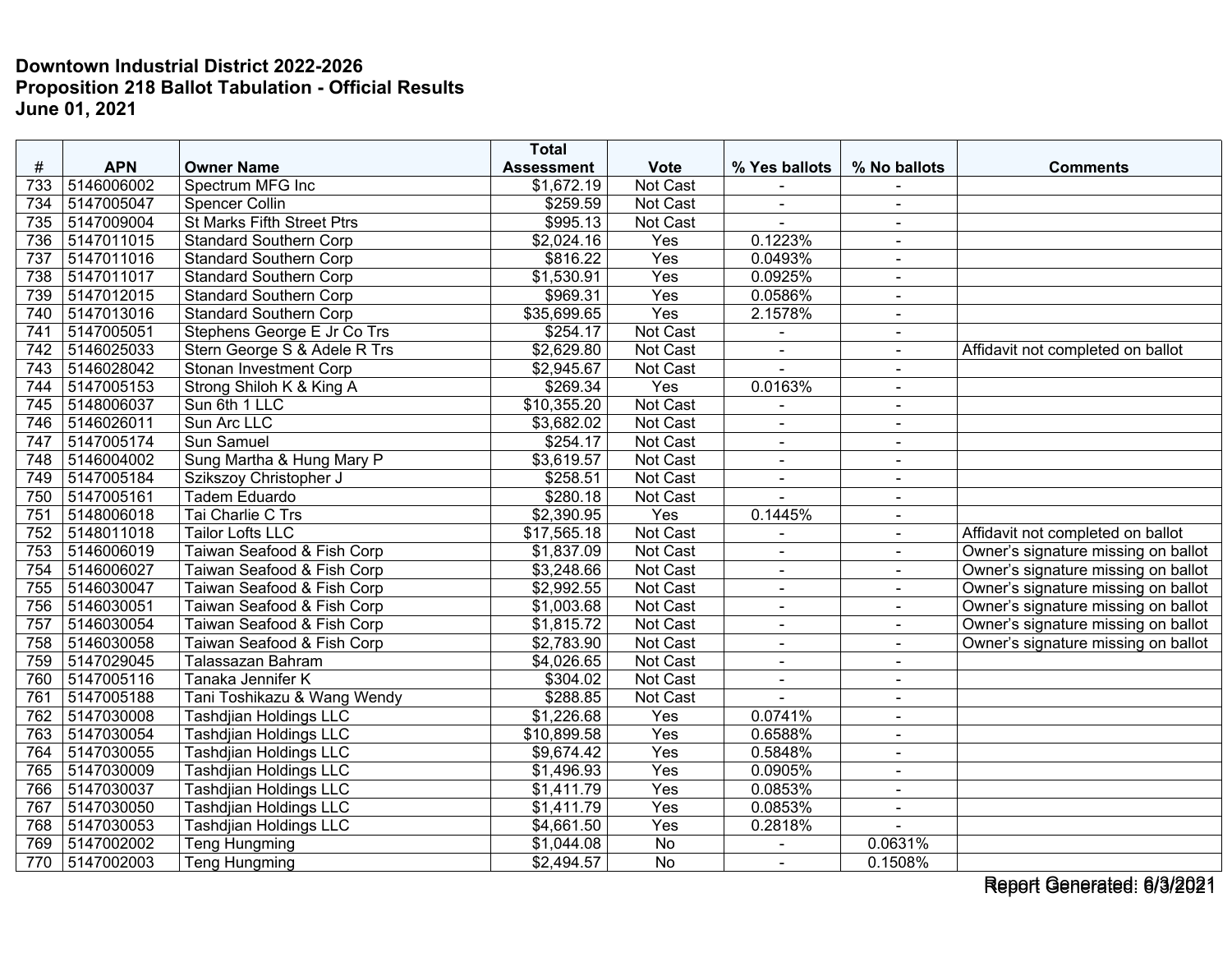|     |            |                                         | <b>Total</b>           |                 |                |                |                 |
|-----|------------|-----------------------------------------|------------------------|-----------------|----------------|----------------|-----------------|
| #   | <b>APN</b> | <b>Owner Name</b>                       | <b>Assessment</b>      | <b>Vote</b>     | % Yes ballots  | % No ballots   | <b>Comments</b> |
| 771 | 5147005175 | <b>Terramorse William D</b>             | \$274.76               | Not Cast        |                |                |                 |
| 772 | 5147007001 | Thai Huu Duc Co Trs                     | \$1,003.68             | No              | $\blacksquare$ | 0.0607%        |                 |
| 773 | 5147008018 | Thai Huu Duc Co Trs                     | \$459.27               | $\overline{No}$ | $\blacksquare$ | 0.0278%        |                 |
| 774 | 5147005050 | Toledo Arturo R                         | \$257.42               | Not Cast        | $\blacksquare$ |                |                 |
| 775 | 5148004012 | Towne & 333 LLC                         | \$2,679.14             | <b>No</b>       | $\overline{a}$ | 0.1619%        |                 |
| 776 | 5146027028 | Towne & Crocker LLC                     | \$2,545.49             | Yes             | 0.1539%        | $\blacksquare$ |                 |
| 777 | 5146033054 | Towne & Crocker LLC                     | \$9,498.43             | Yes             | 0.5741%        | $\overline{a}$ |                 |
| 778 | 5147028008 | Towne Ave Holdings LLC                  | \$2,739.34             | Yes             | 0.1656%        | $\sim$         |                 |
| 779 | 5147028026 | Towne Ave Holdings LLC                  | \$1,071.63             | Yes             | 0.0648%        | $\blacksquare$ |                 |
| 780 | 5147028027 | Towne Ave Holdings LLC                  | \$510.04               | Yes             | 0.0308%        | $\blacksquare$ |                 |
| 781 | 5147028038 | Towne Ave Holdings LLC                  | \$4,544.35             | Yes             | 0.2747%        | $\blacksquare$ |                 |
| 782 | 5147028009 | Towne Ave Holdings LLC                  | \$1,725.07             | Yes             | 0.1043%        | $\blacksquare$ |                 |
| 783 | 5147028010 | Towne Ave Holdings LLC                  | \$1,150.21             | Yes             | 0.0695%        | $\sim$         |                 |
| 784 | 5147028011 | Towne Ave Holdings LLC                  | \$1,114.55             | Yes             | 0.0674%        |                |                 |
| 785 | 5147028012 | <b>Towne Ave Holdings LLC</b>           | \$2,027.33             | Yes             | 0.1225%        | $\sim$         |                 |
| 786 | 5147028025 | Towne Ave Holdings LLC                  | \$1,632.84             | Yes             | 0.0987%        | $\overline{a}$ |                 |
| 787 | 5146032064 | <b>Towne Capital Ventures LLC</b>       | \$13,239.81            | <b>No</b>       | ٠              | 0.8003%        |                 |
| 788 | 5146027025 | <b>Towne Commercial Investments LLC</b> | \$2,911.40             | Not Cast        | ÷,             |                |                 |
| 789 | 5146027026 | <b>Towne Commercial Investments LLC</b> | \$2,739.34             | Not Cast        | $\sim$         | $\sim$         |                 |
| 790 | 5147021028 | <b>Towne Company</b>                    | \$2,739.34             | Not Cast        | $\blacksquare$ | $\sim$         |                 |
| 791 | 5147026031 | Towne Industry LLC                      | \$3,649.86             | No              |                | 0.2206%        |                 |
| 792 | 5147027001 | Towne Industry LLC                      | \$16,991.87            | <b>No</b>       | $\mathbf{r}$   | 1.027%         |                 |
| 793 | 5147027039 | Towne Industry LLC                      | \$3,174.87             | No              | $\blacksquare$ | 0.1919%        |                 |
| 794 | 5147027047 | Towne Industry LLC                      | \$4,264.13             | No              | $\blacksquare$ | 0.2577%        |                 |
| 795 | 5147026002 | Towne Industry LLC                      | \$2,605.28             | <b>No</b>       |                | 0.1575%        |                 |
| 796 | 5147028007 | Towne MFG LLC                           | \$2,741.30             | Yes             | 0.1657%        | $\blacksquare$ |                 |
| 797 | 5147028039 | <b>Towne MFG LLC</b>                    | \$38,166.26            | Yes             | 2.3069%        | $\blacksquare$ |                 |
| 798 | 5146027027 | Towne Plaza LLC                         | \$19,599.97            | Yes             | 1.1847%        | $\sim$         |                 |
| 799 | 5147029022 | TP I Investment LLC                     | $\overline{$2,143.27}$ | Not Cast        | $\blacksquare$ | $\sim$         |                 |
| 800 | 5147029027 | TP I Investment LLC                     | \$1,632.84             | Not Cast        | $\blacksquare$ | $\blacksquare$ |                 |
| 801 | 5147029036 | <b>TP I Investment LLC</b>              | \$2,737.28             | Not Cast        | $\blacksquare$ | $\blacksquare$ |                 |
| 802 | 5147029040 | TP I Investment LLC                     | \$3,385.79             | Not Cast        | $\blacksquare$ | $\blacksquare$ |                 |
| 803 | 5147029041 | TP I Investment LLC                     | \$7,255.19             | Not Cast        | $\blacksquare$ | $\blacksquare$ |                 |
| 804 | 5147029012 | TP I Investment LLC                     | \$2,943.39             | Not Cast        | $\sim$         | $\sim$         |                 |
| 805 | 5147029043 | TP I Investment LLC                     | \$7,453.32             | Not Cast        | $\blacksquare$ | $\blacksquare$ |                 |
| 806 | 5147018024 | Tran Nam T & Frances Trs                | \$10,553.54            | Not Cast        | $\blacksquare$ | $\blacksquare$ |                 |
| 807 | 5147019025 | Tran Nam T & Frances Trs                | \$2,419.29             | Not Cast        | $\blacksquare$ | $\sim$         |                 |
| 808 | 5147028016 | Tran Nam T & Frances Trs                | \$1,311.58             | Not Cast        | $\blacksquare$ | $\blacksquare$ |                 |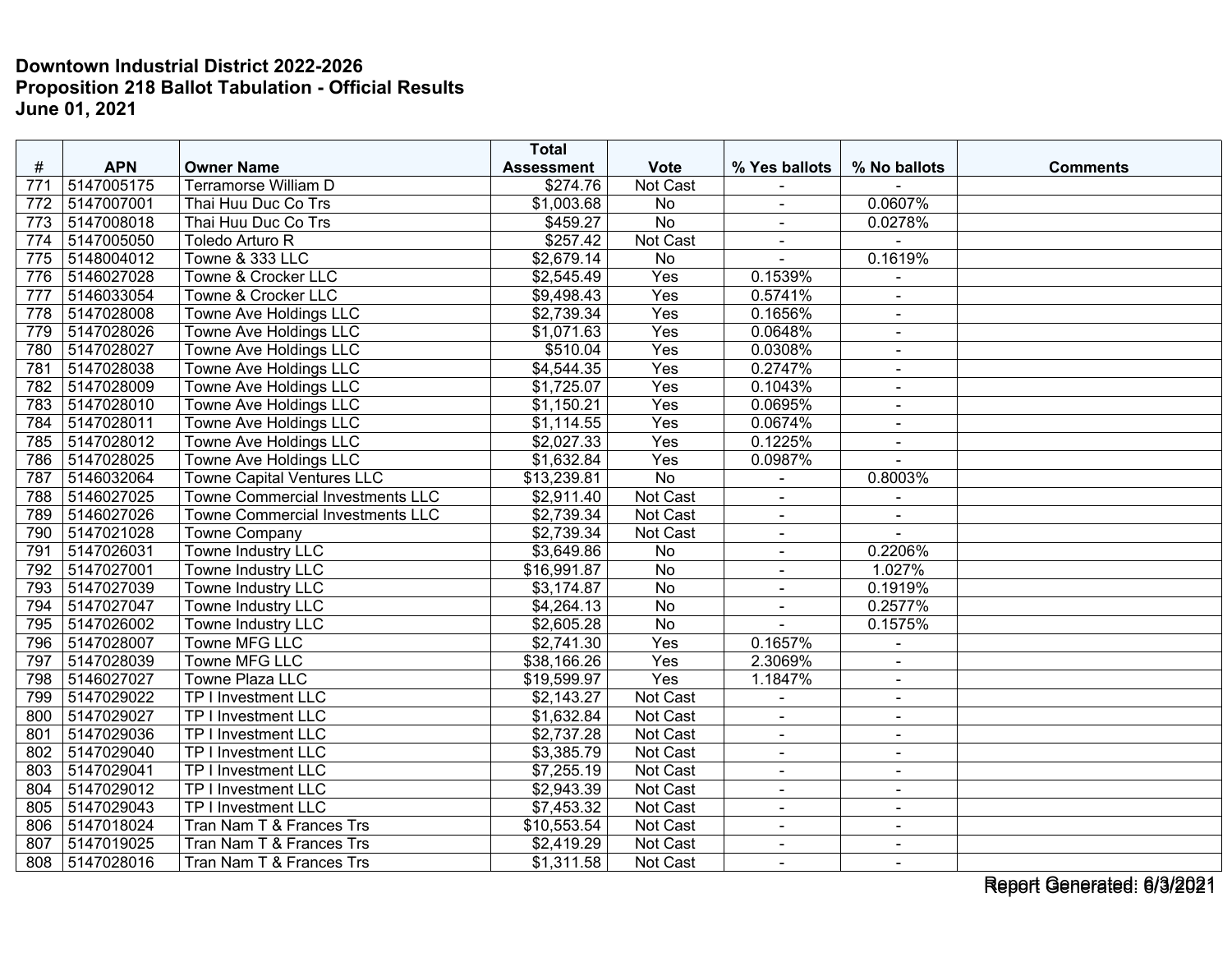|     |                |                                       | <b>Total</b>      |                  |                |                |                 |
|-----|----------------|---------------------------------------|-------------------|------------------|----------------|----------------|-----------------|
| #   | <b>APN</b>     | <b>Owner Name</b>                     | <b>Assessment</b> | <b>Vote</b>      | % Yes ballots  | % No ballots   | <b>Comments</b> |
| 809 | 5147028017     | Tran Nam T & Frances Trs              | \$2,143.27        | Not Cast         |                |                |                 |
| 810 | 5147017023     | Tran Nam T & Frances Trs              | \$7,972.09        | <b>Not Cast</b>  | $\blacksquare$ | $\sim$         |                 |
| 811 | 5147018002     | Tran Nam T & Frances Trs              | \$1,292.68        | Not Cast         | $\blacksquare$ | $\blacksquare$ |                 |
| 812 | 5147018016     | Tran Nam T & Frances Trs              | \$2,730.56        | Not Cast         | $\blacksquare$ | $\sim$         |                 |
| 813 | 5147028018     | Tran Nam T & Frances Trs              | \$1,088.43        | Not Cast         | $\blacksquare$ | $\blacksquare$ |                 |
| 814 | 5147028040     | Tran Nam T & Frances Trs              | \$3,992.06        | Not Cast         | $\blacksquare$ | $\sim$         |                 |
| 815 | 5146023002     | Treto Oscar & Rafael Co Trs           | \$1,962.11        | Not Cast         |                | $\sim$         |                 |
| 816 | 5146023027     | Treto Oscar & Rafael Co Trs           | \$6,996.74        | Not Cast         | $\blacksquare$ | $\sim$         |                 |
| 817 | 5146023039     | Treto Rafael & Herlinda Trs & Oscar   | \$863.48          | Not Cast         | $\blacksquare$ | $\sim$         |                 |
| 818 | 5146023040     | Treto Rafael & Herlinda Trs & Oscar   | \$2,119.94        | Not Cast         | $\blacksquare$ | $\sim$         |                 |
| 819 | 5146031046     | Trifon Geneva J                       | \$3,064.87        | <b>No</b>        | $\blacksquare$ | 0.1853%        |                 |
| 820 | 5147005186     | Triplett Daniel V & Duffie Michelle R | \$293.19          | Not Cast         | $\blacksquare$ | $\sim$         |                 |
| 821 | 5146020014     | Uncle Phil LLC                        | \$13,776.84       | <b>No</b>        | $\blacksquare$ | 0.8327%        |                 |
| 822 | 5146020006     | <b>Uncle Phil LLC</b>                 | \$2,438.52        | <b>No</b>        | ÷,             | 0.1474%        |                 |
| 823 | 5148013006     | <b>Union Rescue Mission</b>           | \$5,879.29        | Not Cast         | $\blacksquare$ |                |                 |
| 824 | 5146002044     | United 26 Inc                         | \$2,954.03        | Not Cast         | $\sim$         | $\sim$         |                 |
| 825 | 5146033056     | <b>United Management LLC</b>          | \$4,346.80        | Yes              | 0.2627%        | $\blacksquare$ |                 |
| 826 | 5146030050     | <b>Unknown Realty LLC</b>             | \$1,075.79        | Not Cast         |                | $\blacksquare$ |                 |
| 827 | 5147005199     | Valenzuela Frank                      | \$258.51          | Yes              | 0.0156%        | $\sim$         |                 |
| 828 | 5147005084     | Vandegrift William T                  | \$313.78          | <b>Not Cast</b>  | $\blacksquare$ | $\sim$         |                 |
| 829 | 5147022016     | Viking U LLC                          | \$1,071.63        | Not Cast         | $\blacksquare$ | $\blacksquare$ |                 |
| 830 | 5147023015     | Viking U LLC                          | \$1,366.96        | Not Cast         | $\overline{a}$ | $\sim$         |                 |
| 831 | 5147022017     | Viking U LLC                          | \$1,071.63        | Not Cast         | $\blacksquare$ | $\blacksquare$ |                 |
| 832 | 5147022018     | <b>Viking U LLC</b>                   | \$1,071.63        | Not Cast         | $\blacksquare$ | $\blacksquare$ |                 |
| 833 | 5147022021     | Viking U LLC                          | \$2,895.41        | Not Cast         | $\blacksquare$ | $\blacksquare$ |                 |
| 834 | 5147022030     | Viking U LLC                          | \$5,233.03        | Not Cast         | $\blacksquare$ | $\sim$         |                 |
| 835 | 5147024026     | Volunteers of America of LA           | \$4,107.96        | Not Cast         | $\blacksquare$ | $\blacksquare$ |                 |
| 836 | 5147015016     | W & S Shinbane Family LLC             | \$2,498.09        | Yes              | 0.151%         | $\sim$         |                 |
| 837 | 5147015017     | W & S Shinbane Family LLC             | \$969.31          | Yes              | 0.0586%        | $\sim$         |                 |
| 838 | 5147015024     | W & S Shinbane Family LLC             | \$440.14          | Yes              | 0.0266%        | $\blacksquare$ |                 |
| 839 | 5147015025     | W & S Shinbane Family LLC             | \$595.18          | Yes              | 0.036%         | $\sim$         |                 |
| 840 | 5147015026     | W & S Shinbane Family LLC             | \$909.48          | Yes              | 0.055%         | $\blacksquare$ |                 |
| 841 | 5147026012     | W & S Shinbane Family LLC             | \$1,577.80        | $\overline{Yes}$ | 0.0954%        | $\blacksquare$ |                 |
| 842 | 5147027044     | W & S Shinbane Family LLC             | \$6,103.95        | Yes              | 0.3689%        | $\blacksquare$ |                 |
| 843 | 5147027048     | W & S Shinbane Family LLC             | \$14,282.60       | Yes              | 0.8633%        | $\sim$         |                 |
| 844 | 5147015018     | W & S Shinbane Family LLC             | \$969.31          | Yes              | 0.0586%        | $\blacksquare$ |                 |
| 845 | 5147015019     | W & S Shinbane Family LLC             | \$969.31          | Yes              | 0.0586%        | $\sim$         |                 |
|     | 846 5147015020 | W & S Shinbane Family LLC             | \$2,816.36        | Yes              | 0.1702%        | $\sim$         |                 |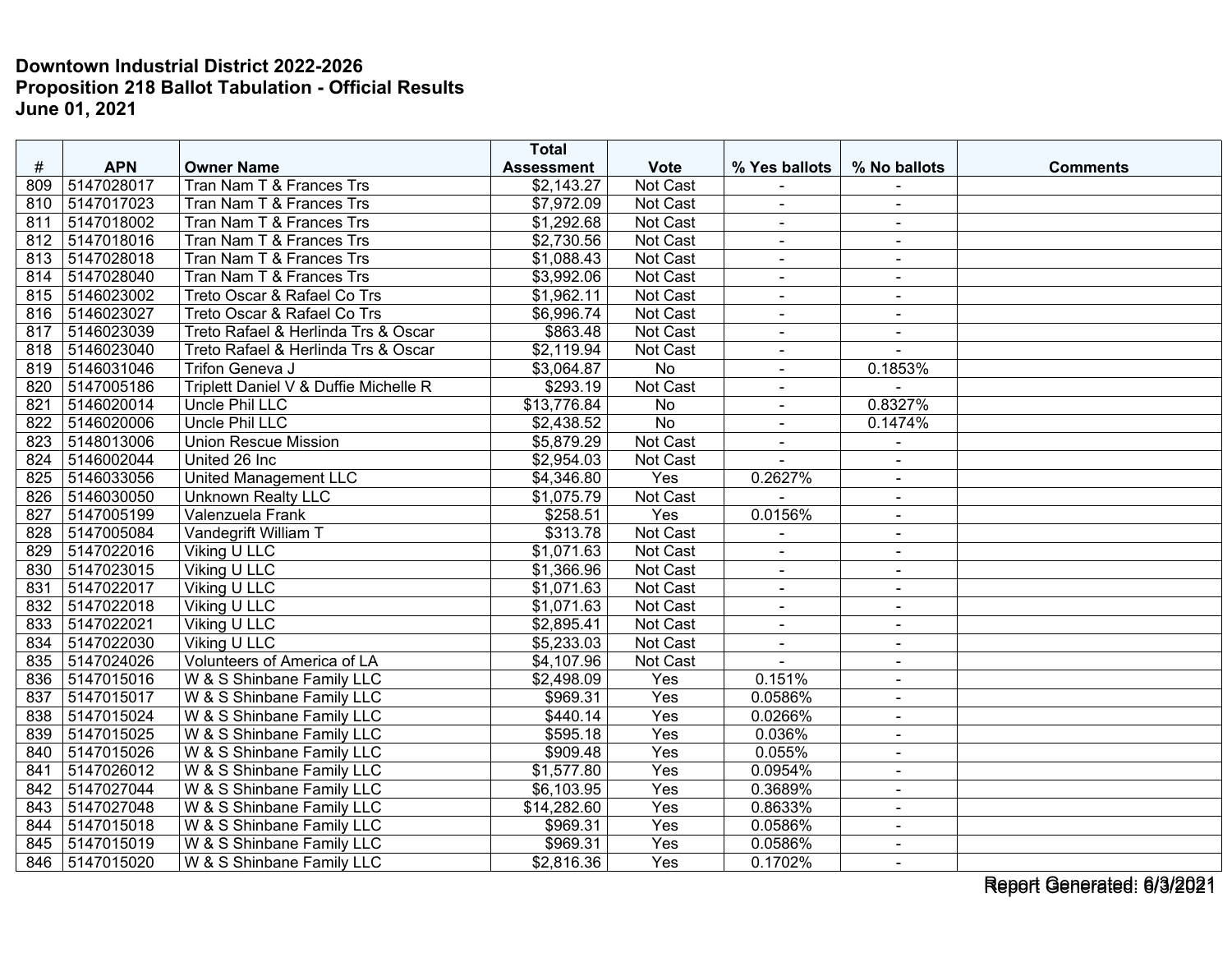|     |            |                                     | <b>Total</b>      |                 |                |                |                                   |
|-----|------------|-------------------------------------|-------------------|-----------------|----------------|----------------|-----------------------------------|
| #   | <b>APN</b> | <b>Owner Name</b>                   | <b>Assessment</b> | <b>Vote</b>     | % Yes ballots  | % No ballots   | <b>Comments</b>                   |
| 847 | 5147015023 | W & S Shinbane Family LLC           | \$32.02           | Yes             | 0.0019%        |                |                                   |
| 848 | 5147027004 | W & S Shinbane Family LLC           | \$2,332.76        | Yes             | 0.141%         | $\blacksquare$ |                                   |
| 849 | 5147027038 | W & S Shinbane Family LLC           | \$5,170.74        | Yes             | 0.3125%        | $\sim$         |                                   |
| 850 | 5147027040 | W & S Shinbane Family LLC           | \$4,059.16        | Yes             | 0.2453%        | $\blacksquare$ |                                   |
| 851 | 5147027041 | W & S Shinbane Family LLC           | \$2,679.74        | Yes             | 0.162%         | $\sim$         |                                   |
| 852 | 5146001040 | Wainer Maurice Tr & Avenue Ceres Tr | \$2,081.96        | Not Cast        | ÷,             | $\blacksquare$ |                                   |
| 853 | 5147010001 | Walker Barry G & Shauna L           | \$3,855.80        | Not Cast        | $\blacksquare$ | $\blacksquare$ |                                   |
| 854 | 5146007013 | Wang Estuary Investment Inc         | \$2,377.96        | <b>Not Cast</b> | $\blacksquare$ | $\sim$         |                                   |
| 855 | 5146007014 | Wang Estuary Investment Inc         | \$4,217.99        | Not Cast        | $\blacksquare$ | $\sim$         |                                   |
| 856 | 5147020004 | Wang Shun C Trs                     | \$629.16          | Not Cast        | $\blacksquare$ | $\sim$         |                                   |
| 857 | 5147020006 | Wang Shun C Trs                     | \$2,143.27        | Not Cast        | $\blacksquare$ |                |                                   |
| 858 | 5147020007 | Wang Shun C Trs                     | \$1,854.57        | Not Cast        | $\blacksquare$ | $\blacksquare$ |                                   |
| 859 | 5147020008 | Wang Shun C Trs                     | \$1,914.18        | Not Cast        | $\blacksquare$ | $\sim$         |                                   |
| 860 | 5147020001 | Wang Shun C Trs                     | \$1,292.68        | Not Cast        | $\blacksquare$ | $\blacksquare$ |                                   |
| 861 | 5147020002 | Wang Shun C Trs                     | \$1,292.68        | Not Cast        | $\blacksquare$ | $\sim$         |                                   |
| 862 | 5147020003 | Wang Shun C Trs                     | \$1,292.68        | Not Cast        | $\blacksquare$ | $\sim$         |                                   |
| 863 | 5147020026 | Wang Shun C Trs                     | \$4,425.23        | Not Cast        | $\blacksquare$ |                |                                   |
| 864 | 5147004002 | Watamura Yoshiko Trs                | \$2,680.80        | $\overline{No}$ | $\blacksquare$ | 0.162%         |                                   |
| 865 | 5147003005 | Watanabe Haruye & Hill Lynda Y      | \$1,234.05        | Not Cast        | $\blacksquare$ | $\overline{a}$ |                                   |
| 866 | 5147005201 | <b>Weaver Michael</b>               | \$258.51          | No              | $\blacksquare$ | 0.0156%        |                                   |
| 867 | 5147024001 | <b>Weingart Center Assn</b>         | \$707.00          | Not Cast        |                |                |                                   |
| 868 | 5147024002 | <b>Weingart Center Assn</b>         | \$293.37          | Not Cast        | $\sim$         | $\sim$         |                                   |
| 869 | 5147024003 | <b>Weingart Center Assn</b>         | \$290.10          | Not Cast        | $\blacksquare$ | $\sim$         |                                   |
| 870 | 5147024004 | <b>Weingart Center Assn</b>         | \$151.16          | Not Cast        | $\blacksquare$ | $\blacksquare$ |                                   |
| 871 | 5147024022 | <b>Weingart Center Assn</b>         | \$1,787.42        | Not Cast        | $\blacksquare$ | $\blacksquare$ |                                   |
| 872 | 5147024023 | Weingart Center Assn                | \$3,598.31        | Not Cast        | $\blacksquare$ | $\blacksquare$ |                                   |
| 873 | 5147024024 | <b>Weingart Center Assn</b>         | \$453.47          | Not Cast        | $\blacksquare$ | $\blacksquare$ |                                   |
| 874 | 5147025003 | <b>Weingart Center Assn</b>         | \$238.42          | Not Cast        | $\blacksquare$ | $\overline{a}$ |                                   |
| 875 | 5147025007 | Weingart Center Assn                | \$2,593.31        | Not Cast        | $\blacksquare$ |                |                                   |
| 876 | 5147004004 | <b>Westchester Properties LLC</b>   | \$1,073.98        | No              | $\blacksquare$ | 0.0649%        |                                   |
| 877 | 5147004005 | Westchester Properties LLC          | \$1,073.98        | No              | $\blacksquare$ | 0.0649%        |                                   |
| 878 | 5147004006 | <b>Westchester Properties LLC</b>   | \$1,073.98        | No              | $\blacksquare$ | 0.0649%        |                                   |
| 879 | 5147004007 | <b>Westchester Properties LLC</b>   | \$1,073.98        | $\overline{No}$ | $\blacksquare$ | 0.0649%        |                                   |
| 880 | 5147004008 | <b>Westchester Properties LLC</b>   | \$1,073.98        | <b>No</b>       | $\blacksquare$ | 0.0649%        |                                   |
| 881 | 5146025040 | Wetern NB LLC & & Mesri Joseph      | \$6,489.58        | Not Cast        | $\blacksquare$ |                | Affidavit not completed on ballot |
| 882 | 5147005113 | Wilson Christopher M & Delia C      | \$312.69          | Not Cast        | $\overline{a}$ | $\blacksquare$ |                                   |
| 883 | 5147033029 | <b>Winston Toy Corp</b>             | \$3,982.09        | Yes             | 0.2407%        | $\sim$         |                                   |
| 884 | 5147033011 | <b>Winston Toy Corp</b>             | \$4,109.01        | Yes             | 0.2484%        | $\blacksquare$ |                                   |